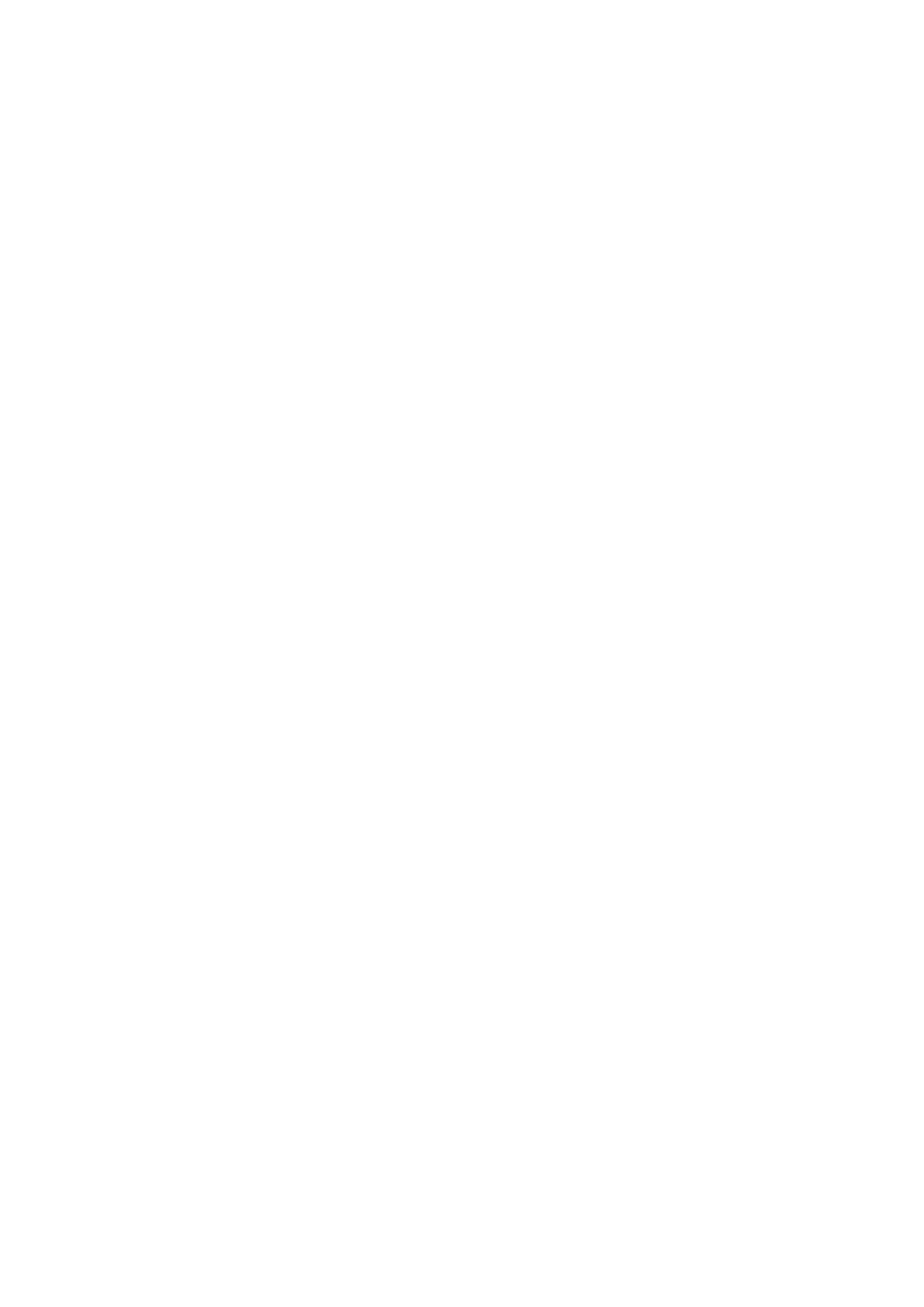# **CONTENTS**

| I.             |                                                                                                                                 |                |  |  |  |
|----------------|---------------------------------------------------------------------------------------------------------------------------------|----------------|--|--|--|
| A.             |                                                                                                                                 |                |  |  |  |
| <b>B.</b>      |                                                                                                                                 |                |  |  |  |
| $\mathbf{C}$ . |                                                                                                                                 |                |  |  |  |
| D.             | Immediate observations under Article 8, paragraph 5, of the Convention  9<br>FACTS FOUND DURING THE VISIT AND ACTION PROPOSED11 |                |  |  |  |
| II.            |                                                                                                                                 |                |  |  |  |
| A.             |                                                                                                                                 |                |  |  |  |
|                | 1.                                                                                                                              |                |  |  |  |
|                | 2.                                                                                                                              |                |  |  |  |
|                | 3 <sub>1</sub>                                                                                                                  |                |  |  |  |
|                |                                                                                                                                 | a.             |  |  |  |
|                |                                                                                                                                 | $\mathbf b$ .  |  |  |  |
|                |                                                                                                                                 | c.             |  |  |  |
|                | 4.                                                                                                                              |                |  |  |  |
|                | 5.                                                                                                                              |                |  |  |  |
|                | 6.                                                                                                                              |                |  |  |  |
|                | 7.                                                                                                                              |                |  |  |  |
| <b>B.</b>      |                                                                                                                                 |                |  |  |  |
|                | 1.                                                                                                                              |                |  |  |  |
|                |                                                                                                                                 | a.             |  |  |  |
|                |                                                                                                                                 | $\mathbf{b}$ . |  |  |  |
|                | 2.                                                                                                                              |                |  |  |  |
|                | 3 <sub>1</sub>                                                                                                                  |                |  |  |  |
|                |                                                                                                                                 | a.             |  |  |  |
|                |                                                                                                                                 | $\mathbf b$ .  |  |  |  |
|                | 4.                                                                                                                              |                |  |  |  |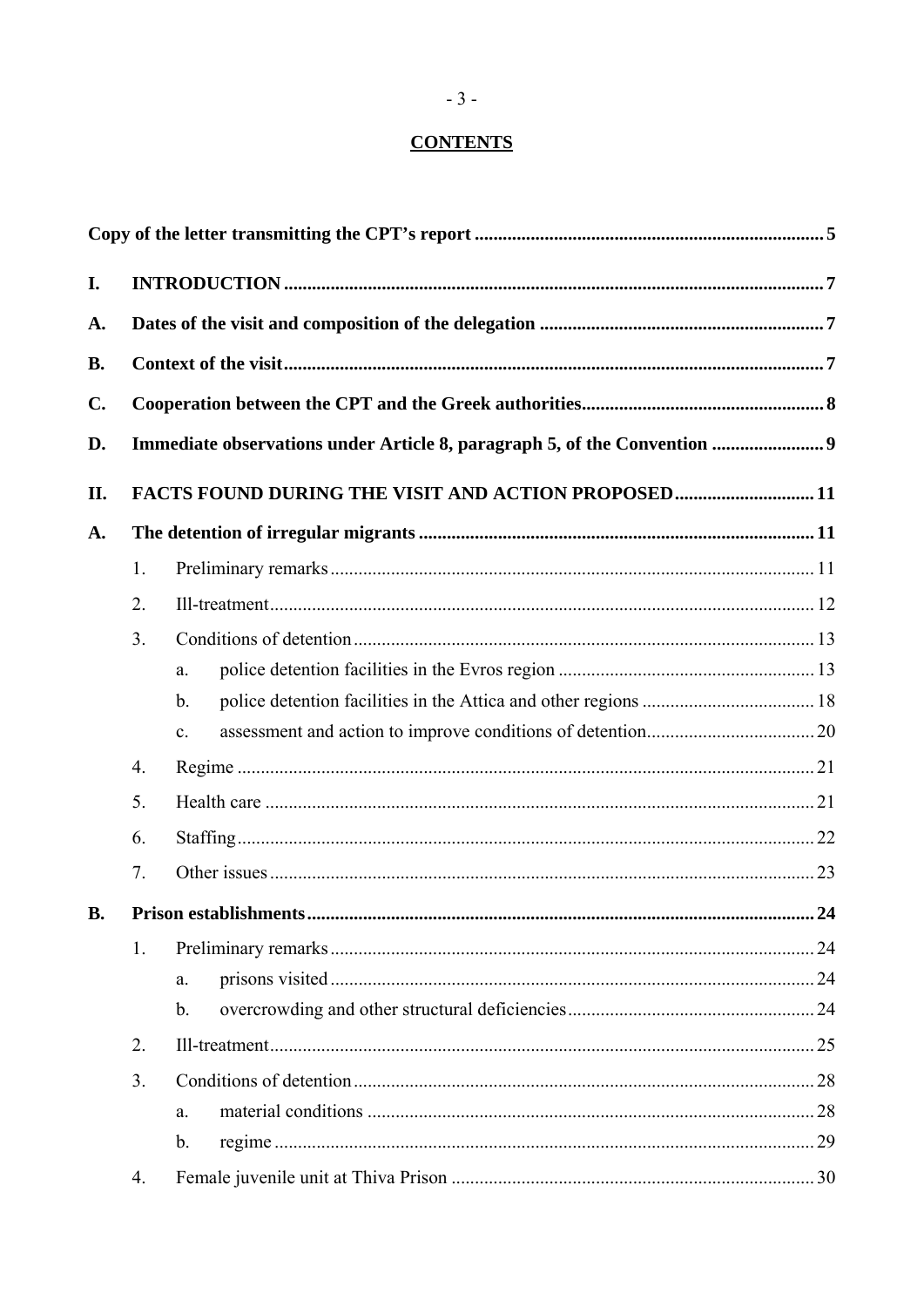|    | 5 <sub>1</sub>                            |                                                                                       |  |
|----|-------------------------------------------|---------------------------------------------------------------------------------------|--|
|    | 6.                                        |                                                                                       |  |
|    |                                           | a.                                                                                    |  |
|    |                                           | $\mathbf b$ .                                                                         |  |
|    |                                           | $\mathbf{C}$ .                                                                        |  |
|    |                                           | d.                                                                                    |  |
|    | 7 <sub>1</sub>                            |                                                                                       |  |
| C. |                                           |                                                                                       |  |
|    | 1.                                        |                                                                                       |  |
|    | 2.                                        |                                                                                       |  |
|    | 3.                                        | Complaints against the police and investigations into allegations of ill treatment 39 |  |
|    | $\overline{4}$ .                          |                                                                                       |  |
|    | <b>Appendix I:</b><br><b>Appendix II:</b> | List of the CPT's recommendations, comments and requests for information 43           |  |
|    | <b>Appendix III:</b>                      |                                                                                       |  |

**List of the national authorities and other organisations met by the CPT's delegation ... 53**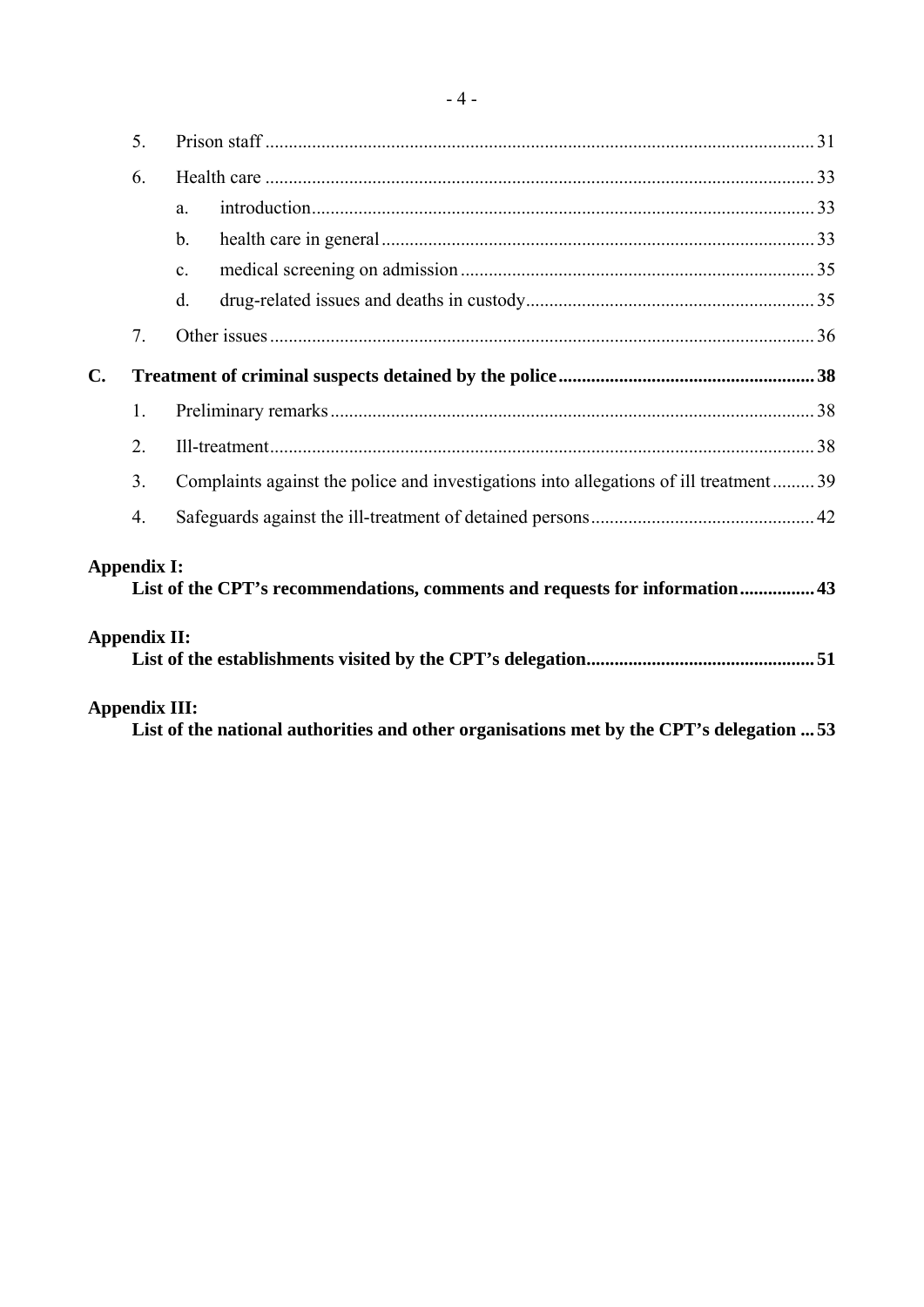#### **Copy of the letter transmitting the CPT's report**

Mr Athanassios Dendoulis Ambassador Extraordinary and Plenipotentiary Permanent Representative of Greece to the Council of Europe 21 place Broglie 67000 Strasbourg

Strasbourg, 23 March 2011

Dear Ambassador,

 In pursuance of Article 10, paragraph 1, of the European Convention for the Prevention of Torture and Inhuman or Degrading Treatment or Punishment, I enclose herewith the report to the Government of Greece drawn up by the European Committee for the Prevention of Torture and Inhuman or Degrading Treatment or Punishment (CPT) following its visit to Greece from 19 to 27 January 2011. The report was adopted by the CPT at its  $74<sup>th</sup>$  meeting, held from 7 to 11 March 2011.

 The recommendations, comments and requests for information formulated by the CPT are listed in Appendix I of the report. The CPT requests the authorities of Greece to provide within **three months** a response giving a full account of action taken to implement the Committee's recommendations as well as reactions and replies to the comments and requests for information. In respect of the recommendations contained in paragraphs 21 and 26, the CPT requests to be provided with a response within **two months**, and thereafter to receive bi-monthly updates on the situation pertaining in the facilities referred to in these recommendations.

 I am at your entire disposal if you have any questions concerning either the CPT's report or the future procedure.

Yours sincerely,

Lətif Hüseynov President of the European Committee for the Prevention of Torture and Inhuman or Degrading Treatment or Punishment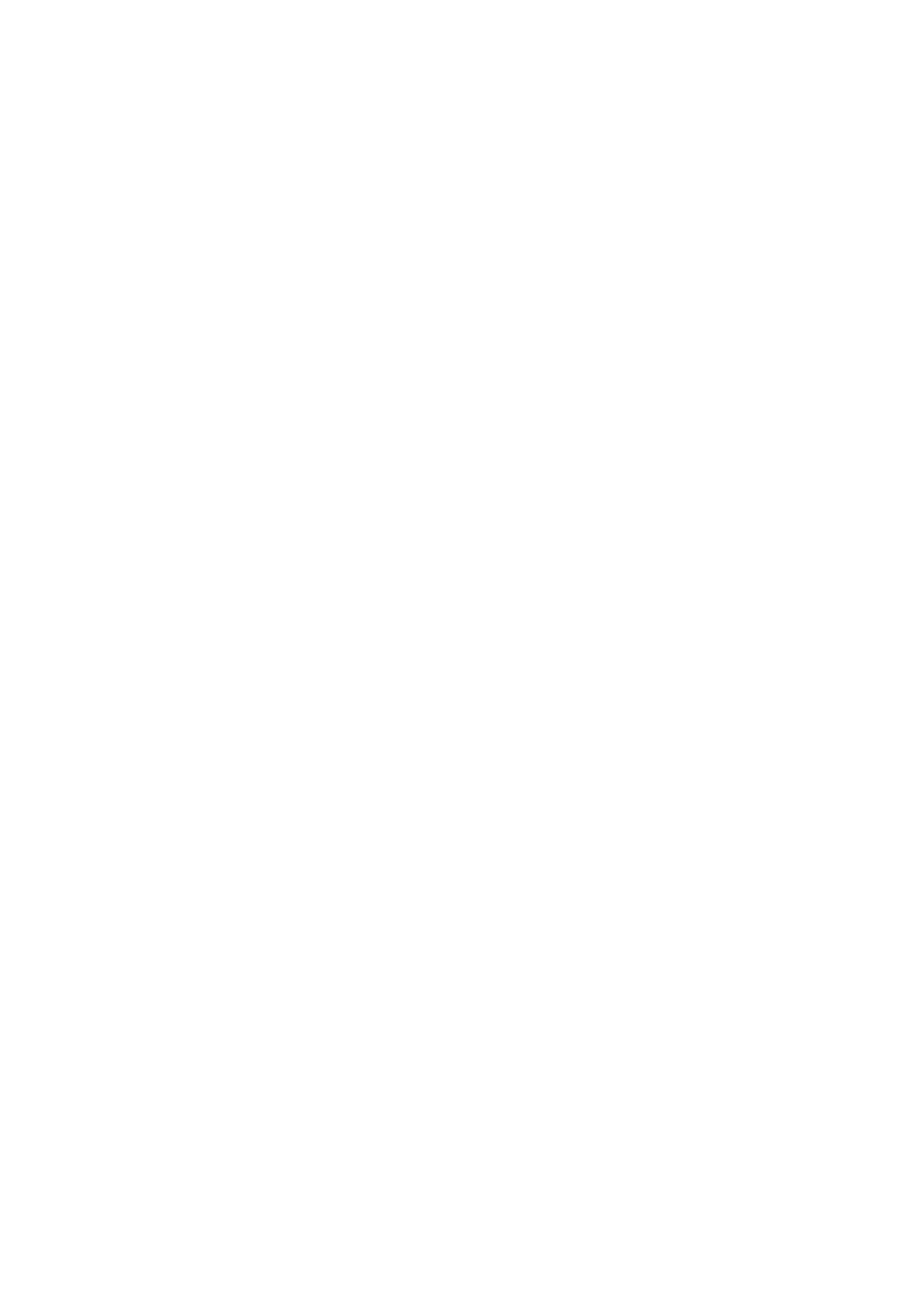# **I. INTRODUCTION**

# **A. Dates of the visit and composition of the delegation**

1. In pursuance of Article 7 of the European Convention for the Prevention of Torture and Inhuman or Degrading Treatment or Punishment (hereinafter referred to as "the Convention"), a delegation of the CPT carried out a visit to Greece from 19 to 27 January 2011. The visit was one which appeared to the Committee "to be required in the circumstances" (cf. Article 7, paragraph 1, of the Convention).

- 2. The visit was carried out by the following members of the CPT:
	- Mauro PALMA, President of the CPT and Head of delegation
	- Marija DEFINIS-GOJANOVIĆ
	- Mario FELICE
	- Ilvija PŪCE
	- Jean-Pierre RESTELLINI
	- George TUGUSHI.

They were supported by Hugh CHETWYND (Head of Division) and Marco LEIDEKKER of the CPT's Secretariat, and were assisted by the following interpreters: Eleonora CAMBAS, Maria Louca HOUVARDA, Haris GHINOS, Ionathan MARKEL, Pantea NOURGOSTAR, Alexander ZAPHIRIOU and Petros ZOMAS.

3. The list of the establishments visited by the CPT's delegation can be found in Appendix II.

# **B. Context of the visit**

4. In the report on the August/September 2005 periodic visit to Greece, the CPT expressed its serious concern about the fact that the Committee was obliged to reiterate many of its recommendations, some of which were of very long standing. In particular, the persistent failure by the Greek authorities to tackle the structural deficiencies in the prison service and in the establishments holding foreign nationals was highlighted. A further concern related to the apparent absence of effective action when allegations of ill-treatment were brought to the attention of the authorities, which led to a climate of impunity within the law enforcement agencies.

 These same issues have been pursued in further visits carried out by the CPT to Greece in February 2007, September 2008 and September 2009. In the light of the findings during these visits and the persistent non-implementation of recommendations, the Committee decided to open the procedure under Article 10, paragraph 2, of the Convention<sup>1</sup> and requested the views of the Greek authorities on this matter. Further, with a view to enhancing its dialogue with the Greek authorities, the concerns of the Committee were conveyed to Ministers and senior officials of the current Greek government during high-level talks in Athens on 18-19 January 2010.

 $\frac{1}{1}$ 

Article 10, paragraph 2, reads as follows: "If the Party fails to co-operate or refuses to improve the situation in the light of the Committee's recommendations, the Committee may decide, after the Party has had an opportunity to make known its views, by a majority of two-thirds of its members to make a public statement on the matter."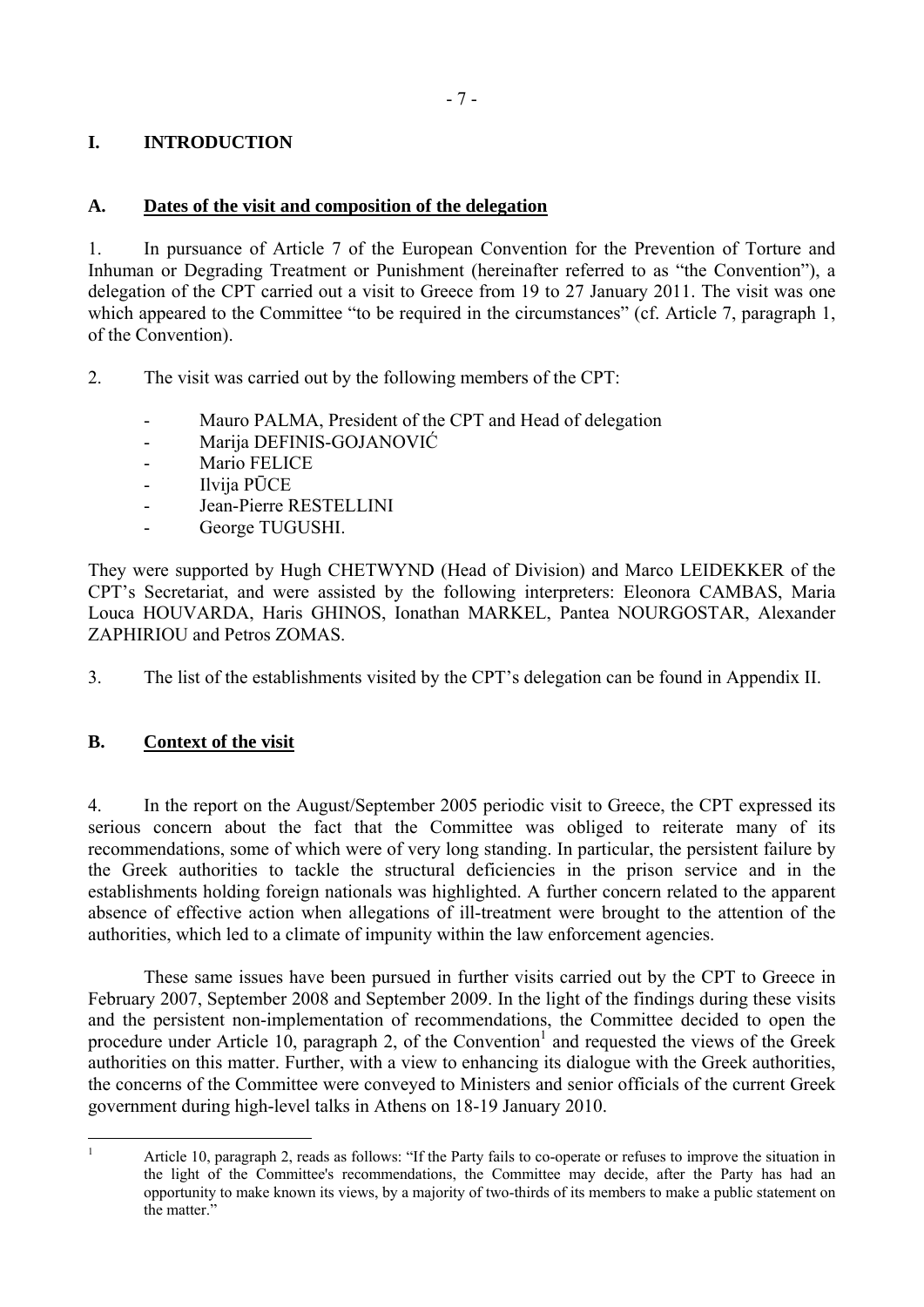5. Regrettably, the response of the Greek authorities to the report on the 2009 visit did not allay the concerns of the Committee. Once again, too many of the CPT's recommendations were left either unanswered or the responses did not address the fundamental concerns raised in the report. The Committee considered that it was important to undertake a further visit to examine whether any progress had been made towards implementing its recommendations before considering what action to take in respect of the pending Article 10, paragraph 2, procedure<sup>2</sup>.

# **C. Cooperation between the CPT and the Greek authorities**

6. A list of the persons met by the CPT's delegation in the course of the visit can be found in Appendix III of the report.

7. The CPT's delegation had rapid access to the places of detention visited, was able to speak in private with those persons with whom it wanted to meet and was provided with access to the information it required to carry out its task. The CPT wishes to express its appreciation for the assistance provided to its delegation in the course of the visit by the liaison officers from the Ministries of Citizen's Protection, Foreign Affairs and Justice. Thus, as regards the facilitation of the visit by the Greek authorities, the cooperation can be considered as being on the whole very good.

However, the CPT's delegation found that long-standing recommendations in key areas covered by the Committee's preventive mandate had still not been implemented. Further, even where the Greek authorities had responded to previous visit reports that action had been taken, it turned out that the information provided did not correspond to the reality observed on the ground. The CPT has repeatedly emphasised that the principle of cooperation set out in the Convention requires that decisive action be taken to improve the situation in the light of the Committee's recommendations. Further, for a meaningful ongoing dialogue to be conducted it is self-evident that the information provided in a State's response must be accurate and reliable.

8. It is regrettable that the Greek authorities have not engaged themselves in a full and frank dialogue with the CPT nor taken significant steps to address the recommendations put forward by the Committee, in particular as regards the conditions of detention of irregular migrants and the situation in the prisons. The lack of action taken by the authorities to tackle the systemic deficiencies identified by the Committee in these areas was evident to the delegation which carried out the visit in January 2011. The CPT finds it not only necessary to reiterate many recommendations but even to recall to the Greek authorities that it is imperative for the Committee to be provided with complete and accurate information in relation to the various issues raised in its reports. Responses to the CPT's reports represent a key component of a dialogue designed to identify and remedy any shortcomings in a State's fulfilment of its obligation to prevent torture and inhuman or degrading treatment or punishment. If the information provided to the Committee is unreliable there can be no basis for cooperation.

 The CPT trusts that the Greek authorities will provide a full and reliable response to this visit report, detailing the concrete action taken to address the various recommendations put forward by the Committee.

 $\frac{1}{2}$ 

On 15 March 2011, the CPT made a public statement concerning Greece.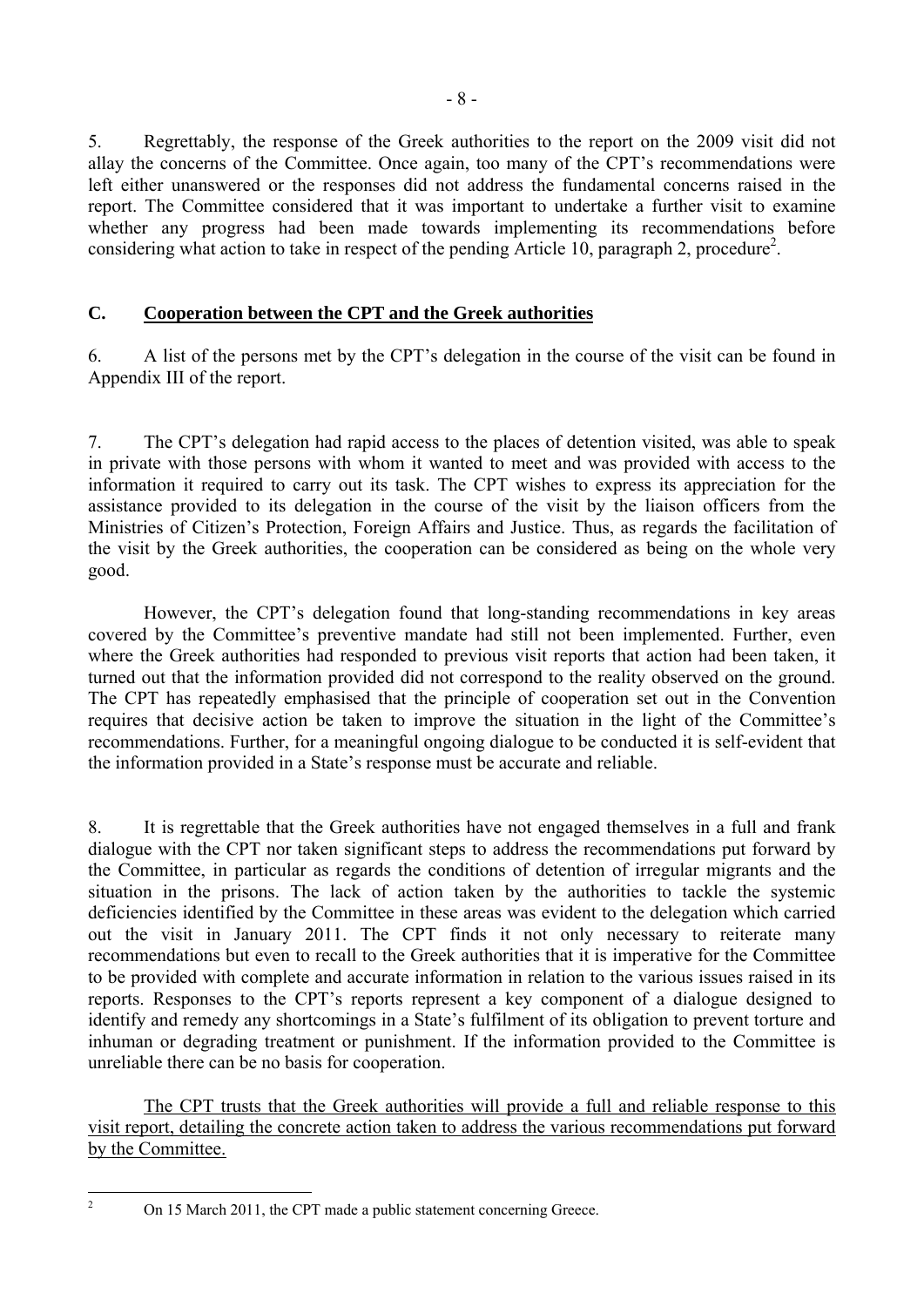# **D. Immediate observations under Article 8, paragraph 5, of the Convention**

9. In the course of the 2011 visit, the delegation made a number of immediate observations under Article 8, paragraph 5, of the Convention<sup>3</sup> relating to the conditions of detention of irregular migrants. The observations were conveyed to the Greek authorities in writing, who were requested to provide the CPT:

- as regards Aspropyrgos Police Holding facility for aliens, by 28 January 2011, with confirmation that a medical screening of all the persons currently detained in this facility had been organised;
- as regards Feres, Soufli and Tychero police and border guard stations, by 4 February 2011, with confirmation that all detained persons:
	- are provided with at least one hot meal every day, which is of sufficient quantity and nutritious value;
	- are offered a hot drink at least once a day during winter months;
	- are provided with sufficient hygiene products;
- as regards Filakio Special holding facility for illegal immigrants, by 11 February 2011, with confirmation that:
	- all families with children are accommodated in a facility which can offer decent conditions in terms of space, hygiene, lighting and ventilation, adequate food and health care;
	- every detained person is offered at least one hour of outdoor exercise every day, and juveniles are offered even more;
	- the quantity and nutritious value of the food provided to all detained persons is increased, and in particular as concerns young children and juveniles;
	- the toilets are unblocked, and the flushing systems and sewage pipes repaired in order to stop the flooding in the sanitary facilities and in the cells;
	- each detained person is guaranteed his own bed and mattress;
- as regards the Feres, Soufli and Tychero police and border stations, by 28 February 2011, with confirmation that:
	- a full medical examination is carried out on all detained persons in the three abovementioned facilities, and in particular at Feres and Tychero police and border Stations;
	- all juveniles currently held in these three police detention facilities have been removed and placed in an appropriate juvenile institution for as long as they are deprived of their liberty;
	- the sanitary facilities at Soufli and Tychero stations are sufficient to meet the needs of the number of detained persons held there;
	- the sanitary facilities in the male section of the detention centre at Feres police and border station are being refurbished.

<sup>&</sup>lt;sup>2</sup><br>3

Article 8, paragraph 5, reads as follows: "If necessary, the Committee may immediately communicate observations to the competent authorities of the Party concerned."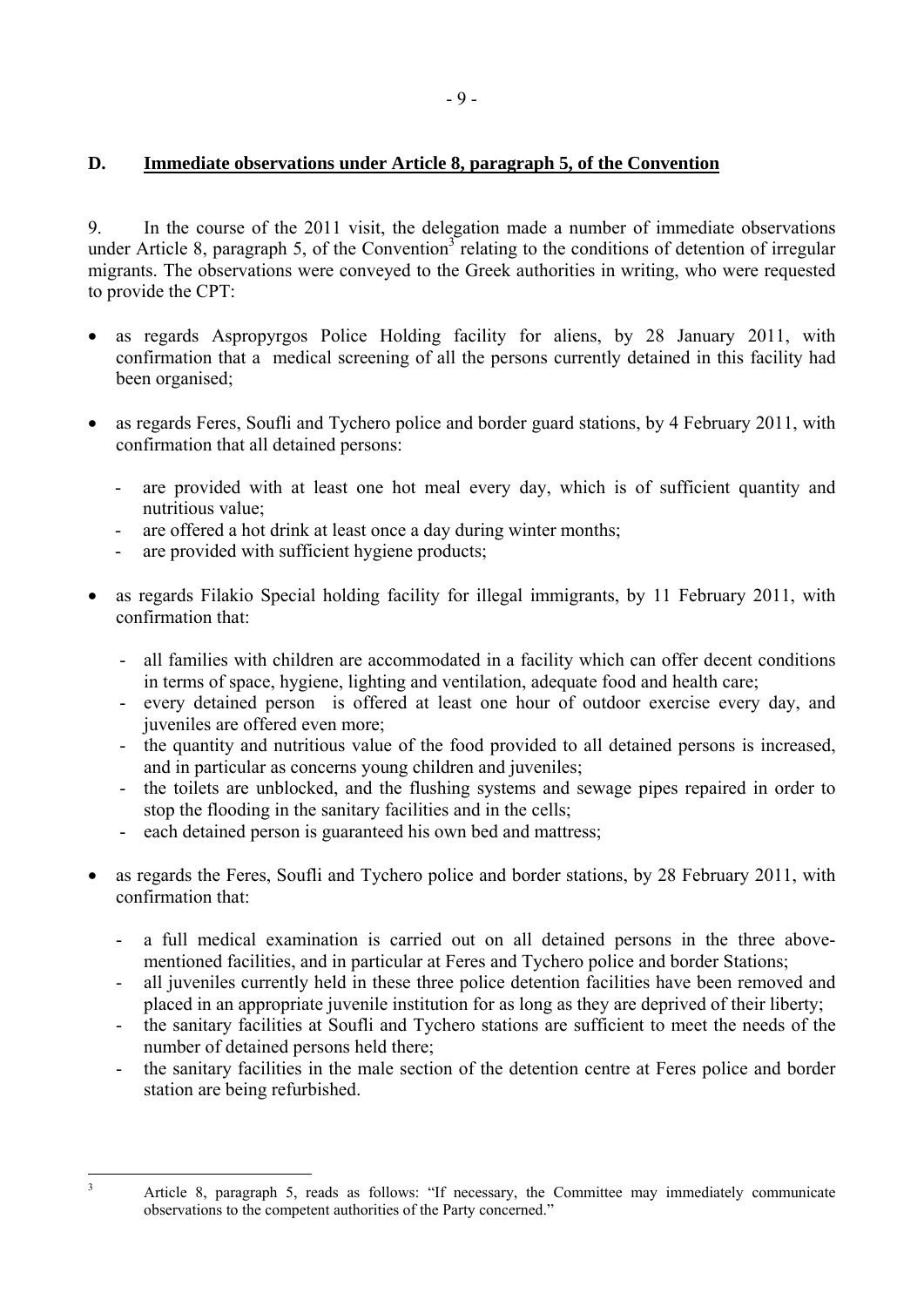As regards the Feres, Soufli and Tychero police and border guard stations and the Filakio Special holding facility, by 28 February 2011, with confirmation that the occupancy levels have been radically reduced in order that they offer minimally acceptable conditions of detention.

10. By letters of 8 and 17 February 2011, the Greek authorities informed the CPT of measures taken in response to some of the afore-mentioned immediate observations. This information has been taken into account in the relevant sections of the present report.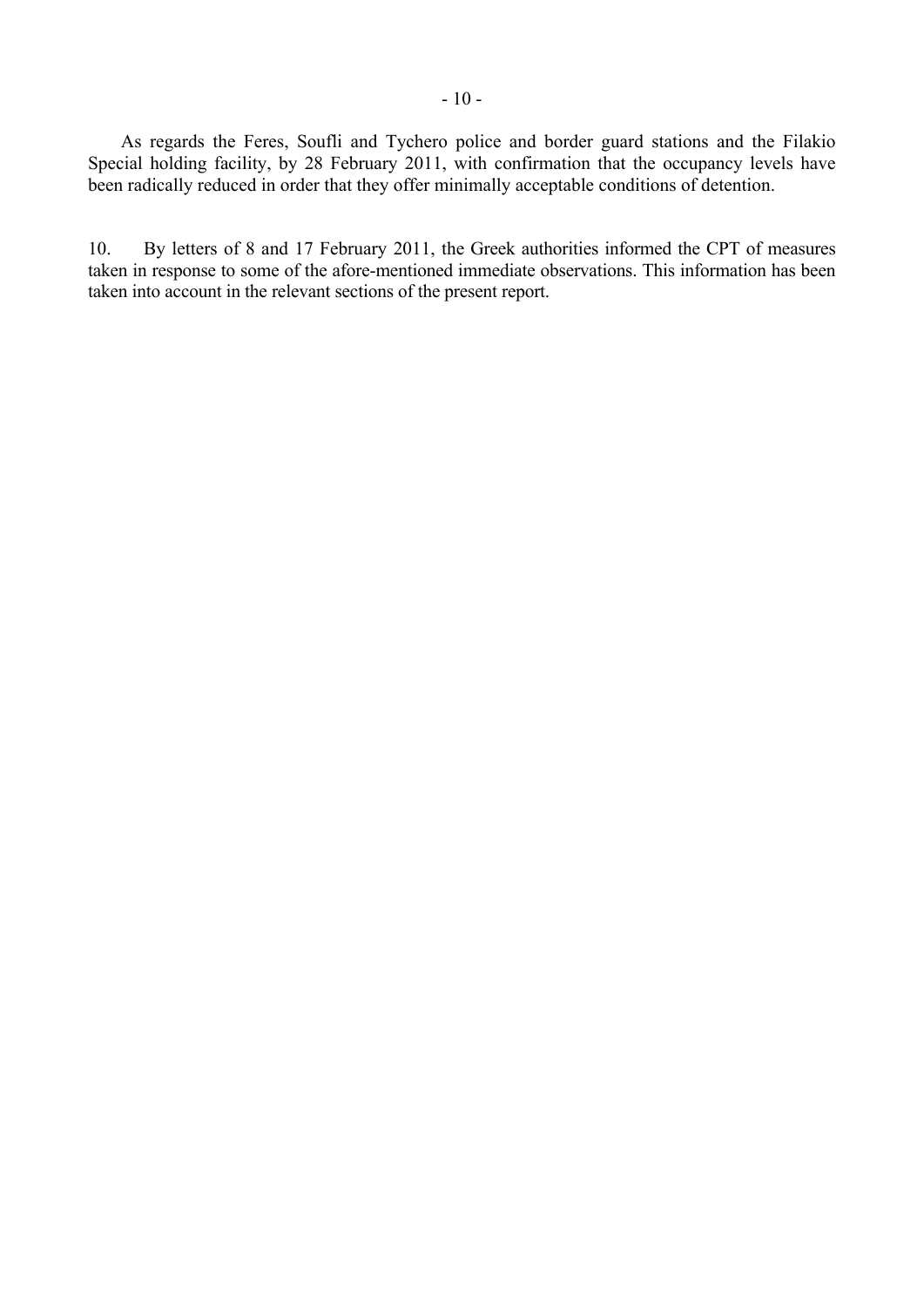# **II. FACTS FOUND DURING THE VISIT AND ACTION PROPOSED**

# **A. The detention of irregular migrants**

# **1. Preliminary remarks**

11. In the course of the visit, the CPT's delegation visited a range of establishments under the authority of the Ministry of Citizen's Protection (regional police headquarters and stations, transfer centres, border guard stations and detention facilities for irregular migrants<sup>4</sup>). The vast majority of them were holding foreign nationals with a view to their deportation.

12. The CPT recalls that the relevant 2005 Aliens Law was amended in July  $2009<sup>5</sup>$ , increasing the maximum length of detention from three to six months. Further, the detention may be extended by an additional period not exceeding twelve months if an irregular migrant refuses to cooperate with the deportation process or while waiting for requested documentation from the country of origin of the migrant to arrive.

 Upon apprehension by the police, an irregular migrant is held in a police or border guard station until the prosecutor decides whether or not the migrant should be prosecuted for the criminal offence of illegal entry or administratively deported.<sup>6</sup> Usually, such a decision is made within a few days. In almost all cases, the prosecutor opts for administrative deportation and the irregular migrant should subsequently be transferred to a dedicated Police Holding Facility or a Special facility for the detention of irregular migrants. However, the CPT's delegation found yet again that huge numbers of irregular migrants were being held in police or border guard stations for the full length of their period of detention.

In addition, migrants who may have been living in the country for a year or more pending their asylum application will be detained at the moment they attempt to renew their "pink card" if their application has been rejected in the meantime. It is also noteworthy that foreign nationals who are arrested on suspicion of having committed a criminal offence (e.g. theft) may be kept under the Aliens Law for a prolonged period in police detention with a view to being deported rather than prosecuted (for example, at Alexander Police Headquarters in Athens, the vast majority of detainees were foreign nationals, who had originally been arrested on suspicion of having committed a criminal offence, but who continued to be held in the police station in totally unsuitable conditions for periods lasting several months).

13. The CPT acknowledges the challenges faced by the Greek authorities in coping with the constant influx of irregular migrants. However, the conditions in which irregular migrants are held would appear to be a deliberate policy by the authorities in order to deliver a clear message that only persons with the necessary identity papers should attempt to enter Greece. Certainly, this is the impression formed by successive CPT delegations ever since the visit in September 2005.

 $\frac{1}{4}$  Up until the end of 2010, the Filakio Special holding facility was under the joint responsibility of the Hellenic Police and the prefecture. However, under the "Kallikratis reform" the prefectures ceased to function as from 1 January 2011 and, at the time of the visit, no body had taken over their functions.

Law 3772/2009 (published on 10 July 2009).

<sup>6</sup> Article 83 (1) of the 2005 Aliens Law.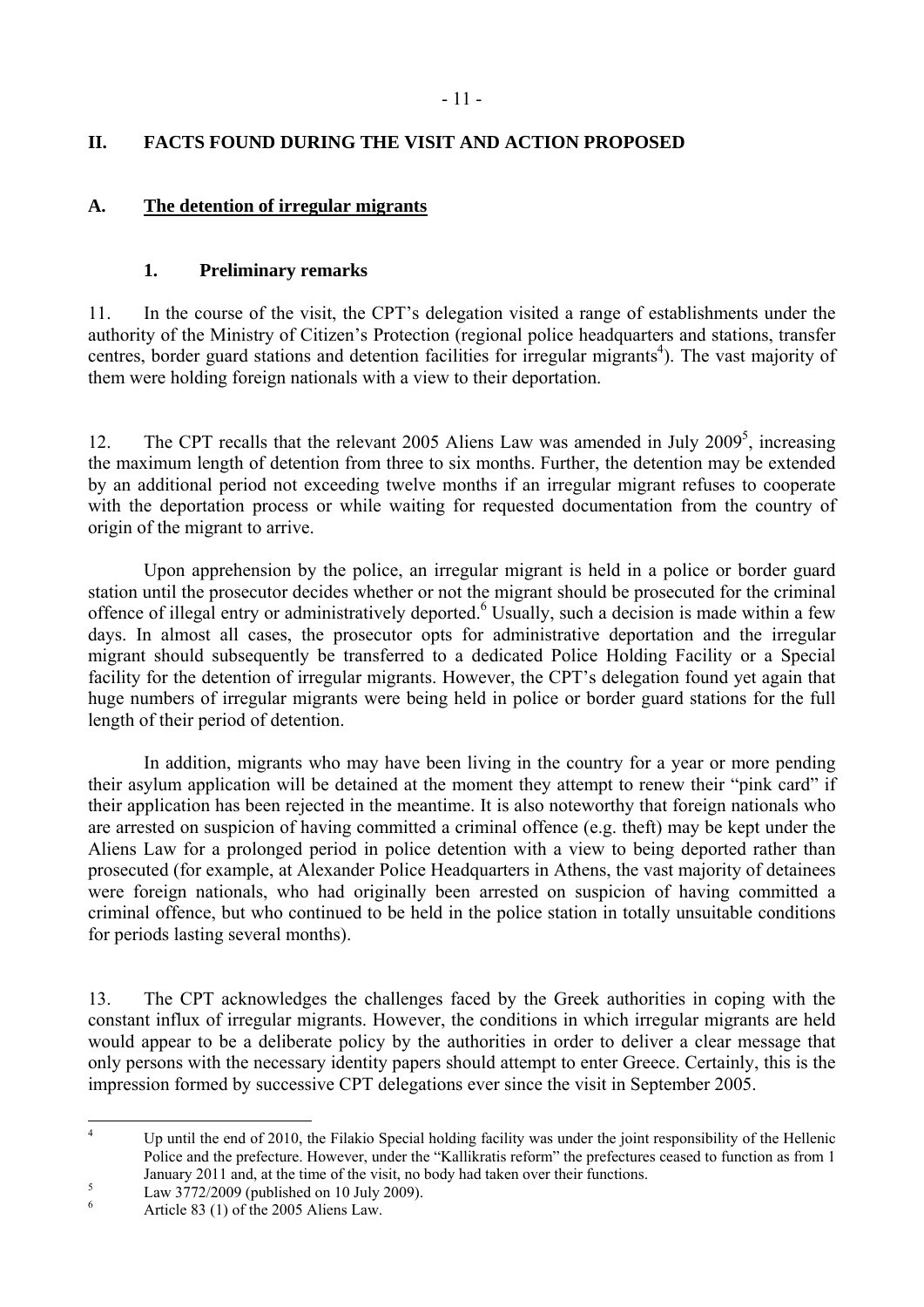To begin with, the design of the special holding facilities in which irregular migrants are held does not conform to the standards put forward by the CPT as long ago as 1997<sup>7</sup>. The carceral design of new detention centres such as Aspropyrgos, Petrou Rali and Filakio are totally inappropriate – cells with floor to ceiling bars guaranteeing no privacy, and communication with staff usually taking place through the bars.

 Other deficiencies noticeable in most, if not all, places in which irregular migrants are detained include a lack of maintenance of the building (especially the sanitary facilities), poor lighting and ventilation, insufficient personal hygiene products and cleaning materials, inability to obtain a change of clothes, lack of information provided to detained persons, no access to daily outdoor exercise, inadequate food. The situation was further aggravated by the overcrowding prevalent in most facilities, in particular as regards hygiene and access to medical care. In the Evros region, the result was that the conditions of detention in which irregular migrants were held, in at least four facilities, could be described as amounting to inhuman and degrading treatment.

14. On 26 January 2011, Law 3907/2011 on the establishment of a new asylum service, the setting up of screening centres and the transposition of the European Union Return Directive<sup>8</sup> entered into force. The CPT trusts that the law will be fully implemented and that effective cooperation and coordination mechanisms will be put in place between the various ministries and authorities charged with migration matters. In particular, urgent short and medium-term steps need to be taken to address the appalling conditions in which irregular migrants are detained. Failure to act will exacerbate the humanitarian crisis brewing in the Evros region.

# **2. Ill-treatment**

15. The CPT's delegation received many allegations of ill-treatment of irregular migrants by police officers in the Attica and Evros regions consisting primarily of punches and kicks to the head and body. This was particularly the case at Filakio Special holding facility, where the atmosphere in the detention cells was extremely tense and relations between the irregular migrants and the police officers appeared hostile. The alleged ill-treatment in this facility took place in the small visits and telephone room, connecting the detention cells to the medical unit. One person met displayed a purplish bruise below the right eye which he alleged was caused by a punch from a police officer. In addition, several detainees alleged that they were beaten up in the so-called visits room, and the delegation observed bloodstains on the walls of this room. The Director of the centre initially denied the existence of the bloodstains but when they were shown to him he stated that they were caused by detainees committing acts of self-injury. Such an explanation is not convincing in the light of what the delegation found.

<sup>-&</sup>lt;br>7 See CPT/Inf (2001) 18, Part I, paragraph 73. 8

Directive 2008/115/EC on common standards and procedures in Member States for returning illegally staying third-country nationals.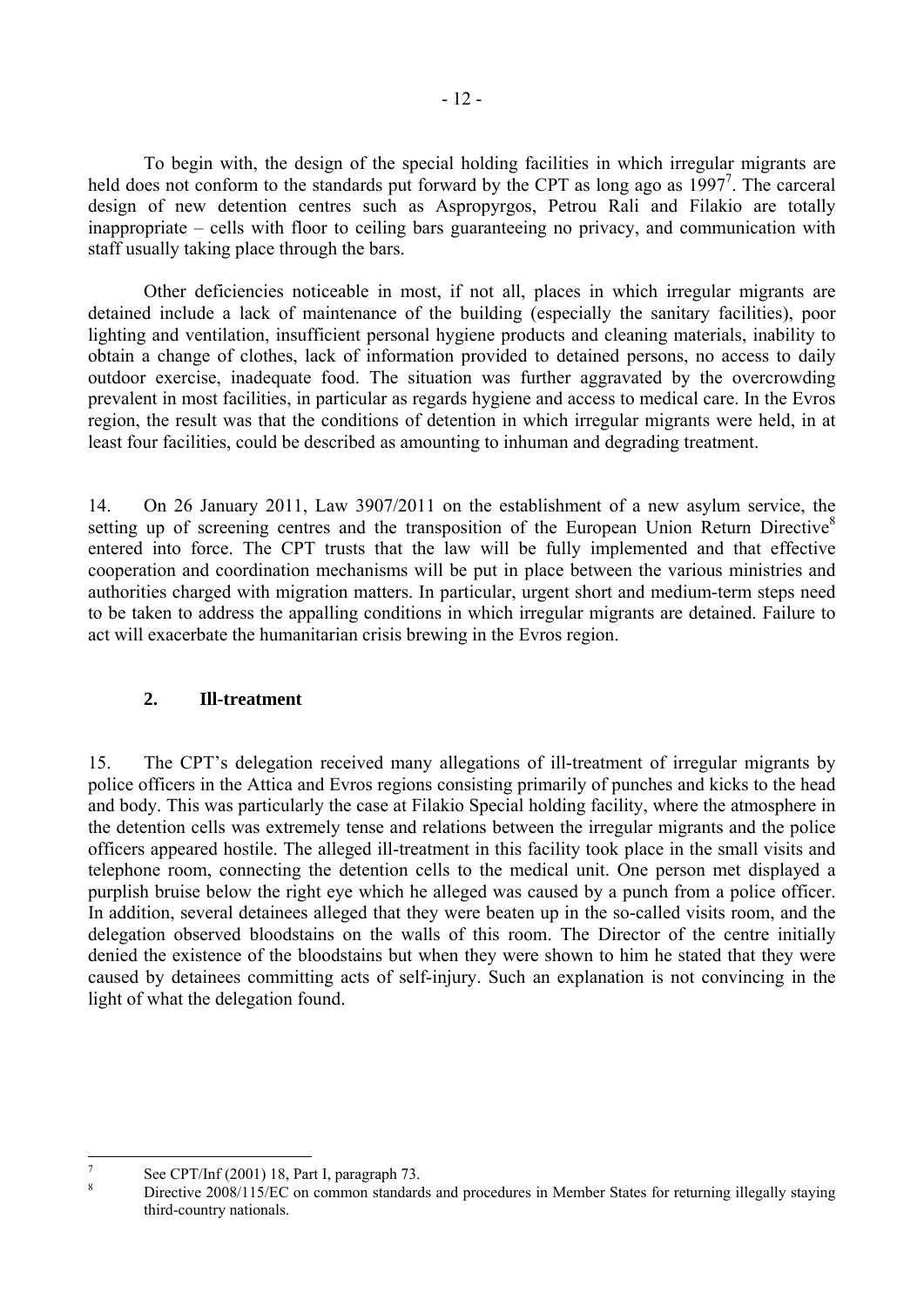At Athens airport holding centre, allegations were received that some 18 days prior to the delegation's visit five police officers had entered one of the three rooms accommodating asylum seekers at 3 a.m, carrying batons, and made them line up in a row. Subsequently, the officers called the name of each man who had to step forward and take down his trousers. The men alleged that they were verbally insulted and intimidated, and that one person was punched in the chest and another kicked. Apparently, this incident took place in front of several young children and their mothers, who were also being held in the room at the time. Allegedly these five officers regularly acted in an intimidating manner towards detained persons in the facility.

**The CPT recommends that the Greek authorities take rigorous action to counter any acts of ill-treatment being committed; that action should include instigating investigations into all allegations of ill-treatment. Further, all police officers should be reminded that any illtreatment will be the subject of severe penalties.** 

# **3. Conditions of detention**

# a. police detention facilities in the Evros region

16. The CPT's delegation visited the police and border guard stations of Alexandroupolis, Feres, Neo Himonia, Soufli and Tychero, and the special holding facility of Filakio. All these establishments have previously been visited by the Committee, most recently during the 2009 visit. Regrettably, hardly a single recommendation put forward by the CPT to improve the situation appeared to have been implemented and, at the time of the 2011 visit, the conditions of detention had in all respects deteriorated in the above-mentioned facilities.

17. The Soufli Police and Border Guard Station contained a separate single-storey building used for detention purposes. The building consisted of two narrow dormitories separated by a partition, each containing a raised platform running the length of the room upon which detained persons could sleep. There was a small common area providing access to a shower room and a toilet. The total area of the detention area is 110m². On the day of the delegation's visit, 146 men (including some male juveniles) were being held in the facility; access to the dormitories required walking over bodies as every square centimetre of floor space was occupied. A few detained persons were even sleeping in the space between the ceiling of the shower and the roof structure<sup>9</sup>. The smell of stale body odour was overwhelming<sup>10</sup>. There was only one functioning toilet and one shower with cold water for the 146 occupants (many persons told the delegation that in the morning they urinated in bottles or in plastic bags); artificial lighting and ventilation were very poor; no access to outdoor exercise was provided; the food was insufficient and the delegation received allegations that groups of strong detainees prevented some irregular migrants from eating their allotted portions of food. Some 65 persons had been held in the facility for more than four weeks and 13 for longer than three and a half months.

<sup>-&</sup>lt;br>9 Access was gained through clambering up the shower door and entering the space through a missing wall

panel.<br><sup>10</sup> Irregular migrants did not have access to their belongings and could not change their clothes – see also paragraph 28.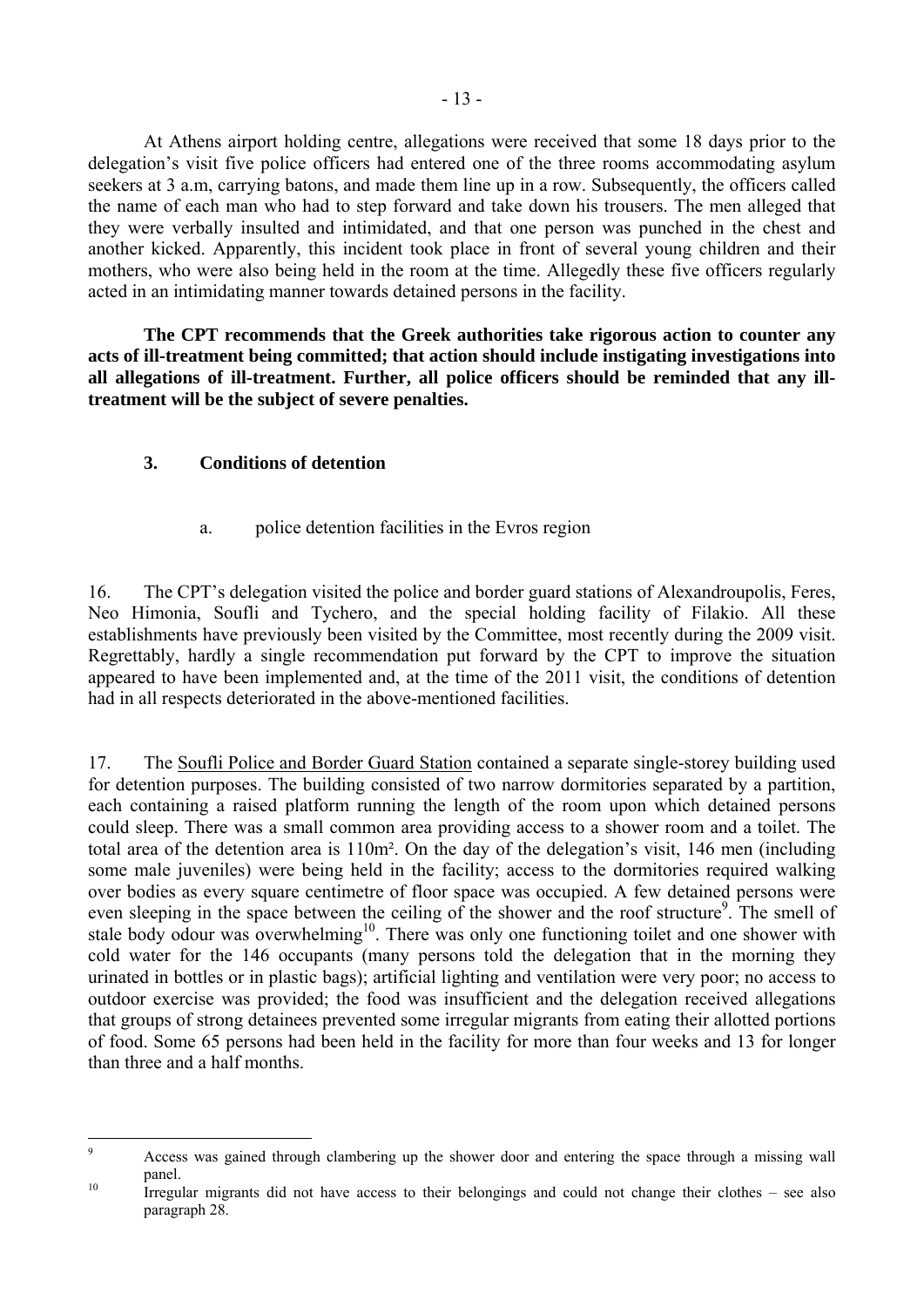The delegation was informed that women were regularly placed in the detention facility together with men with no special arrangements being made for them; the delegation heard that one week prior to its visit three women had spent at least one night huddled together in a corner of the detention area.

18. The situation in Tychero Police and Border Guard Station was similarly bad. The concrete warehouse structure adjoining the station contained two closed rooms and a third room which was exposed to the elements but which, despite freezing temperatures and snow, was still used to hold people overnight (for example, seven women from the Dominican Republic had slept on sheets of cardboard there the day before the delegation's visit). At the time of the visit, 139 persons were being held in the facility, nearly 100 of whom were crammed into a room measuring some 35m<sup>2</sup> (many persons slept on a two-metre high raised platform area at the back of the room or on the roof of the sanitary annexe)<sup>11</sup>. The annexe containing the three toilets and single shower possessed no lights and was in a filthy state.

 Further, three juveniles (two of whom were unaccompanied minors) continued to be held with adults despite a prosecutorial order of November 2010 stating that they should be transferred to the Arsis juvenile facility in either Makrynitsa or Thessaloniki.

19. As for Feres Police and Border Guard Station, at the time of the visit more than 70 men were crammed into a cell of some 45m² while 37 women contorted themselves in order to be able to lie down in the other official cell<sup>12</sup> measuring some  $30m^2$ . A further 30 women and two men were accommodated in a room of some 40m²; access to natural light was minimal and artificial lighting poor (one artificial strobe light had been installed the morning of the delegation's visit). All detained persons had limited access to one of two small yards during the day. The female sanitary facilities had been recently refurbished and were in a decent state of repair; however, the male sanitary facilities were dilapidated and filthy and required urgent refurbishment (only one of the two toilets functioned). The manner in which the food was distributed was totally inappropriate; for example, at 11 a.m., a large cardboard box containing breakfast (a bread roll and a small carton of juice) was placed on the floor of the women's sanitary facilities from which the female detainees had to help themselves. None of the cells possessed call bells. Also, the delegation noted that when staff wanted to call a detained person they would shout down through the bars above the walking area rather than approaching the detainee directly.

20. In all three of these stations, many detained persons complained about the cold, the insufficient quantity and quality of the food, the fact that they had been wearing the same clothes for a month or more (despite having a change of clothes among their possessions which had been taken from them upon arrival), and the lack of heating and of hot water. Further, there was a common complaint regarding the lack of information about the future and how long they would be detained.

 $11$ The overcrowding was so extreme that when the delegation opened the door to enter the room, the sheer mass of numbers pushed one person out of the door. Further, the platform area was unsafe in that there were no stairs to access it, nor any barriers to prevent persons from falling down. One irregular migrant had recently <sup>12</sup> The cell contained a concrete plinth along two and a half of its sides and a one metre high concrete plinth in

the middle. Women were also crammed into the small entrance area, separated from the rest of the cell by floor to ceiling bars.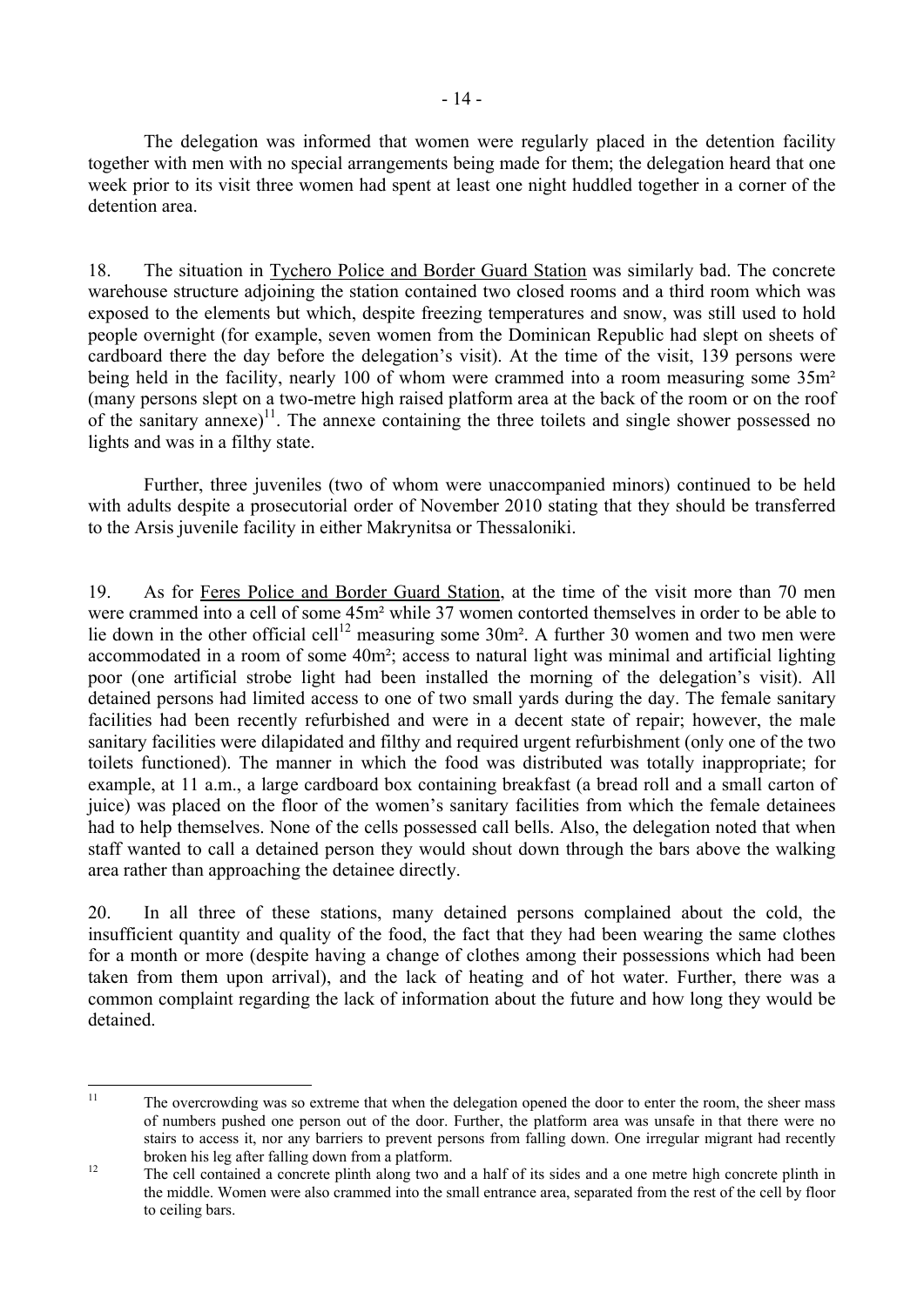21. By letter dated 8 February 2011 from the head of the Police Directorate of Alexandroupolis, the Greek authorities responded to the immediate observations made by the CPT's delegation in respect of Feres, Soufli and Tychero Police and Border Guard Stations, stating that:

- $\triangleright$  the contracts of medical personnel had expired at the end of 2010 and new ones were pending;
- $\triangleright$  all necessary measures were taken to transfer remanded criminal suspects to a prison and to place unaccompanied minors in Social Welfare Institutes (which were under the responsibility of the Ministry of Health and Social Welfare);
- $\triangleright$  Feres police station could not be renovated as there was no facility to which the detained persons could be transferred;
- $\triangleright$  the contract for food had been signed by the former prefectural authorities so the Police Directorate could not know whether the meals met the minimum nutritional requirements;
- $\triangleright$  hygiene products had ceased to be distributed since October 2010 due to the financial problems faced by the former prefectural authorities of Evros;
- $\triangleright$  efforts were continually being made to reduce the number of persons held in these facilities.

 The only aspect of the immediate observations in respect of these facilities which the authorities have implemented concerns the provision of a hot drink every day during winter months. In respect of all the other - more fundamental - requests, the Greek authorities are in effect stating they are powerless to act. This attempt to avoid responsibility is totally unacceptable considering, in the CPT's view, the inhuman and degrading conditions of detention that the irregular migrants have to endure in the above-mentioned facilities.

## **The CPT calls upon the Greek authorities to take the necessary steps to ensure that the specific measures enumerated in the immediate observations (see paragraph 9) are implemented in these three police and border guard stations.**

22. The Filakio Special holding facility is a purpose-built establishment. It consists of a row of six large cells, each with floor to ceiling bars along the front and back. A seventh room used for accommodating women is located near the control room along a different corridor. Each cell consists of a number of sets of bunk beds and an adjoining sanitary facility. At the time of the visit, the Filakio facility was accommodating 488 persons, which was far above its already inflated official capacity of 374.

 The inmate population included 110 juveniles (most of whom were unaccompanied minors) and ten families. Four young children were less than six years old (including a baby of eight months), three of whom had been held for over four weeks at the time of the visit. Among the juveniles, there were 33 children between the ages of 12 and 14 years, most of whom had been detained in Filakio for more than two months.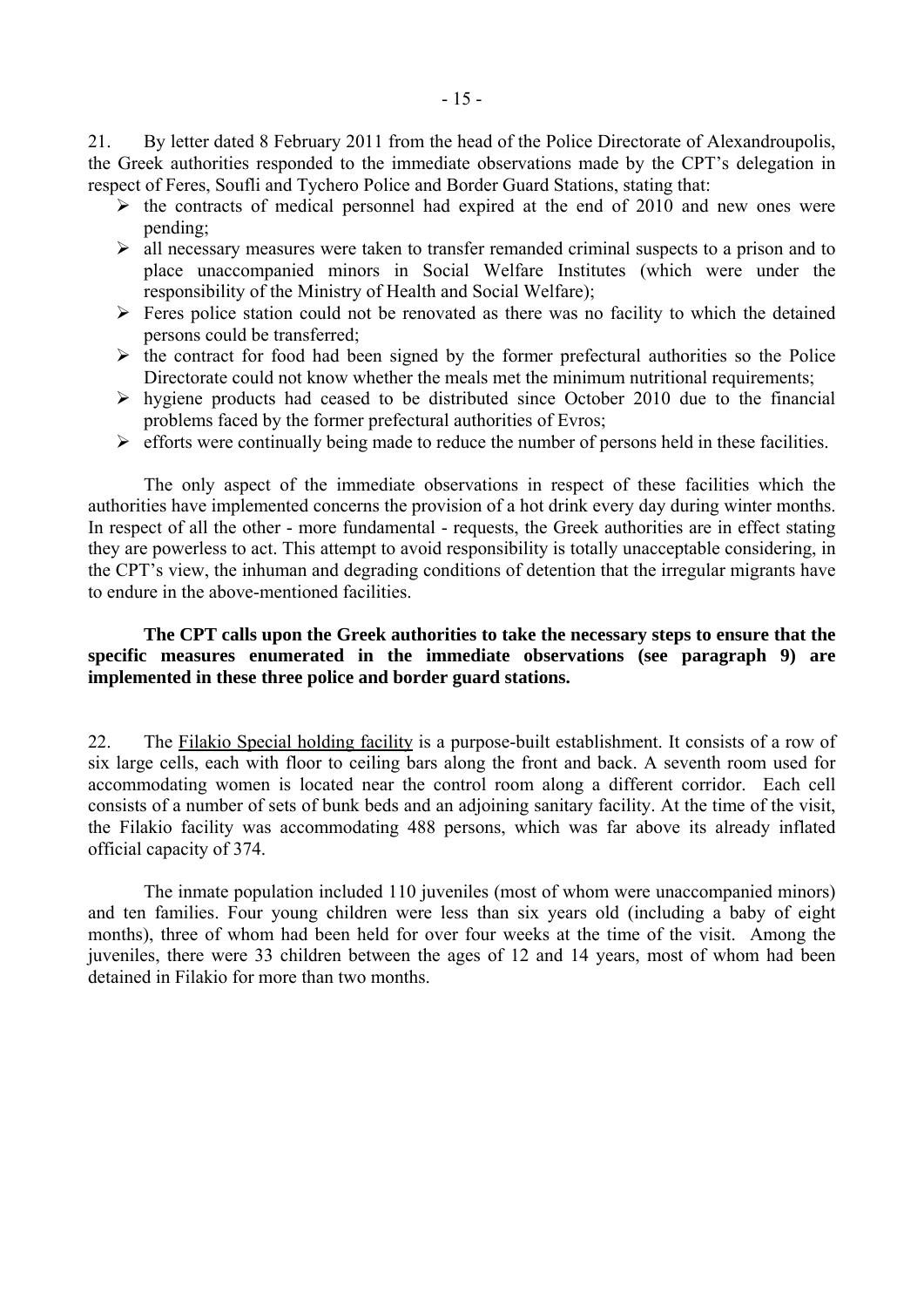23. The conditions of detention in the juvenile cell were deplorable, with 83 boys crammed into a cell measuring not much more than 100m². The delegation observed five boys having to share two beds and many juveniles slept on the floor. Access to natural light was limited, artificial lighting and ventilation were poor, and the back of the cell was exposed to the cold outside temperatures. The cell was dirty and the juveniles were not provided with the necessary products or brushes to keep the cell clean. Many of the juveniles were wearing the same clothes as those with which they had entered the facility a couple of months earlier and yet they stated that they possessed a change of clothes in their belongings; some did not even possess footwear. The three toilets were all blocked, and the sanitary facilities were flooded with water and sewage, which was overflowing into the sleeping area. The necessary hygiene products were not provided.

Juveniles were provided with no activities at all and were rarely offered access to outdoor exercise; from the information gathered, it transpired that the last time they had been let outside was more than a week prior to the delegation's visit and then only for some 20 minutes.

24. The situation in the other cells was equally deplorable. It should be noted that the sanitary facilities in the cell holding the families, baby and young children were in an execrable state: toilets filled with faeces as the flush systems were broken; floors flooded with water and sewage; the bottom half of the shower door missing, thus exposing mothers and children to the view of other persons. The separate female cell which accommodated 27 women in some 40m² was also in a state of dilapidation with damp walls and flooded washrooms.

25. The delegation was struck by the fact that no special measures were taken as regards the care of babies, young children and juveniles – no milk, no added nutrition, no activities – to alleviate the appalling conditions. Everyone was treated the same - like caged animals.

26. By letter of 17 February 2011, the Ministry of Citizen's Protection responded to the immediate observations made by the CPT's delegation in respect of Filakio Special holding facility, stating that:

- $\triangleright$  no other facility existed in which to hold families with children;
- $\triangleright$  the lack of police officers (eight per shift) meant that it was not possible to offer outdoor exercise every day when the centre was full;
- $\triangleright$  the contract to provide food was put out to international tender and the manager of the catering company had been "notified to strictly abide with his contractual obligations"; it was also stated that young children were offered milk;
- $\triangleright$  efforts were constantly made to maintain the sanitary facilities; however, the detainees deliberately destroyed them in order to be released early;
- $\triangleright$  all detainees were provided with a mattress and sleeping bag when the facility exceeded its capacity;
- $\triangleright$  efforts are continually made to reduce the occupancy level.

The CPT notes that none of the six points on which it requested action have resulted in changes to the current approach towards the detention of foreigners at Filakio. As described above, the conditions of detention in this centre are totally unsuitable for holding families with young children and unaccompanied minors. Alternative arrangements must be found. Further, lack of staffing cannot be a justification for not providing appropriate treatment for irregular migrants.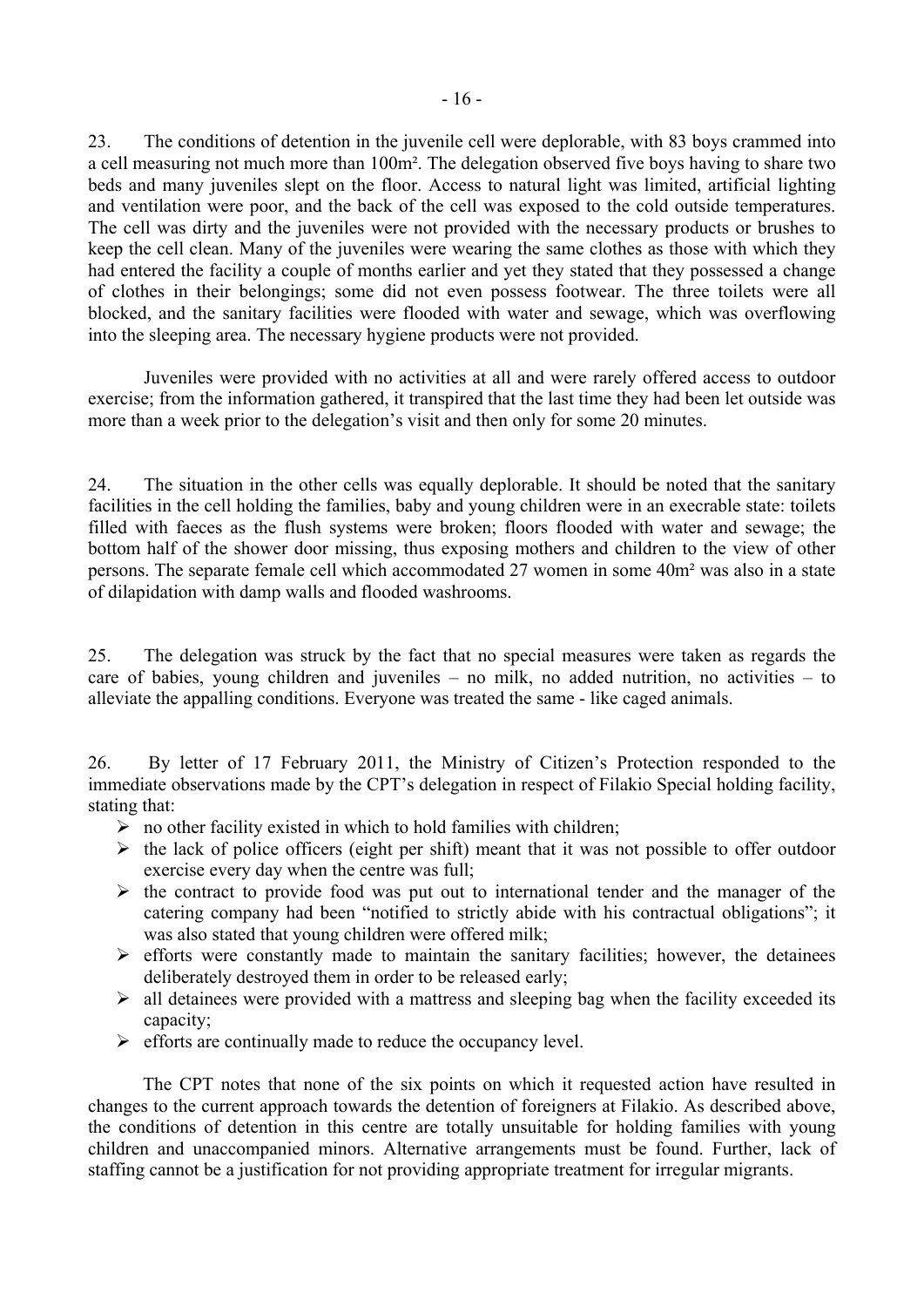**The CPT calls upon the Greek authorities to take the necessary steps to implement the specific measures enumerated in the immediate observations as regards Filakio Special holding facility (see paragraph 9). In particular, it wishes to receive detailed information on the actions being taken to ensure that families with young children and unaccompanied minors are accommodated in special centres capable of catering to their specific needs.** 

27. At the time of the delegation's visit a number of facilities for holding irregular migrants, particularly on the islands in the eastern Aegean, were not in use. **The CPT would like to be informed of the reasons why it was not possible to transfer some of the persons detained in the above-mentioned facilities in the Evros region to special holding centres in other parts of the country.** 

28. The CPT's delegation noted at both the Soufli and Filakio facilities that the belongings of irregular migrants were thrown on the ground or onto the trailer of a truck where they were left exposed to the elements (rain, snow); many items had been ruined. No efforts were made at either facility to record the possessions of the irregular migrants or to keep them in a safe place. As already indicated, nor were the detained persons able to access their belongings to obtain a change of clothes. Further, irregular migrants were not provided with any receipt for their possessions, even as regards valuables such as money, jewellery or wrist watches.

**The CPT recommends that the Greek authorities permit irregular migrants to have access to a change of clothes. Further, the authorities should put in place a clear system for recording the belongings of all detained irregular migrants and should give them a receipt for all items which they must hand in before entering the detention areas.** 

29. Neo Himonio Police and Border Guard Station, just south of the town of Orestiada, is used to accommodate persons brought in by the FRONTEX RABIT<sup>13</sup> patrols, usually for only one night before they are transferred to the Filakio Special holding facility. The conditions in the largest of three cells were appalling – dirty, malodorous, with a blocked toilet and sink. The night before the delegation's visit, 22 men and women had slept on the floor and, without the cell being cleaned, the delegation observed six newly arrived irregular migrants being placed in this cell, for the following night.

30. As regards Alexandroupolis Police Station, the conditions of detention have not improved since previous visits in 2008 and 2009. At the time of the visit, eight persons were being kept in the detention area which consisted of two small cells (measuring respectively 6m² and 8.5m²), a corridor (5m²) and a toilet. None of the cells had access to natural light and neither the larger cell nor the toilet had artificial lighting; ventilation was poor and the place was dirty. Two persons had been formally remanded to Komotini Prison but due to lack of space in the prison were being kept in the police station; one person had been held in these conditions since 7 December 2010.

 $13$ 

FRONTEX is the European Agency for the management of operational cooperation between Member States in the field of border security. On 2 November 2010, the first ever deployment of a Rapid Border Intervention Team (RABIT) under the coordination of FRONTEX occurred in the Evros region of Greece to strengthen external border security and prevent undocumented immigration. The RABIT operates under the authority of the Greek police.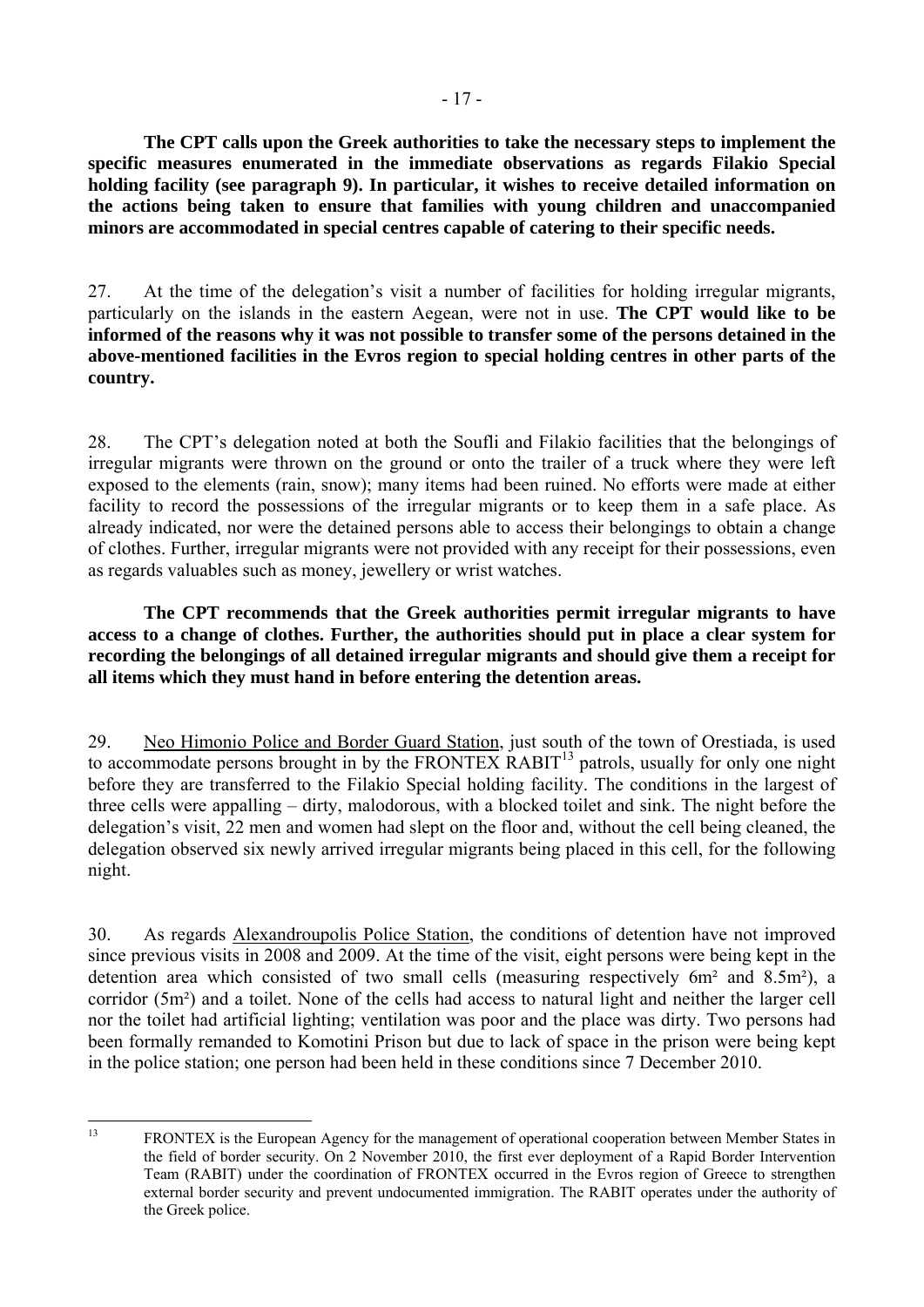# b. police detention facilities in the Attica and other regions

31. The CPT has repeatedly criticised the conditions of detention at Piraeus Holding Facility for Aliens since it was first visited by the Committee in  $1997<sup>14</sup>$ . Following the September 2009 visit, the Greek authorities informed the CPT by letter of 23 November 2009 that the Piraeus facility was scheduled for demolition at the beginning of 2010, and that a new building would be constructed. However, when the CPT's delegation visited the facility in January 2011, it was evident that it continued to be used to hold irregular migrants, for up to six months or longer, in dilapidated, gloomy and dirty conditions. Detained persons (37 at the time of the visit) were not medically screened, nor were they provided with any personal hygiene products or offered access to outdoor exercise. Such a state of affairs is not acceptable. Further, it calls into question the reliability of the responses of the Greek authorities to the Committee.

32. The situation in Aspropyrgos Police Holding facility had not improved since previous visits in 2007 and  $2008<sup>15</sup>$ , apart from the refurbishment of the sanitary facilities on one floor. At the time of the 2011 visit, 131 irregular migrants were being held in eight large cells on two floors; the average stay was two to three months but stays longer than six months (even 11 months) were not uncommon. The cells were dirty and detained migrants were not provided with hygiene products or clean blankets when they entered the establishment; the delegation noted an infestation of cockroaches. Detained migrants continued to have difficulties accessing a toilet, in particular at night, and resort to plastic bottles was common. Many detainees stated that police officers either did not respond to calls or, if they did, they were verbally abusive. Further, there was still no access to outdoor exercise.

 In response to the immediate observation referred to in paragraph 9 above, on 26 January 2011, officials from the Ministry of Citizen's Protection orally informed the CPT's delegation that a mobile unit from the Ministry of Health would be sent to the facility that day. However, **the CPT would like to receive a written response to the immediate observation made in respect of medical screening for persons detained at the Aspropyrgos facility.** 

33. The Athens Airport Centre continued to operate along the lines described in the report on the CPT's  $2009$  visit<sup>16</sup>. At the time of the 2011 visit, the unit for male irregular migrants<sup>17</sup> was severely overcrowded: the nine "single-occupancy" cells (each 9m²) were in fact holding a total of 49 men and four women. Many detained persons had to sleep on mattresses, or just blankets, placed directly on the floor. The average length of detention was said to be one to two weeks but the delegation came across persons who had been held in the centre for over 50 days. Further, detained persons were not offered any outdoor exercise and were only let out of the cells for a few minutes in the morning and the evening in order to clean themselves, and the delegation heard many complaints that detainees were not let out of the cells when they requested to go to the toilet.

 $14$ See CPT/Inf (2001) 18, paragraph 68. In the response to the 2007 visit report, the Greek authorities stated that the capacity of the Piraeus facility would not exceed 30 persons (see CPT/Inf (2008) 4, page 10).<br>
See, respectively, CPT/Inf (2008) 3, paragraph 22 and CPT/Inf (2009) , paragraph 39.

 $\frac{16}{17}$  See CPT/Inf (2010) 33, paragraph 65.

<sup>17</sup> The three rooms accommodating asylum seekers were holding 24 persons at the time of the visit.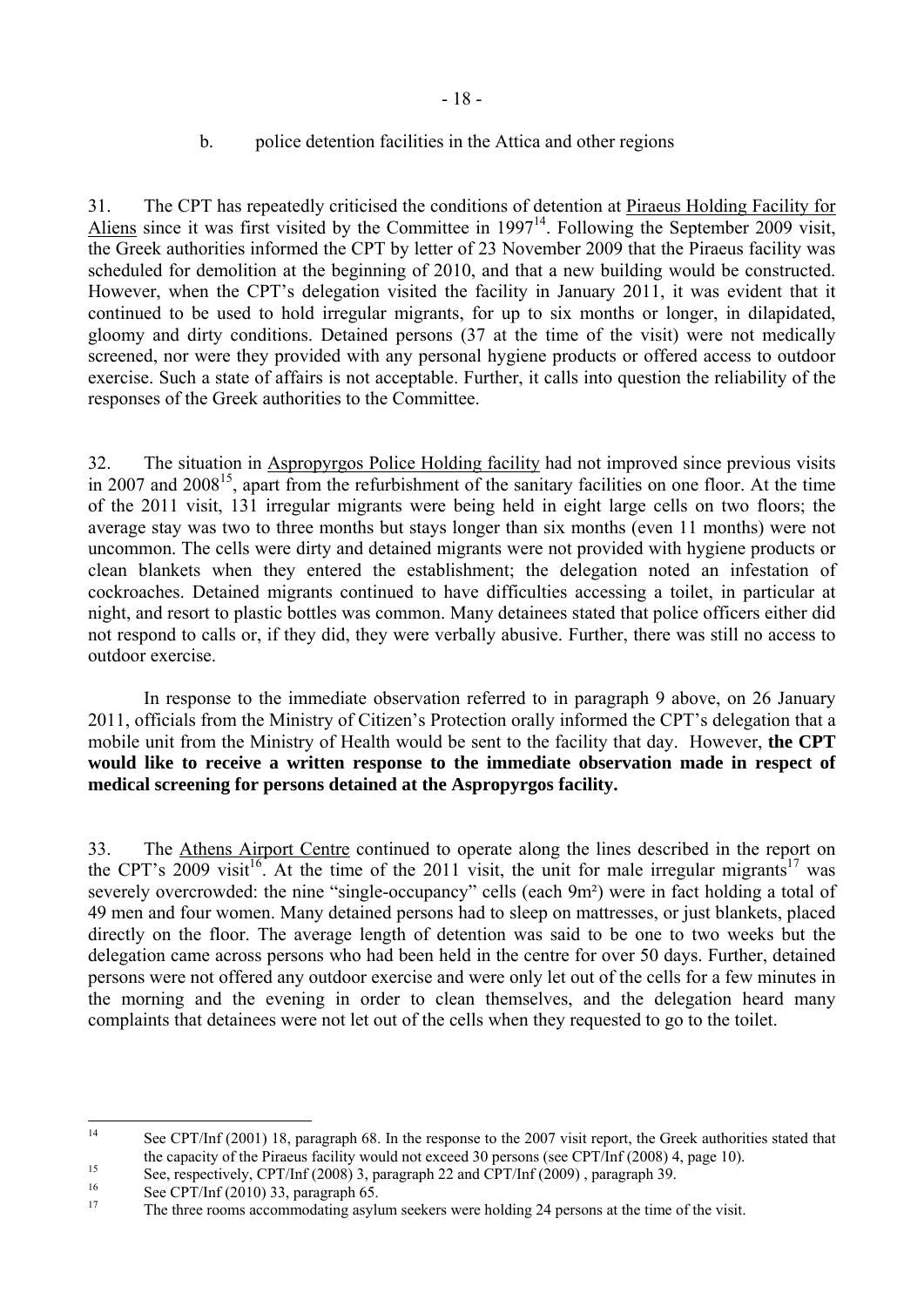34. As for the Athens police stations of Omonia and Alexander Street Headquarters  $(7<sup>th</sup>$  floor), the conditions of detention remain totally unacceptable. At Omonia Police Station, 33 persons were being held in four cells<sup>18</sup> containing 27 concrete plinths; access to natural light was minimal and there was no artificial lighting in the cells, only in the corridor. The one functioning toilet and shower were insufficient for the needs. As was the case in the past, many persons had been held in these conditions for more than three months and several as long as seven or eight months without ever having left the detention area; there was no access to outdoor exercise. Similarly poor conditions prevailed at Alexander Street Headquarters where 46 persons were being detained, many of whom had been held for three or four months at the time of the visit, in nine cells (each measuring approximately  $12m^2$ <sup>19</sup>. The sanitary facilities were in a state of disrepair and hygiene was poor.

 The delegation also found that at Omonia Police Station, persons were being detained for periods of up to three weeks in the second floor holding cell (a room of some 20m² containing only a narrow wooden bench running the length of three walls). Such a state of affairs should be ended forthwith.

At Athens Elefsinas Police Station, six irregular migrants were held in a cell equipped a single plinth for three persons; three detainees were sleeping on mattresses on the floor. The cell was dark, with minimal access to natural light, poor ventilation and artificial lighting; no activities were provided and there was no access to outdoor exercise. One person had been held in these conditions for five months at the time of the visit.

35. The Amfissa and Lamia police transfer holding centres were both being used to hold irregular migrants for prolonged periods lasting several months, when they had been designed for layovers of a few hours for criminal suspects being brought to court. Both detention areas were located in a converted garage space. As elsewhere, problems of hygiene were in evidence with a lack of cleaning products available, as well as no access to outdoor exercise, no activities and no information on how long the detention would last. No improvements had been made to the Amfissa centre since the CPT's previous visit in September 2009.

 At Tripoli police station, the delegation met 15 Afghanis, ten of whom were minors, who were being held in a cell measuring 38m². The children had not been provided with a change of clothes since their rescue at sea a week earlier; several did not possess any footwear and most were visibly suffering from the cold. The cell in which they were being held was filthy and malodorous; no hygiene products were provided. Further, no time out-of-cell was offered. Two of the juveniles were sick but they had not received any medical care. In addition, the detainees complained that they had not been provided with any information on their situation or permitted to access their belongings. Such lack of care for a vulnerable group of unaccompanied minors is totally unacceptable.

36. As regards the Sparta Special holding facility, the CPT was surprised to find this notified 40-bed, fully equipped centre (beds made up with sheets and blankets) was consistently not in use, when irregular migrants were being held in appalling conditions in other parts of Greece, including in the nearby town of Tripoli. **The CPT would like to be informed of the reasons why this centre was not in use despite the overcrowding in other centres.** 

<sup>18</sup> 18 One of the four cells was apparently fumigated the day before the delegation's visit, during which time the detainees were re-located to the adjoining three cells, which were only separated by bars.<br>The registers showed that numbers often went above 70 and in early December 2010 had risen to above 120.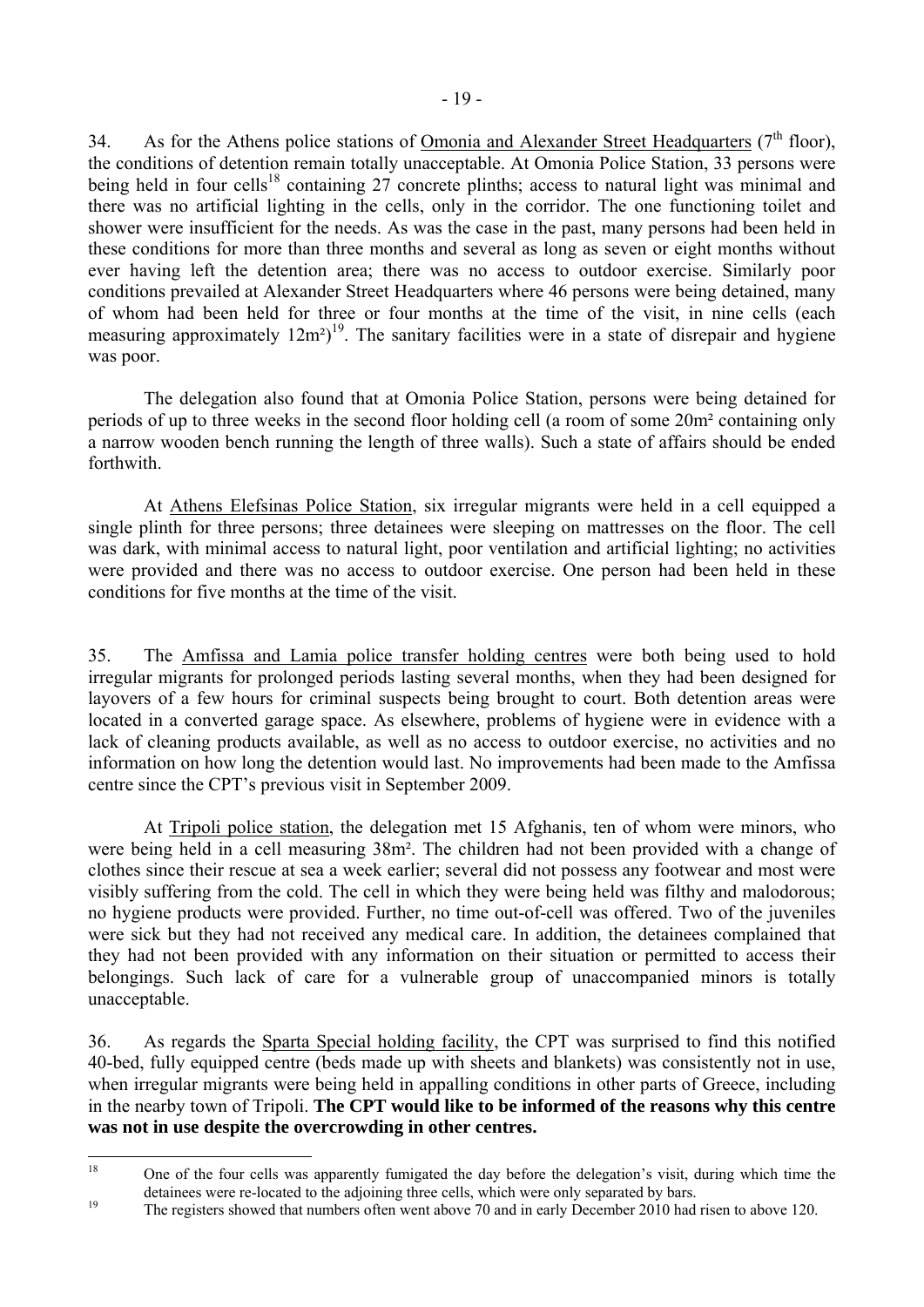# c. assessment and action to improve conditions of detention

37. The CPT has already it made clear that police and border guard stations do not offer suitable accommodation and appropriate conditions for lengthy periods of detention.<sup>20</sup> In the course of the 2011 visit, it became apparent that the situation had deteriorated further, with these facilities continuing to accommodate persons for weeks and even months in deplorable conditions. The assurances provided to the CPT by letter of 23 November 2009 and in the course of the January 2010 high-level talks, that administrative detention of irregular migrants in police and border guard stations would be ended, and that in the future administratively detained irregular migrants would only be accommodated in dedicated detention facilities, clearly remain unfulfilled.

The current warehousing approach cannot be maintained. The Greek authorities must urgently address the structural deficiencies as regards the special holding facilities for irregular migrants. In order to create acceptable conditions for lengthy periods of detention, substantial investments will have to be made, not only as regards the accommodation, but also in respect of staffing, maintenance, medical care, regime and hygiene.

**38. The CPT recommends that the Greek authorities ensure that irregular migrants are only detained in centres specifically designed to meet the requirements of this population, having due regard to the Committee's criteria for places of detention for irregular migrants, as formulated in its 7th and 19th General Reports. Particular care should be taken to cater to the specific needs of minors and other vulnerable groups.** 

**In addition, with respect to the facilities visited in 2011, the CPT calls upon the Greek authorities to ensure that:** 

- **all detainees are offered a bed or plinth, bedding and mattress, all clean;**
- **- all detainees have ready access to toilet facilities, including at night;**
- **all detained persons staying longer than 24 hours are provided, on a regular basis, with a basic sanitary kit (including adequate rations of soap, washing powder, toilet paper, shampoo, shaving utensils and toothpaste, and a toothbrush) free of charge;**
- **sufficient quantities of detergent and products for personal hygiene are made available at all times to detainees;**
- **all detained persons staying longer than 24 hours have access to a shower and to hot water;**
- **detainees are permitted to change their clothes;**
- **detention areas (including sanitary facilities) are maintained in an adequate state of repair and cleanliness;**
- family units are kept together;
- **female detainees are held in an area which is separated from that accommodating male detainees, and that their privacy is guaranteed;**
- **all detainees are offered at least one hour of outdoor exercise a day;**
- **the provision of food for detained persons is adequate and appropriate;**
- **call bells are installed in all detention areas where staff are not continuously present;**
- **occupancy rates are respected, and where necessary revised, so as to offer a minimum of 4m² of space per detainee in multi-occupancy accommodation.**

 $20$ 20 See for instance CPT/ Inf (2006) 41, paragraph 31; CPT/ Inf (2008) 3, paragraph 21; CPT/ Inf (2009) 20, paragraph 34.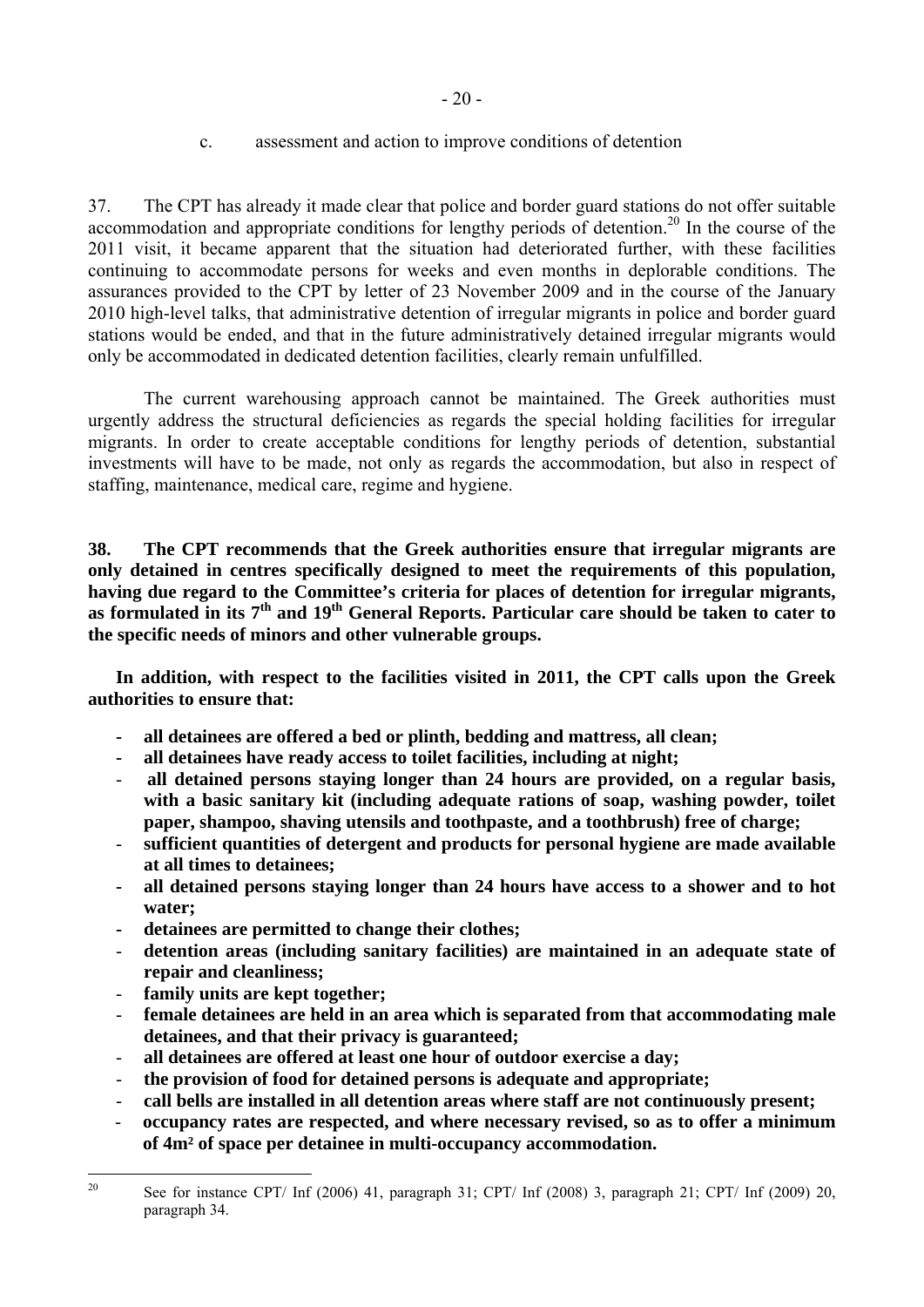**The CPT would also like to receive confirmation that the Piraeus centre has been definitively closed, as well as details on the capacity and layout of any facility replacing it. Further, it would like to be informed of the measures being taken to ensure that police stations are no longer used to hold persons for prolonged periods.** 

## **4. Regime**

39. The CPT has been reiterating the need to develop a purposeful regime for irregular migrants held in detention since its report on the 1997 visit<sup>21</sup>. However, nearly six years after the adoption of the 2005 Aliens Act, there is still no specific regulation in place detailing the minimum operating standards for special facilities for irregular migrants as required by Article  $81^{22}$ . Consequently, these facilities continue to be run like large police stations, and detainees are not offered any activities. Instead, they are left to languish, with detainees spending their time either sleeping or in a state of idleness; they are not even given access to reading material, board games, radio or television. Further, in many of the facilities described above, the detention areas are so packed with people that they cannot even move around the room in which they are held. Moreover, they are not offered access to outdoor exercise.

More than ever there is an urgent necessity to adopt standards guaranteeing a diversified regime, with activities and recreation. In addition, norms with respect to the provision of appropriate medical and social care should be included in the operating standards, as well as issues related to the maintenance of order and discipline. Similar operating standards should be introduced for the police holding facilities.

**The CPT calls upon the Greek authorities to take the necessary steps to draw up and implement, as soon as possible, operating standards for both the special facilities for irregular migrants and police holding facilities, guaranteeing, inter alia, a regime offering activities and recreation.**

# **5. Health care**

40. As regards access to medical care, the CPT's delegation found that access is still not effective in practice. In general, the system in police detention facilities remains that for detained persons to see a doctor or nurse, they must make a request to the police officers responsible for their custody whose task it is to inquire whether a vehicle and staff are available to transport the person concerned to hospital. In many places, detained persons continued to claim that staff filtered requests for a consultation by an external doctor. Only the centre at Filakio had a daily medical presence. The non-governmental organisation, *Médecins Sans Frontières*, had started to provide a medical service to the Soufli and Tychero police and border guard stations since early December 2010. However, in all the other police detention facilities in which persons were being detained for up to six months, there was no medical presence.

 $21$ <sup>21</sup> See CPT/Inf (2001) 18, Part I, paragraph 73.

See CPT/ Inf (2009) 20, paragraph 45.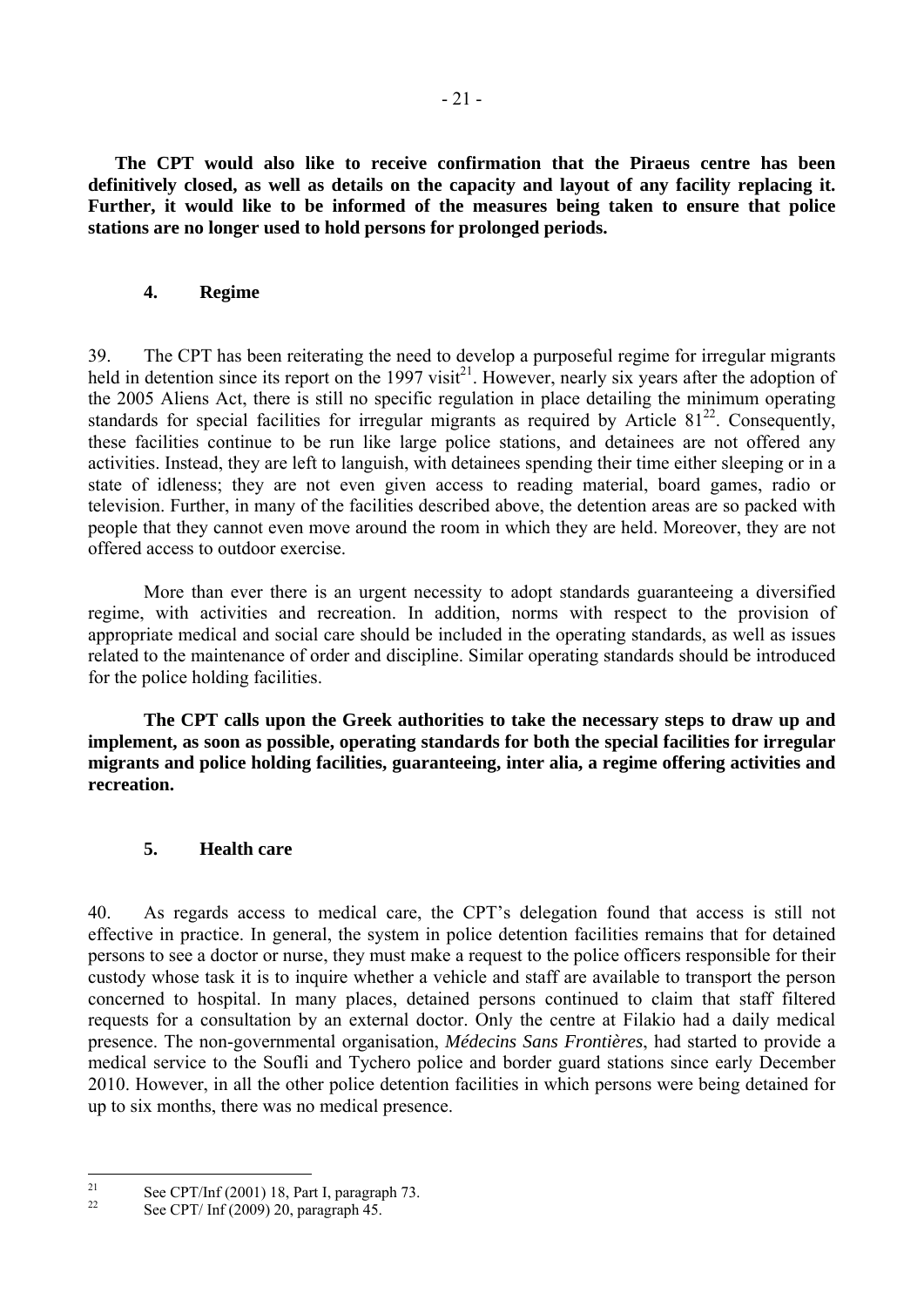doctors to police (and border guard) stations to screen new arrivals and enquire whether there are detainees with potential medical problems. It has also stated that, at a minimum, a person with a recognised nursing qualification must be present on a daily basis at all centres for detained irregular migrants. However no action has been taken to date to put in place such a system.

# **The CPT calls upon the Greek authorities to take adequate measures to ensure medical care is provided on a regular basis at all facilities where irregular migrants are held.**

# **6. Staffing**

41. In the past<sup>23</sup>, the CPT has advocated the establishment of posts of specialised custodial staff for persons detained by law enforcement agencies, with full responsibility for detained persons, including medical and legal oversight. In order to be fully effective, such custodial officers should have both the authority and the responsibility to verify whether basic rights of detained persons, such as notification of deprivation of liberty, access to a lawyer, etc., have been respected, and to take appropriate action if this is not the case. **The CPT reiterates its recommendation that the Greek authorities give due consideration to the proposal to establish posts of specialised custodial staff for persons detained by law enforcement agencies.**

42. Further, as regards staff working in centres for immigration detainees, the CPT attaches particular importance to the careful selection and appropriate training of supervisory staff in such centres. As well as possessing well-developed techniques of interpersonal communication, the staff concerned should be familiarised with the different cultures of the detainees and at least some of them should have relevant language skills.

Regrettably, no efforts have been made either to assign specially trained and dedicated staff to work with irregular migrants or to increase staff numbers. Consequently, the only role left to the police officers is one of control and enforcing a "warehousing" policy. The staff complement attached to the facilities visited remained totally insufficient; for example at the time of the visit, the Filakio centre had only eight police officers on duty during the day for 488 irregular migrants.

**The CPT once again calls upon the Greek authorities to review the staff complement attached to each special facility for irregular migrants and police holding facility. Further, the Committee recommends that the Greek authorities provide adequate training for staff working in dedicated detention facilities for irregular migrants.** 

 $23$ 

- 22 -

See for instance CPT/ Inf (2009) 20, paragraph 18.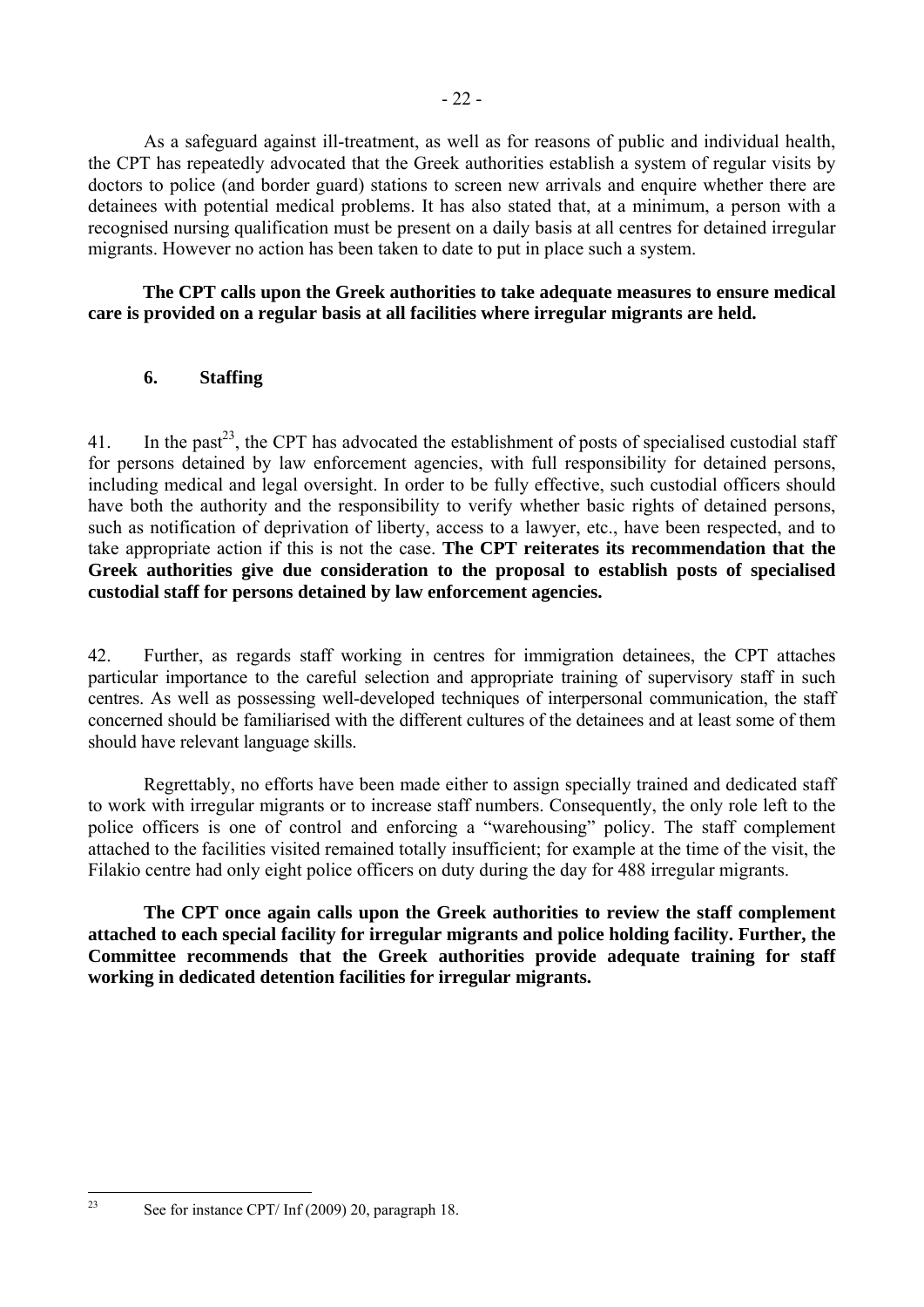# **7. Other issues**

43. The CPT has repeatedly raised the importance of informing irregular migrants about their situation in a language that they understand. However, in none of the facilities visited were detained persons provided with clear information on their situation; indeed, the only document they possessed was in Greek, which stated that they could be held in detention for up to six months. **The CPT reiterates its recommendation that all detained persons be provided with clear information on their situation, in a language that they understand.** 

44. The CPT has recommended in previous visit reports that the Greek authorities establish an independent inspectorate of police detention facilities<sup>24</sup>; the Greek authorities have responded that any new body would duplicate the work of the Ombudsman Office.<sup>25</sup> However, as the CPT has already stated, the Greek Ombudsman does not carry out such a task, nor does it aspire to do so. The CPT remains convinced that a dedicated structure should be established to carry out inspections of police detention facilities.

**The CPT reiterates its recommendation that an independent inspection system for law enforcement detention facilities be established. In this context, it encourages the Greek authorities to ratify the Optional Protocol to the United Nations Convention Against Torture (OPCAT).** 

 $24$ See for instance CPT/Inf (2002) 31, paragraph 22; CPT/Inf (2006) 41, paragraph 21; CPT/ Inf (2008) 3,

paragraph 44; and CPT/Inf (2010) 33, paragraph 41.<br>See for instance CPT/Inf (2002) 32, page 16; CPT/Inf (2010) 34, pages 28 and 29.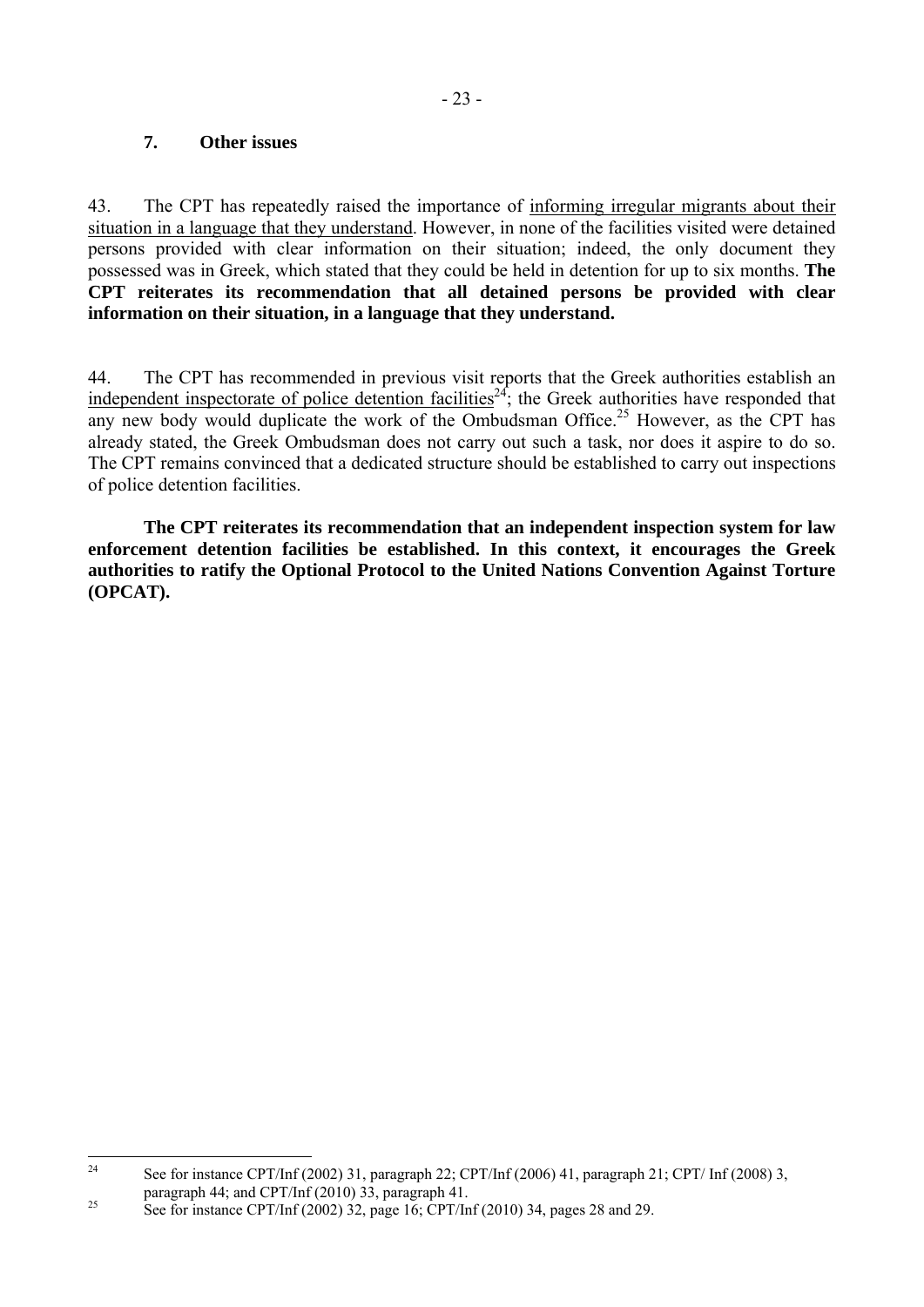# **B. Prison establishments**

# **1. Preliminary remarks**

a. prisons visited

45. In 2011, the CPT visited for the first time Domokos Prison. The CPT's delegation also carried out a follow-up visit to Amfissa Prison and targeted visits to Korydallos Men's, Korydallos Women's Remand, Thessaloniki and Thiva Prisons to examine the progress made in implementing the Committee's recommendations contained in the report on the 2009 visit, notably, as concerns persons placed in segregation areas, staffing, the provision of health care and overcrowding.

# b. overcrowding and other structural deficiencies

46. In the 16 months since the CPT's previous visit to Greece in September 2009, the prison population has increased from 10,950 to 12,349, while the official capacity of the prison system stands at 9,000. The delegation was informed that the three new prisons of Serres (Nigrita), Drama and Chania with a combined capacity of 1,800 should become operational in the course of 2011. However, the staffing of these new prisons was dependent on transferring staff from existing prisons, which were themselves already understaffed.

 The effects of overcrowding were evident in most of the prisons visited by the CPT's delegation. At Korydallos Men's Prison, the situation remains dire with up to five inmates sharing cells originally designed for single-occupancy. In other prisons, such as Amfissa, inmates still have to share beds or resort to sleeping on the floor. The situation in these prisons may be extreme but the deleterious effects of overcrowding were apparent in other prisons visited by the delegation.

47. The CPT recognises that investing in new prisons may be necessary both to increase capacity as well as to replace prisons which do not serve the stated purpose of holding inmates in a secure and safe environment<sup>26</sup>. However, as acknowledged by the Greek authorities, the building of additional accommodation is unlikely, in itself, to provide a lasting solution to the problem of overcrowding. Legislation has been adopted to limit the use of remand custody to serious offences and, in addition to provisions to enable the early release of prisoners, a law was adopted in December 2010 to increase resort to use of community service. **The CPT** has noted these measures and **would like to be informed of their impact upon the prison population.** 

 **The CPT recommends that the Greek authorities actively pursue their efforts towards eradicating overcrowding as a chronic feature of the prison system.** 

 $26$ 

As set out in the 1999 Prison Law ( $N^{\circ}$  2776).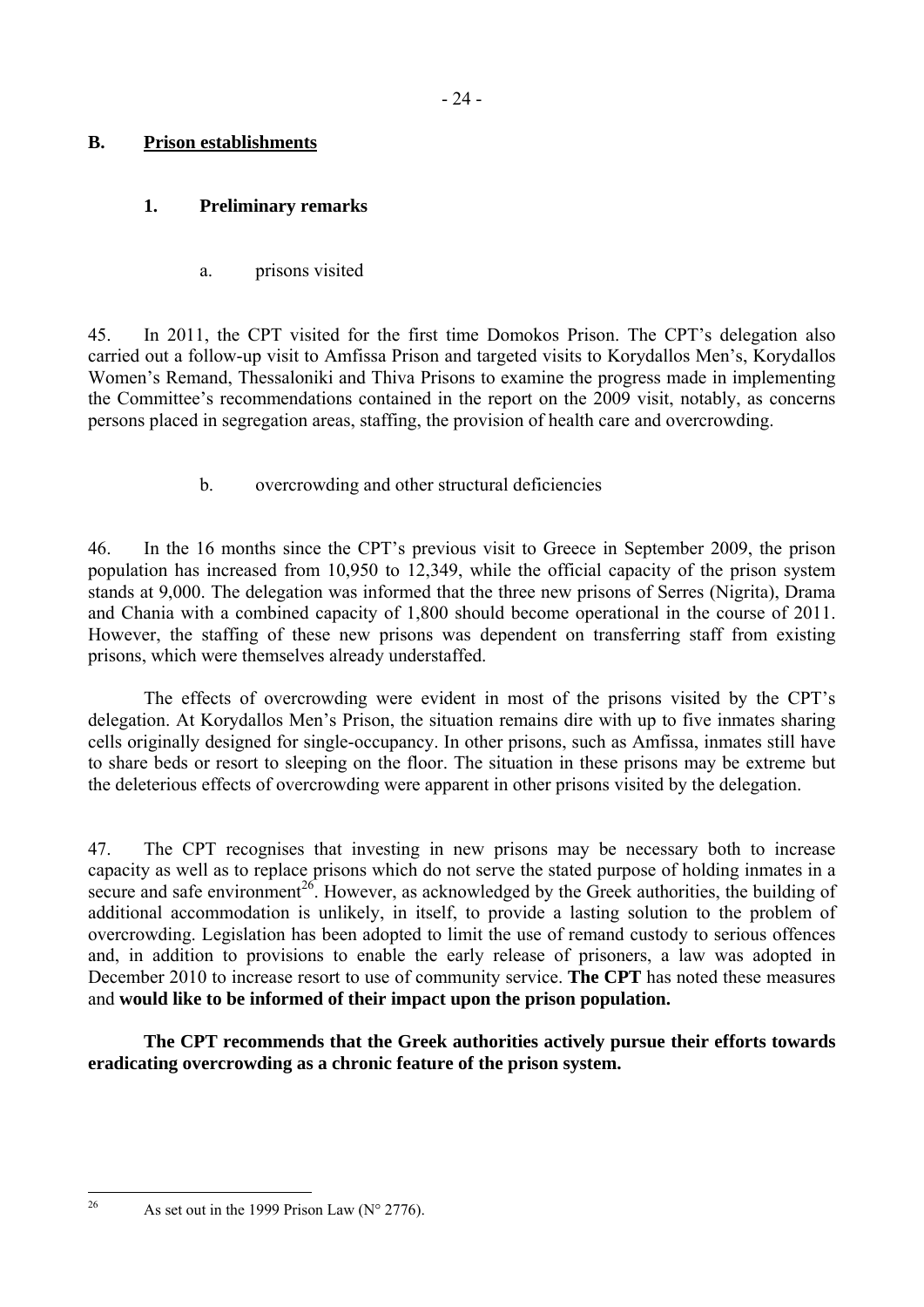48. Overcrowding is not the only problem afflicting the prison system. The observations made by the CPT in its report on the 2009 visit - unsuitable material conditions, the absence of any appropriate regime and the poor provision of health care - remain valid. Further, the CPT's delegation noted once again that due to the totally inadequate staffing levels, effective control within the accommodation areas of the prisons visited had been ceded in many instances to prisoners (this was particularly evident in Amfissa and Korydallos Men's Prisons).

 The structural issues identified in the report on the 2009 visit continue to be of major concern. They include a lack of any strategic plan to manage complex institutions such as prisons, the absence of an effective system of reporting and supervision, and inadequate management of staff, exacerbated by low staff-prisoner ratios. There is no doubt that many prison staff across the Greek prison system are attempting to fulfil their duties to the best of their ability. However, it is also clear that there is a need for fundamental reform; the Ministry of Justice must recognise that the prison system as it is currently operating is not able to provide safe and secure custody for inmates, nor fulfil the objectives set down in law.

 **The CPT reiterates its recommendation that, following a period of in-depth consultations with all interested parties, the Ministry of Justice produce a strategic plan for the recovery of the prison system that addresses the following areas:** 

- **the mission of prisons and the values to which prison staff should work;**
- **the size of the prison estate and the range of the prison types that it will include;**
- **the range of activities that will be provided and the amount of access that persons detained, including those on remand, will have to them;**
- **the human resource requirement needed to run the prisons professionally, including competence profiles for the key roles;**
- **financial projections over a 5 to 10 year period, showing how the planned provision will be met within the resource levels available;**
- **clearly defined short, medium and long term goals.**

## **2. Ill-treatment**

49. The delegation received practically no allegations of deliberate physical ill-treatment of prisoners by prison staff. Nevertheless, relations between prison staff and inmates were, in general, distant due to their minimal contact and, in a number of the prisons visited, inmates told the delegation that in the interests of maintaining a modicum of order it would not be in the interests of prison staff to ill-treat prisoners. However, the delegation did receive allegations of harsh treatment by law enforcement officials brought in to quell a disturbance at Amfissa Prison a couple of days prior to the delegation's visit, on 20 January 2011. Prisoners claimed that following the use of tear gas by law enforcement officials to end the disturbance, they were kept locked in their cells for two days. Further, one prisoner, suspected of being involved in the disturbance, was transferred to Amfissa police station at 12h30 on 20 January. He was apparently kept in an interrogation room until late in the afternoon when he was taken to the local hospital. The following morning he was returned to Amfissa police station for several hours before being transferred to Maladrino Prison. **The CPT would like to receive a copy of any report drawn up into the disturbance and to be informed as to the reasons for the above-mentioned prisoner being brought to hospital.**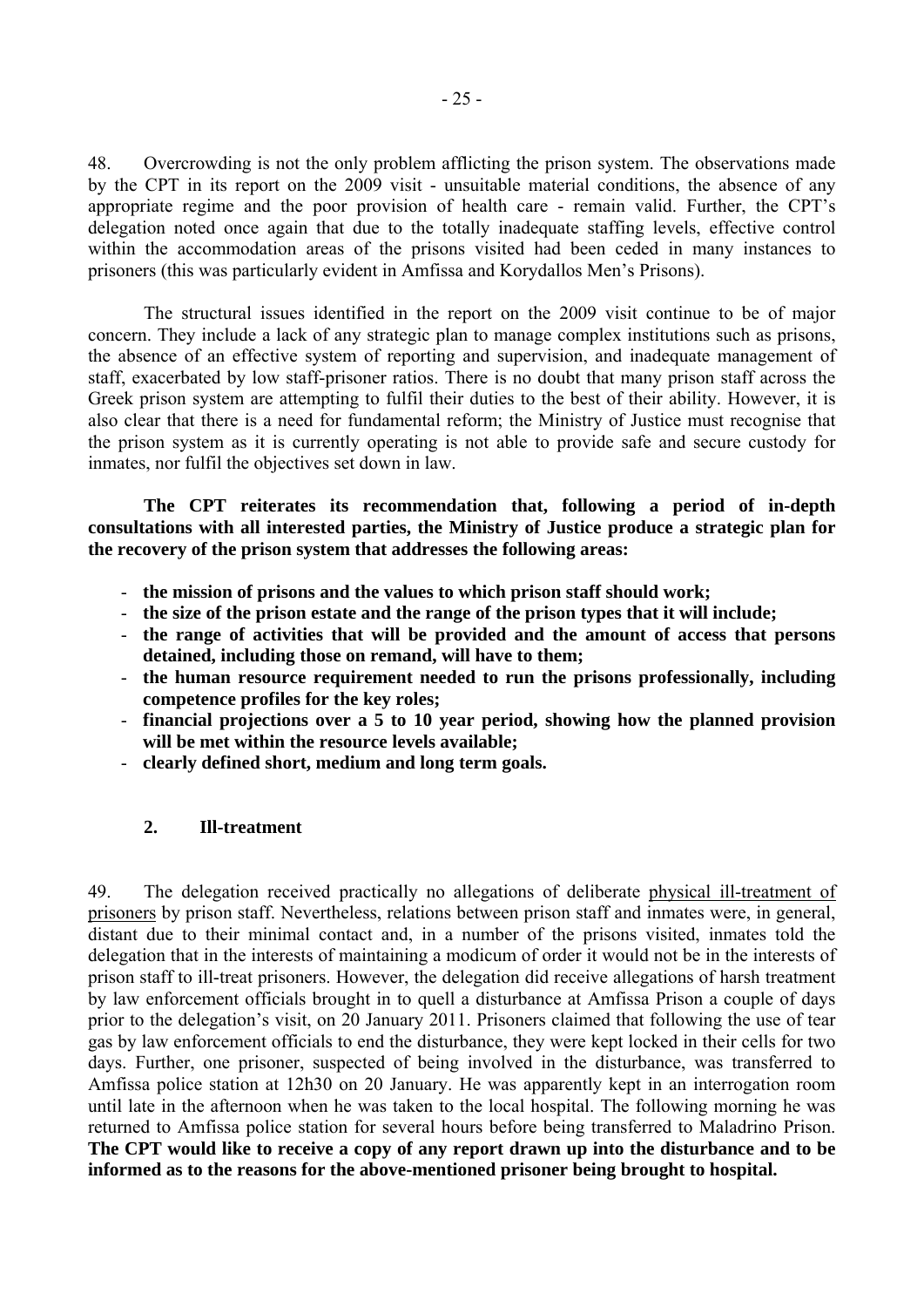50. The CPT's delegation learned that at Korydallos Women's Remand Prison vaginal searches of female prisoners, who were suspected of smuggling drugs into the prison, had in theory not been performed since May 2010. However, the delegation received at least two allegations from women inmates that they had been subjected to a vaginal as recently as December 2010.

At Thiva Women's Prison, vaginal searches were on occasion still performed on female prisoners by a visiting gynaecologist (who was also the general practitioner as Korydallos Women's Remand Prison) but the information provided to the delegation as to the frequency and conduct of such examinations was not clear. If a prisoner refuses a vaginal search, she will be transferred to the segregation unit for several days where she will be placed under CCTV surveillance or accompanied by a prison officer whenever she goes to the toilet<sup>27</sup>. The CPT remains concerned that vaginal searches continue to be practiced at Thiva Prison and not always on the basis of absolute necessity. Further, in neither Korydallos Women's nor Thiva Prisons was a special register kept recording each instance a vaginal search was made, the reasons for it and reference to the prosecutor's order.

**The CPT calls upon the Greek authorities to ensure that vaginal examinations of female prisoners are only carried out when absolutely necessary and upon the required order of the prosecutor, and that each examination is properly recorded in a special register.** 

51. The Committee has already stated that obliging prisoners, whether male or female, suspected of bringing drugs into a prison to take laxatives is a dangerous practice that should be ended forthwith. The type of laxatives used in the prisons visited ( $\text{irritant}^{28}$  rather than lubricant) could cause the lining on any ingested drugs to burst and result in death. A prisoner for whom there are reasonable grounds to suspect of attempting to smuggle drugs into the establishment could be placed in a separate cell for 48 to 72 hours, which is sufficient time for all foreign objects to pass through the body naturally. This point was clearly communicated to the Directors of those establishments, such as Domokos Prison, where the practice of issuing laxatives continued.

## **The CPT reiterates its recommendation that the practice of obliging prisoners suspected of smuggling drugs to take laxatives be ended forthwith.**

52. The CPT remains concerned that appropriate action is often not taken in respect of persons admitted to prison on remand with visible injuries. The delegation again found examples of failure by the prison authorities to bring such cases to the attention of the relevant prosecutor, notably at Korydallos Men's and Thessaloniki Prisons. This inaction undermines the very safeguard against ill-treatment and impunity that a thorough medical examination of all newly admitted inmates can represent.

**The CPT calls upon the Greek authorities to put in place procedures to guarantee the systematic recording of injuries and, when appropriate, the provision of information to the relevant authorities, in line with previous CPT recommendations29.** 

 $27$ In such cases at Korydallos Women's Remand Prison laxatives may be administered to the prisoner upon a

doctor's order.<br>
28 Trademark Dulcolax®.

See inter alia, CPT/Inf (2010) 33, paragraph 94.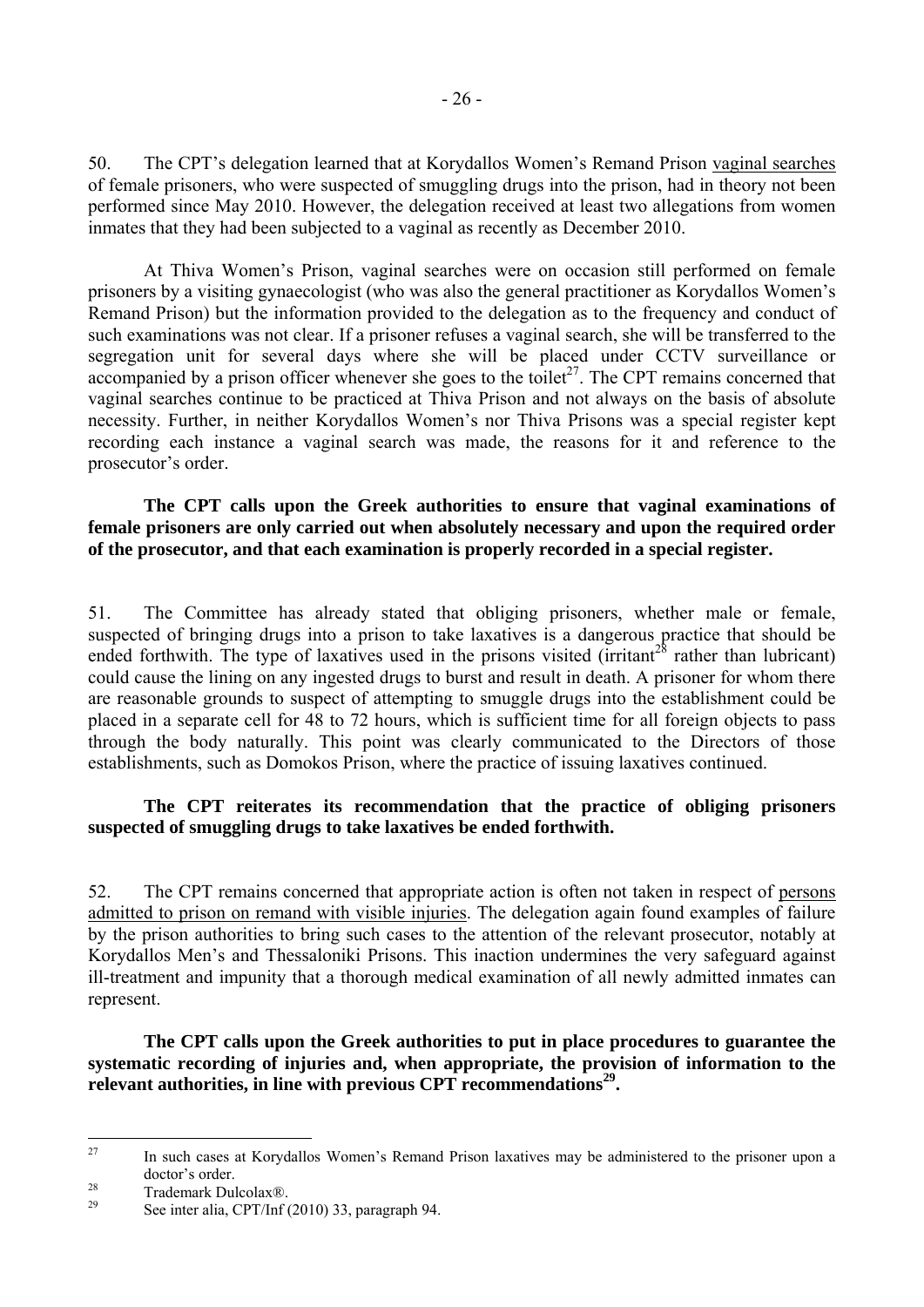Further, it was noticeable that at neither Korydallos Men's nor Thessaloniki Prisons had action has been taken to introduce a special register for cases of injuries identified by the medical examination on admission<sup>30</sup>. Such a register would constitute an important tool both for prison management and those responsible for external supervision. **The CPT reiterates its recommendation that such a register be introduced at each prison.** 

53. The Committee's delegation observed once again that inter-prisoner violence was a significant phenomenon in the various prison establishments visited. In many of them, notably Amfissa, Korydallos Men's and Korydallos Women's Remand, there was evidence of stronger groups of inmates being able to impose their will upon other prisoners.

As was the case in 2009, prisoners noted the absence of prison officers in the wings, observed the actions of the stronger groups of prisoners, and concluded that the prison management was not in a position to offer inmates effective protection. Some prison staff openly stated their inability to prevent inter-prisoner violence. Further, despite the emphatic denials of the Greek authorities in their response to the report on the 2009 visit, it was again clear that prison management was willing to cede control of certain wings to particular groups of prisoners in return for maintaining a degree of order.

54. The prison authorities must act in a proactive manner to prevent violence and intimidation by inmates against other inmates. Addressing the phenomenon of inter-prisoner violence requires that prison staff be alert to signs of trouble and both resolved and properly trained to intervene when necessary. The existence of positive relations between staff and prisoners, with a balance between security and a duty to care, is a decisive factor in this context. This will depend greatly on having an adequate number of staff present in detention areas (see paragraph 65 below).

 **The CPT calls upon the Greek authorities to develop a national strategy concerning inter-prisoner violence and intimidation, taking into account the above remarks.** 

 $30^{\circ}$ 

- 27 -

At Thiva Prison, a register existed for injuries sustained within the prison but not those identified upon admission to the establishment.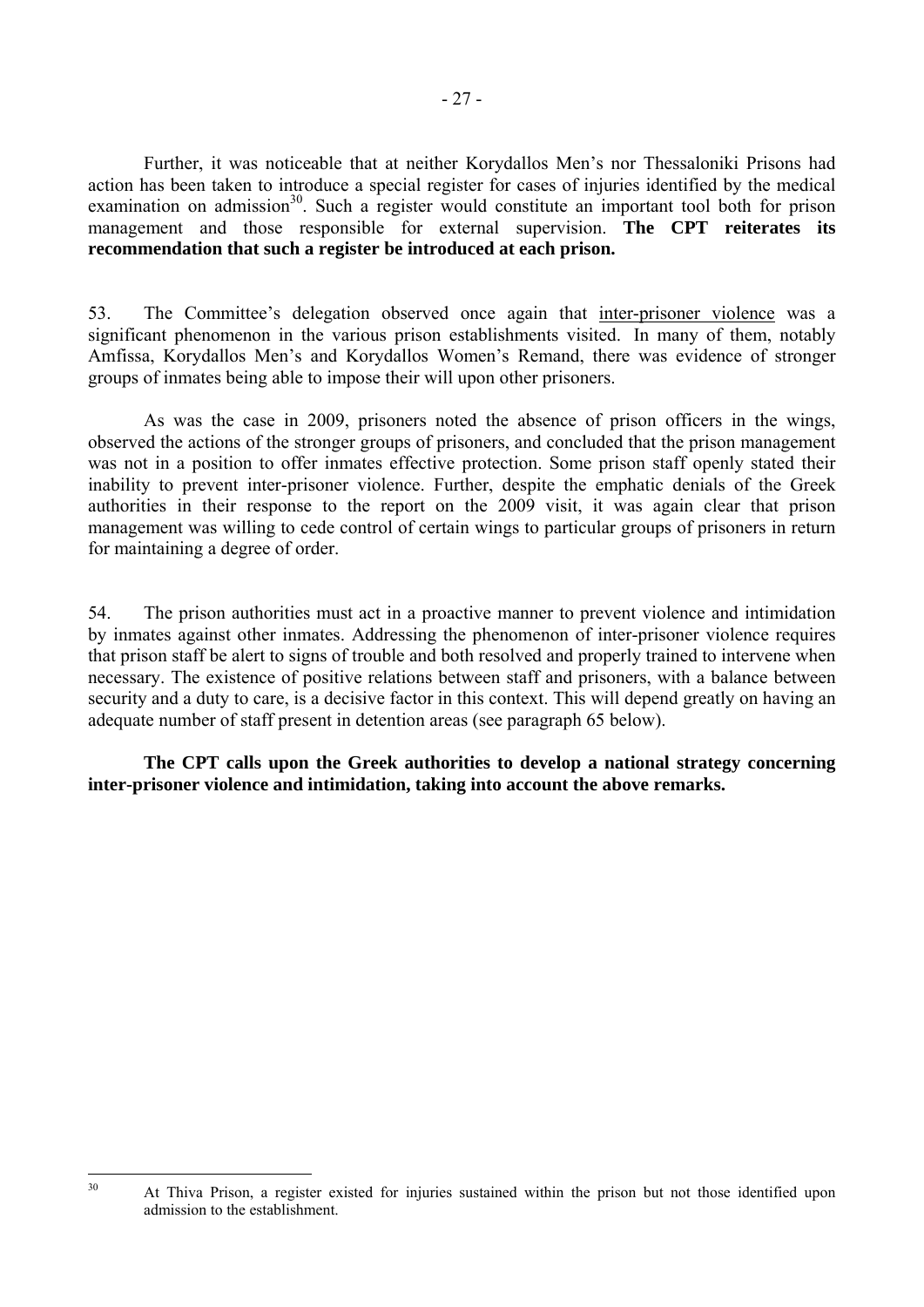# **3. Conditions of detention**

## a. material conditions

55. Amfissa Prison, was holding 238 inmates for an official capacity of 80. The conditions of detention have deteriorated further from those observed in September  $2009^{31}$ . In all six dormitories, it was not uncommon to observe three inmates having to share two beds and many inmates had to sleep on a dirty mattress on the floor or even in a toilet area.

 As was the case in 2009, the dormitories were generally decrepit, in a state of disrepair and appalling hygiene. Floors were grimy, mattresses and bedding were infested with bed bugs, cockroaches were evident everywhere and a number of windows were broken, leaving certain inmates exposed to the winter elements. The sanitary facilities were inadequate for the number of inmates, and there were complaints that one of the two toilets in each dormitory often did not function properly. Inmates complained that they were provided with insufficient quantities of hygiene products and had no means with which to wash their bedding and clothes. They also possessed no personal lockable space.

 Domokos Prison, located on an expanse of terrain outside the town, was opened in 2007. Inmates are housed in 10 identical two-storey units set off two parallel corridors. The official capacity of each unit is 60 inmates (i.e. an overall capacity of 600); at the time of the visit, the prison held 634 prisoners. Each of the two-storey units is composed of 20 triple-occupancy cells. The cells had adequate lighting and ventilation, were appropriately furnished and contained an annex with a toilet, shower and sink. Cells were of an acceptable size (13m²) for three inmates; however, a number of cells were holding a fourth person who had to sleep on a mattress on the floor.

 Korydallos Men's Prison was holding 2,345 inmates for an official capacity of 700. The CPT has been highlighting the necessity for the authorities to take action to drastically reduce the occupancy levels in the prison since 199332. Despite repeated recommendations by the CPT for the numbers held in each single-occupancy cell  $(9.5m<sup>2</sup>)$  to be reduced to no more than two prisoners, the authorities have taken no action to date. At the time of the 2011 visit, the delegation observed once again that the cells continued to accommodate three, four or even five inmates.

 Korydallos Women's Remand Prison was holding 187 inmates for an official capacity of 270. The material conditions had not changed since the 2009 visit<sup>33</sup>; overcrowding remained considerable as two of the three accommodation wings were still not being used.

Thiva Women's Prison was described in the report on the 2009 visit<sup>34</sup> and, at the time of the 2011 visit, was accommodating 326 inmates, including 21 juveniles for an official capacity of 410. The various accommodation units remained bleak.

 $31$  $\frac{31}{32}$  See CPT/Inf (2010) 33, paragraph 97

 $\frac{32}{33}$  See CPT/Inf (1994) 20, paragraphs 105 to 110.

 $\frac{33}{34}$  See CPT/Inf (2010) 33, paragraph 100.

See CPT/Inf (2010) 33, paragraph 104.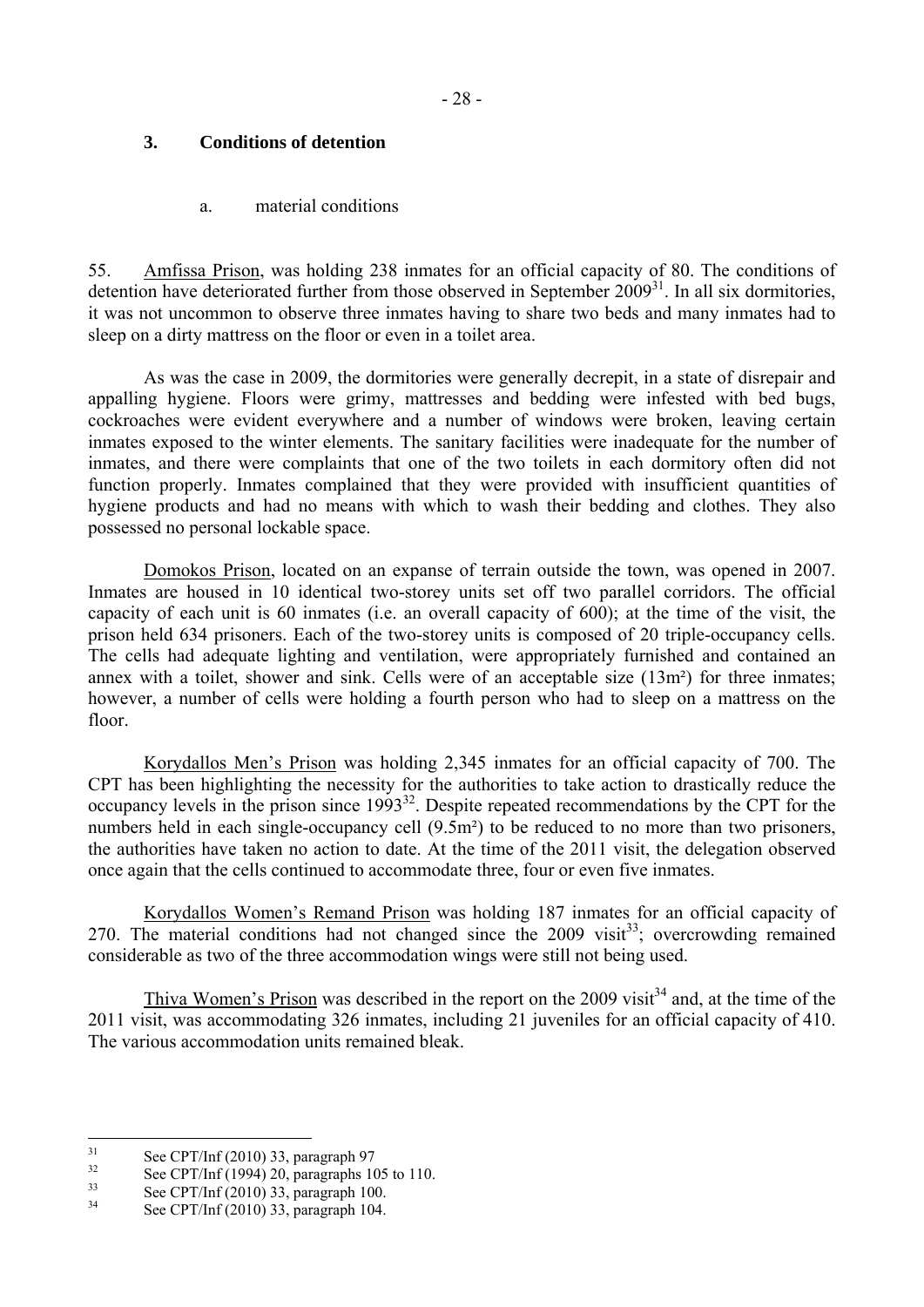56. In short, there has been no progress in addressing the shortcomings highlighted by the CPT over the years. Clearly, the provisions in the 1999 Prison Law, setting down the standards of accommodation and the norms for a safe environment, including health and hygiene, to be provided to each prisoner, were still not being complied with. Not only were hardly any positive developments observed since the September 2009 visit but, in the CPT's view, the conditions of detention at Amfissa Prison in particular could still be described as amounting to inhuman and degrading treatment.

# 57. **The CPT calls upon the Greek authorities to:**

- **reduce the occupancy levels in the dormitories of Amfissa Prison to ensure that each prisoner is provided with at least 4m² of living space;**
- **devise a phased programme to reduce the occupancy levels in Korydallos Men's and Women's Remand Prisons from the current three or more prisoners per 9,5 m² cell to no more than two per cell;**
- **make concerted efforts to maintain the establishments visited in a good state of repair and to ensure that the accommodation areas in all prisons are kept clean and basic hygiene levels are guaranteed;**
- **ensure that inmates in all prisons have access to hot water both for reasons of personal hygiene as well as for washing bedding, clothes and dishes, and that they are allocated lockable space for their personal belongings.** 
	- b. regime

58. The legal basis governing the general daily routine was described in the report on the 2005 visit<sup>35</sup>. However, in spite of the clear legal provisions regulating the entitlement of all prisoners to inter alia educational and vocational training, work, organised physical exercise, cultural and recreational activities<sup>36</sup>, in none of the prisons visited was there a purposeful regime in place for the majority of prisoners.

59. The approach to work was described in the report on the 2009 visit<sup>37</sup>. It remains in essence a remission scheme (for example, a cleaner would obtain 23 days remission for every month worked) rather than a means by which to engage prisoners in a purposeful activity or to form part of a personal development plan or preparation for release. It is also a primary incentive for good behaviour.

At Domokos Prison, for example, there were potentially 256 jobs available (for more than 600 prisoners), including 30 kitchen staff, 11 assistant nurses, 15 canteen workers and 125 cleaners. Work was allocated on a 'first come first serve' basis without any assessment of a prisoner's needs. Prisoners would usually be granted work for three months at a time after which they would have to wait approximately six months before they were offered another job.

 $35$  $\frac{35}{36}$  See CPT/Inf (2006) 41, paragraph 93.

 $\frac{36}{37}$  See Articles 34 to 50 of the Prison Law (Law 2776) of 22 December 1999.

See CPT/Inf (2010) 33, paragraph 105 and 106.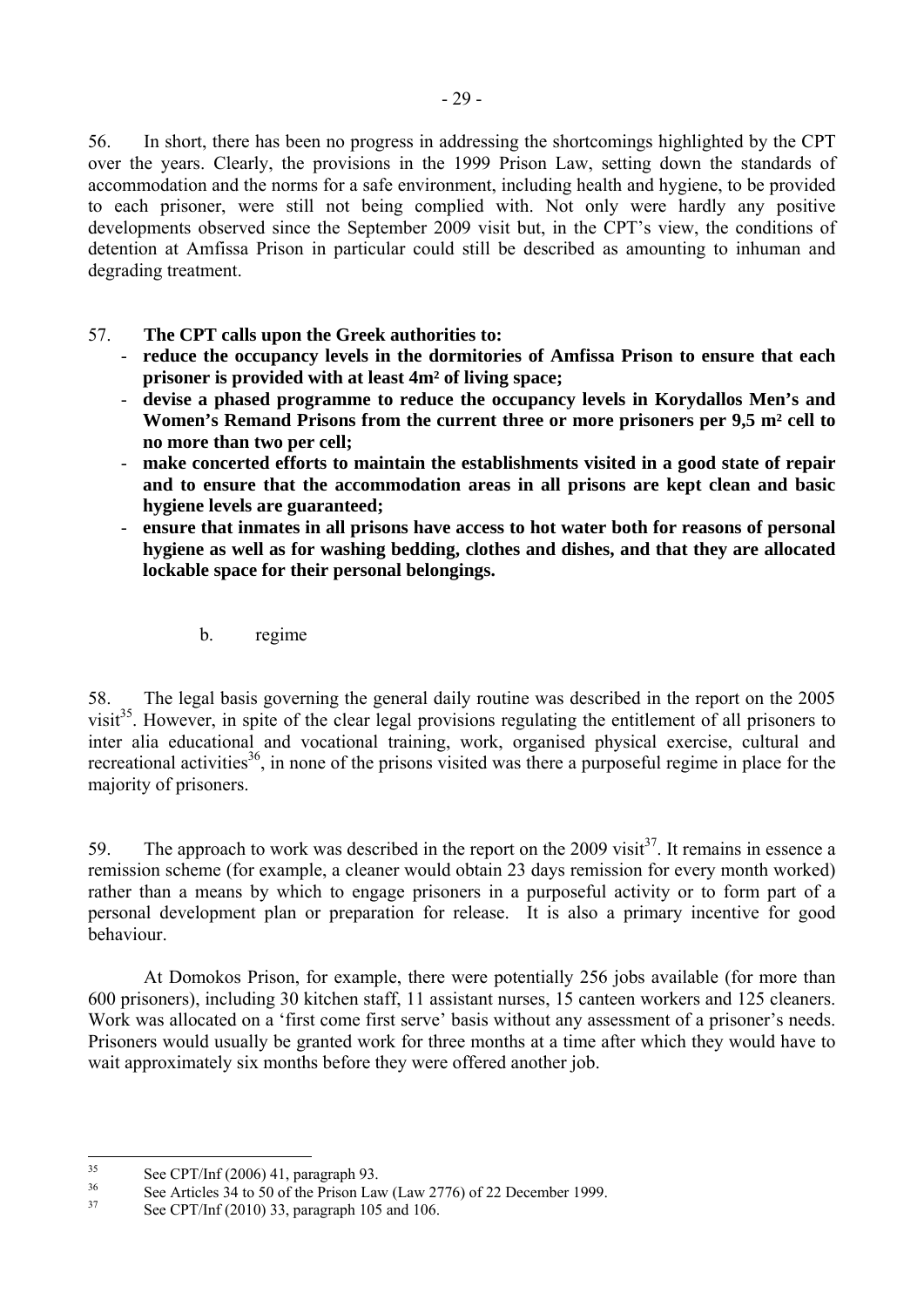60. For the vast majority of inmates in all the prisons visited, there was absolutely nothing with which to occupy their days other than watching television and walking in the yards. None of the prisons visited had any sort of organised sports activities or gyms. Only at Thiva Prison were efforts being made to develop a range of activities for prisoners, which is positive and should be encouraged.

61. The authorities must take proactive measures if they want to avert the prison system from becoming an even greater breeding ground for criminality. As prisoners approach release into the community they need to be prepared for that step, to possess a degree of self-worth and to feel capable of leading a life away from crime. A regime which provides for varied activities is a vital component in the preparation for release, as well as being beneficial for the running of the prison.

**The CPT calls upon the Greek authorities to improve substantially the programmes of activities on offer to inmates (both remand and sentenced), including educational opportunities, in all the prisons visited.** 

# **4. Female juvenile unit at Thiva Prison**

62. The CPT considers that female juveniles deprived of their liberty ought to be held in detention centres specifically designed for persons of this age, offering regimes tailored to their needs and staffed by persons trained in dealing with the young. Further, special attention must also be paid to the specific medical needs of female juveniles in detention.

 The CPT's delegation noted that certain measures had been taken to improve the regime offered to female juveniles at Thiva Prison, notably, access to school, dance classes and a painting workshop. Further, the yard had been renovated and equipment installed to enable basket ball and volley ball to be played. Efforts should be made to build on these developments. Further, the juvenile unit should have staff specifically assigned to it; at the time of the visit this was not the case and the young persons were left completely to their own devices.

**The CPT reiterates its recommendation that the Greek authorities put in place a properly resourced facility or unit for female juvenile prisoners; it should have a childcentred approach, offer a purposeful regime and be staffed by a multi-disciplinary team of professionals.**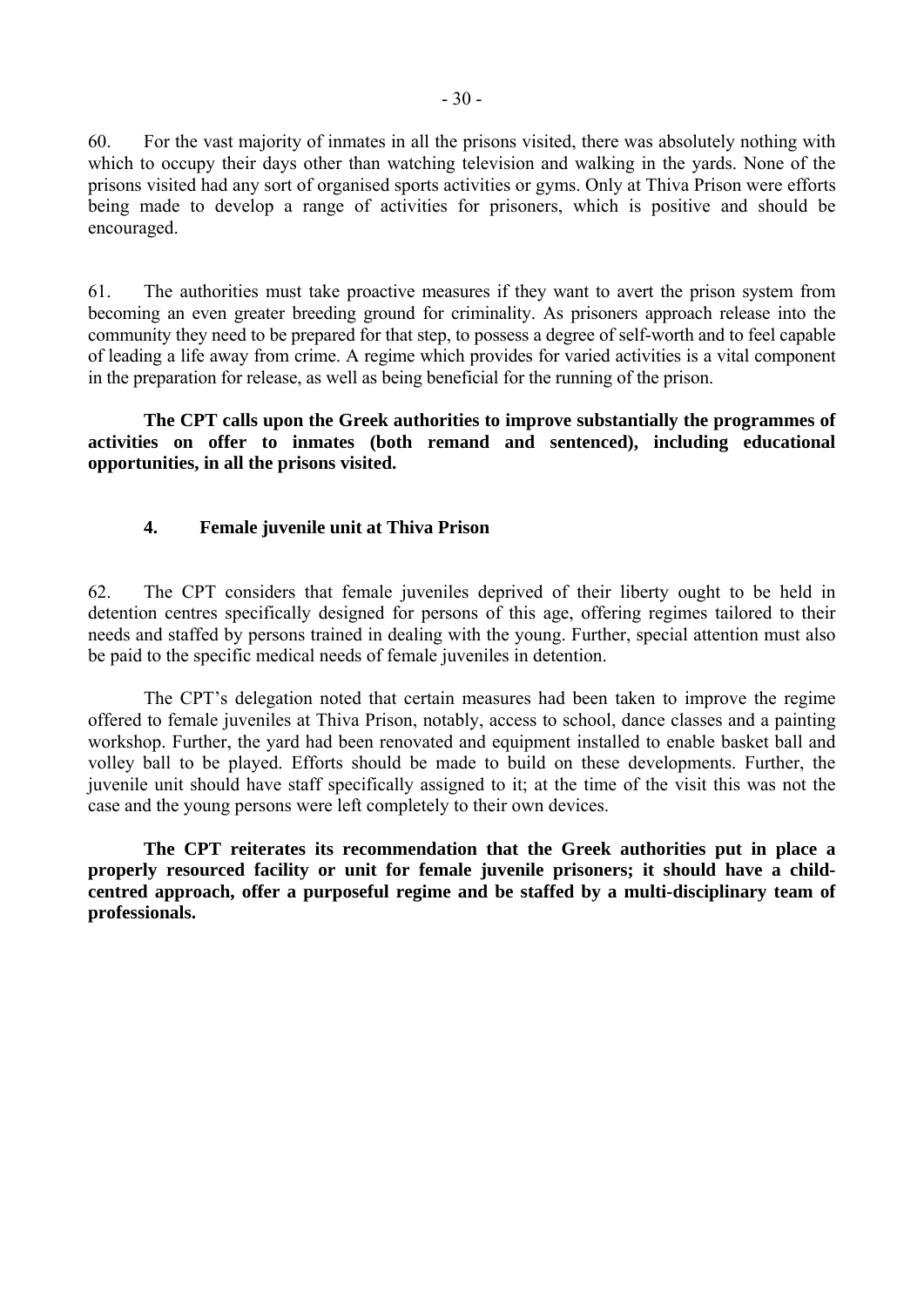#### **5. Prison staff**

63. The CPT has stressed in the past that an inadequate staff/prisoner ratio not only renders the provision of an acceptable regime well-nigh impossible, but also generates an insecure environment for both staff and prisoners. In addition to creating a potentially dangerous situation for vulnerable prisoners, it also poses dangers for staff, whose position can be compromised by their inability to exert proper control over - and develop a constructive dialogue with - prisoners.

 The chronic understaffing found in all the prisons visited in 2011 represents a further deterioration in the situation observed in 2009, let alone that of 2005. It concerns not only prison officers but also other categories of staff such as social workers.

64. A brief survey of the situation of staff with direct supervisory responsibilities in the prisons visited illustrates the problem clearly.

At Amfissa Prison, the situation remains the same as that observed in September 2009 with five prison officers on duty during the day and two at night. No prison officers were present in the main part of the prison where more than 200 prisoners were accommodated, milling around on the stairs and in the courtyards. Prison officers had no idea what was going on in the dormitories or communal areas and appeared only to enter the accommodation areas to count the prisoners.

 At Domokos Prison, there were 22 officers on duty every shift for a prison population of over 600; more specifically, one prison officer was assigned to each wing of 60 prisoners, and was located in a control office outside the wing from which he could electronically open and close the cell and unit doors. Contact with prisoners was minimal.

 At Korydallos Men's Prison, the situation was even more dire than that observed in September 2009; for example, one of the three "prison officers" responsible for a wing of some 400 prisoners was in fact an inmate. Prison officers remained at the gate and did not actually enter the wings except when additional staff arrived to oversee the midday head count.

At Thiva Women's Prison, the staffing situation had also deteriorated, with the complement now 13 fewer than in 2009. In general, there was only one prison officer on duty in the control room overseeing two wings (i.e. up to 120 prisoners). Such low staffing numbers meant there was minimal interaction between prisoners and staff.

To sum up, such a state of understaffing is totally unacceptable and is manifestly not conducive to the effective management and control of a prison.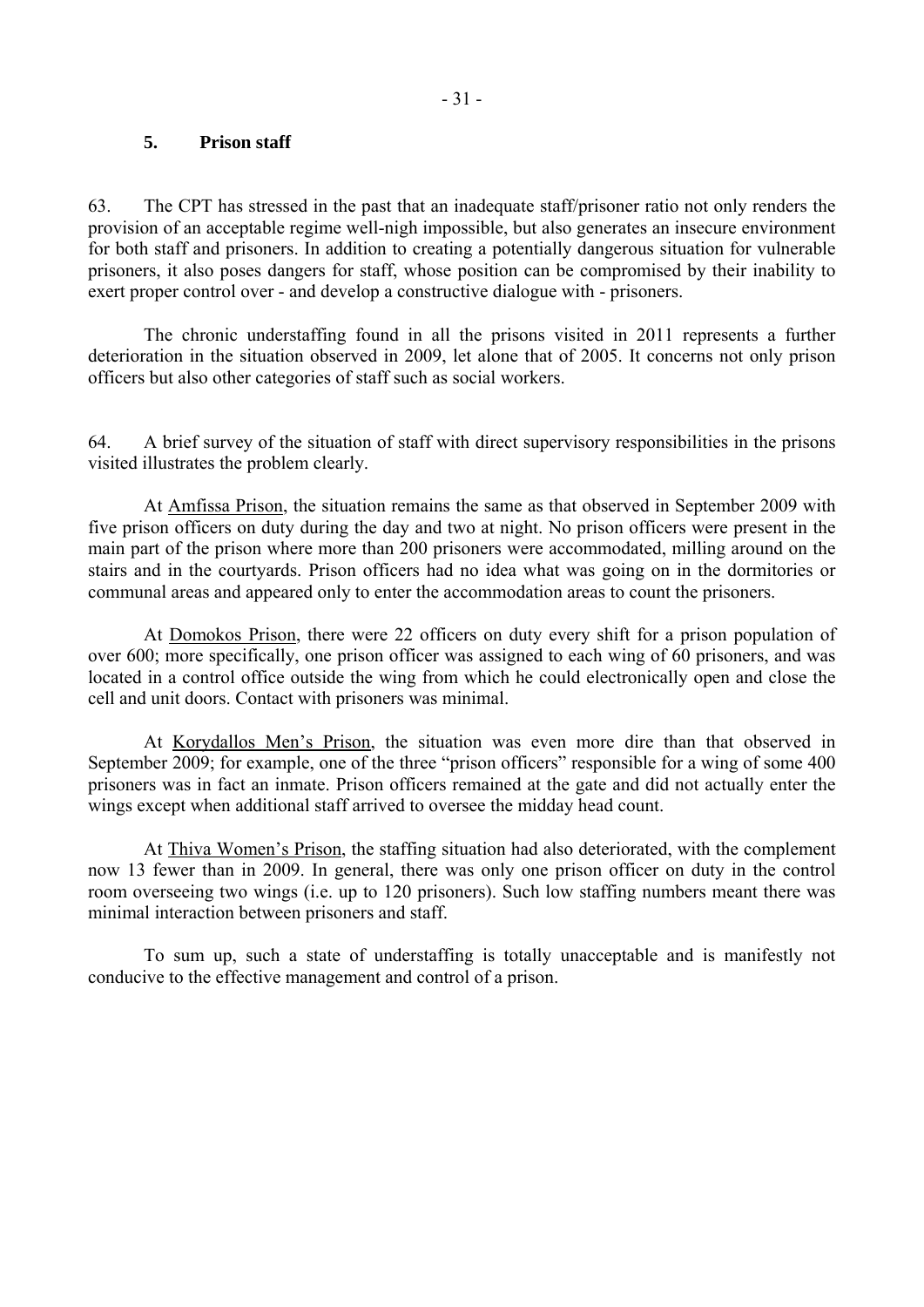65. As the CPT stated in its report on the 2009 visit, it is not surprising that with such low levels of staffing, prison officers have little control over what is occurring within the cell blocks. The present situation places a grossly excessive burden upon prison officers. The CPT maintains that certain wings of the prisons visited are effectively being ceded to groups of strong prisoners and the State is abdicating its duty of care in respect of many prisoners. The Ministry of Justice in Athens cannot continue to turn a blind eye to this state of affairs.

**The CPT calls upon the Greek authorities to carry out immediately a review of the current staffing levels in the prisons visited and, in the light of that review, make provision to recruit additional staff.** In carrying out this review, regard should be had to the role and duties of prison staff as they relate to the purpose of sending people to prison.

66. To obtain personnel of the right calibre, the authorities must be prepared to invest adequate resources into the process of recruitment and training. However, no action has been taken to implement the CPT's recommendation in this domain. Prison officers are on the frontline in terms of managing, controlling and supporting inmates; not only should there be sufficient numbers of prison officers present on the wings but they should be provided with the necessary skills and support to guarantee the implementation of the declared objectives of imprisonment, as set down in the Prison Law of 1999.

**The CPT reiterates its recommendation that the Greek authorities review the initial training programme for prison officers, in the light of the above remarks. Further, the followup training for all prison officers should be developed.** 

67. The CPT is fully aware of the economic constraints facing the Greek Government, which renders increasing the cost of the prison administration extremely difficult. Nevertheless, the State has an irrevocable duty of care to those in its custody. Making the necessary investment to provide a safe, and secure environment in the prisons will be money well spent in terms of reducing recidivism, not to mention what could happen should control of the establishments ever be  $\text{lost}^{38}$ . **The CPT trusts that this message will also be brought to the attention of the Greek Government, including the Minister of Finance.** 

 $38$ 

Reference is made to the recent disturbances at Amfissa Prison on 20 January 2011 (see paragraph 49) and at Korydallos Men's Prison on 15 February 2011.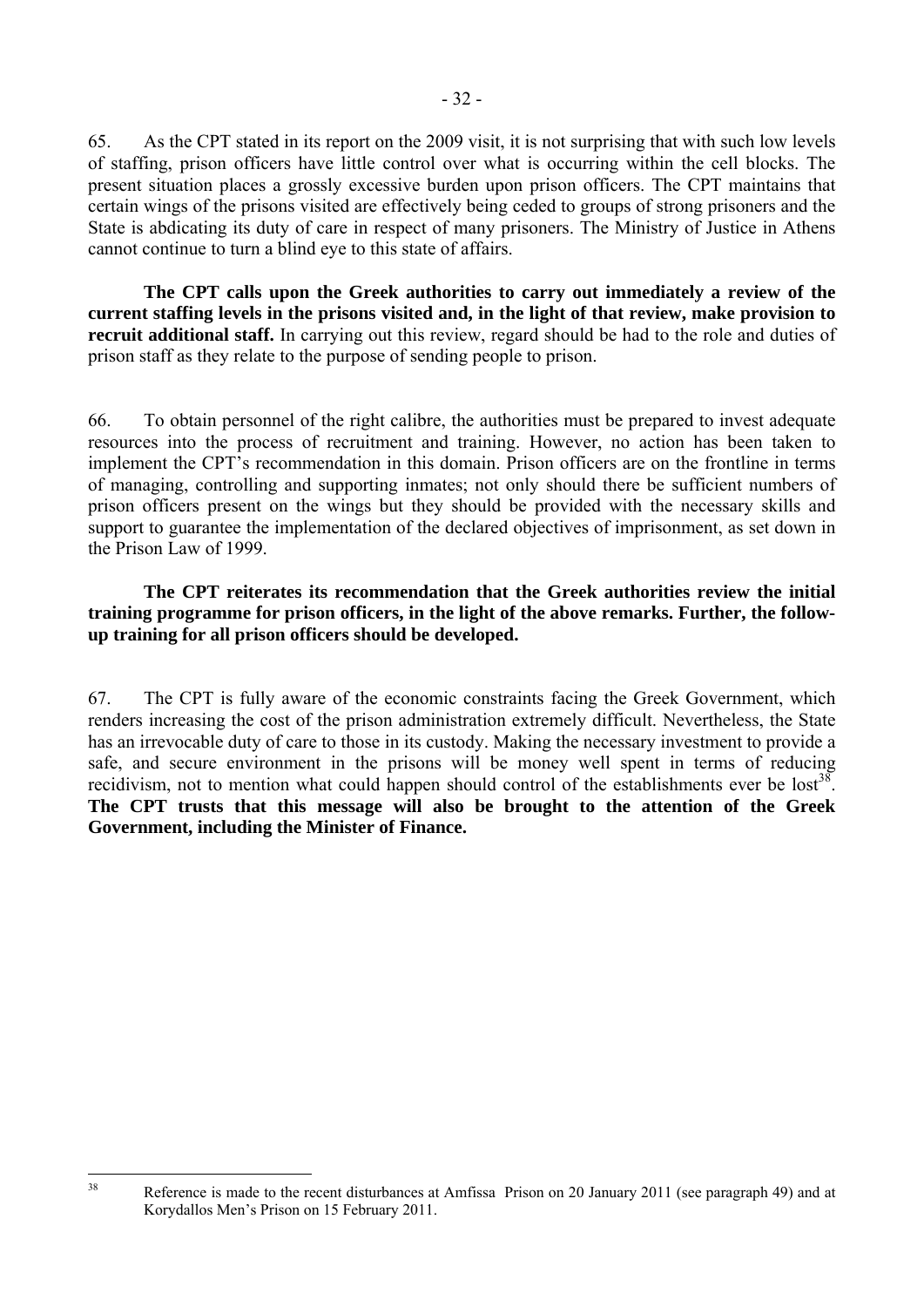# **6. Health care**

a. introduction

68. The findings of the CPT's delegation during the 2011 visit illustrate that health care services in many of the prisons visited are still unable to meet the basic health care needs of prisoners. It would appear that previous recommendations by the CPT on issues such as staffing, access to health care, medical screening upon admission, medical confidentiality and health-care policy concerning drug abuse have not been implemented by the Greek authorities. A review of the provision of health care services in prisons should be carried out immediately and a more rigorous inspection of the manner in which health care is provided to prisoners instituted. **The CPT reiterates its recommendation tha**t **the Greek authorities urgently re-examine the general state of health care services in prison establishments.** 

b. health care in general

69. The number of health care staff in Korydallos Men's Prison has increased since the visit in 2009. There is now the equivalent of three full-time general practitioners and a duty doctor of any one of a number of specialities present seven days a week between 15h00 and 23h00. There are also a number of visiting specialists who visit between two and four times per week for a couple of hours at a time.

 The health care centre has three fully qualified nurses, an assistant nurse as well as six prison officers working as medical orderlies, one of whom is always on duty. A number of inmates also worked in the health care centre performing a variety of duties including the triage of prisoners and the distribution of medication.

The number of nursing staff remains inadequate for a remand prison of such a size.

70. At Amfissa Prison, a rural doctor<sup>39</sup> attended the prison three days a week from 08h00 to 14h00. He is supported by one fully qualified nurse and three assistant nurses, two of whom are prison officers with two years of training at nursing school; at least one nurse is present between 07h00 and 21h00, and at night one of them is on call. Three inmates assist the nurses in recording the medication in the register and with its distribution, as well as with cleaning duties. Efforts to overcome the problems previously identified by the CPT were visible, with prisoners being seen either by the doctor or by being transferred to hospital for a consultation.

At Domokos Prison, there was no full-time doctor for a prison population of more than 600; instead, the prison doctor from Larissa Prison (800 inmates) visited the prison for two hours every week. Such an arrangement is totally inadequate. The nursing staff consisted of two fully qualified nurses and two assistant nurses who were prison officers. Two dentists, one of whom was retired, were present five days a week.

 $39$ 

That is, a recently qualified doctor undertaking a one year residency outside of a major urban area.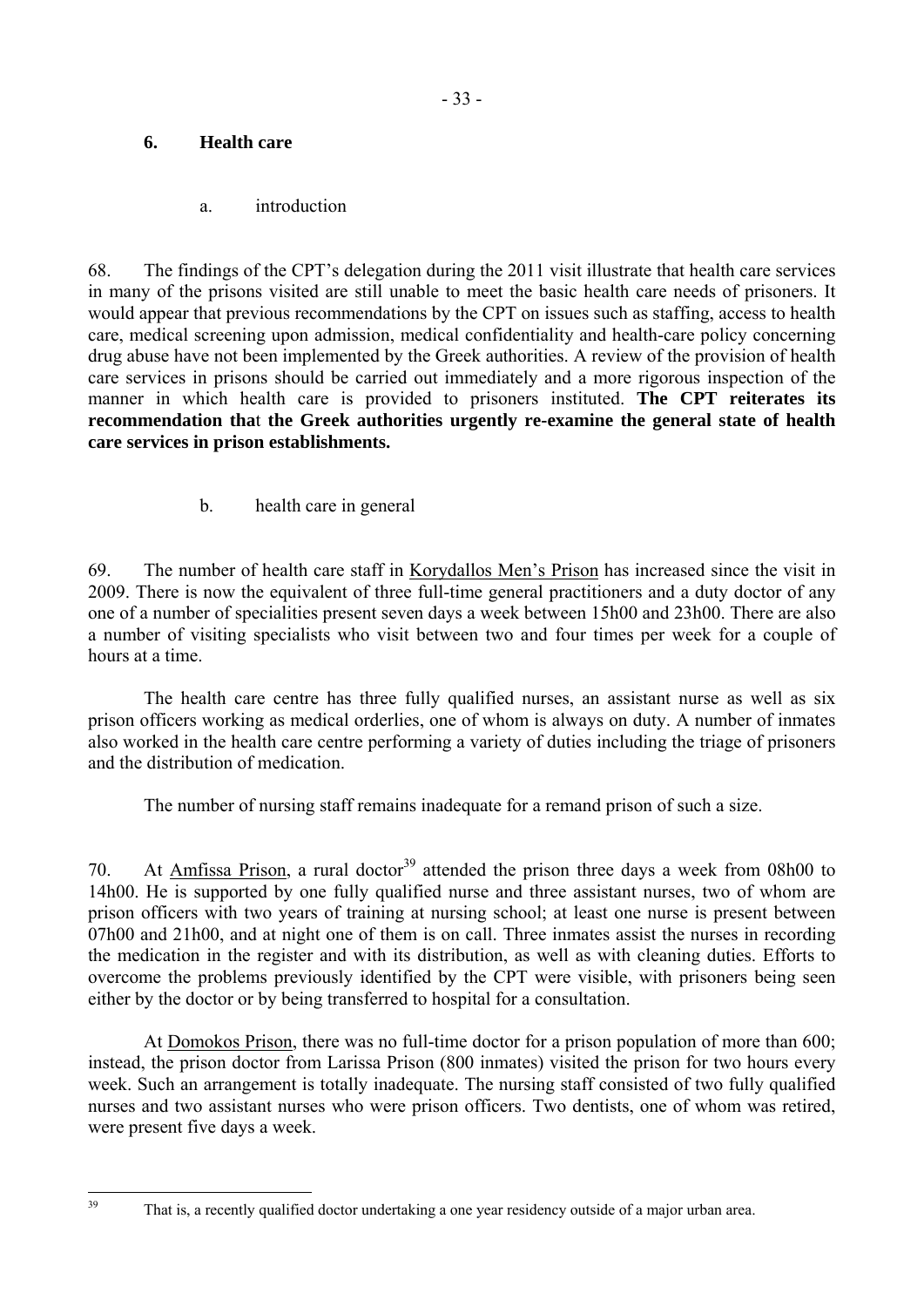At Korydallos Women's Remand Prison, there is no full-time doctor but a system of duty doctors working in shifts between 16h00 and 07h00 every day. A variety of specialists visit the prison two times every week for approximately three hours (dentist, dermatologist, cardiologist, gynaecologist, urologist, orthopaedic surgeon, psychiatrist). There are, however, still no trained nurses; nursing duties are performed by a number of prison officers acting as medical orderlies and a couple of inmates.

 At Thiva Prison, the health care team was limited to one qualified nurse and five prison officers with some nursing qualifications, all of whom worked 12 hour shifts; in addition, a general practitioner and a gynaecologist visited twice a week. As was the case in 2009, a number of specialists visited the prison once a week for a couple of hours (dentist, surgeon, paediatrician, psychiatrist, etc.). In sum, the situation had hardly improved since the 2009 visit.

71. The CPT must stress once again that the provision of adequate levels of qualified health care staff is a prerequisite for implementing a proper health care strategy in prison, capable of catering to the specific medical needs present within a prison population.

The CPT has already recommended that the general state of health care services in prisons be reexamined (see paragraph 68 above). **As regards more specifically the prisons visited, the Committee recommends, as an initial measure, that steps be taken immediately to reinforce health care staffing levels in order to ensure:**

- **at Domokos Prison, the recruitment of a full-time general practitioner to oversee the delivery of health care services;**
- **at Thiva Prison, the recruitment of the equivalent of a full-time general practitioner;**
- **at all the prisons visited, apart from Amfissa Prison, the recruitment of additional qualified nurses, at least one of whom should be a qualified mental health nurse.**

 **Further, as regards Korydallos Women's Remand Prison the Committee requests to be informed as to the reasons for the presence of doctors between 16h00 and 07h00;** access by prisoners to the health care service is extremely difficult during these times.

72. In all prisons, inmates were to varying degrees working in the health care services. In the CPT's view, prisoners should never carry out triage functions, distribute medication, be present during consultations, have access to medical records or deliver care to other prisoners. **The CPT reiterates its recommendation that the necessary steps be taken to replace prisoners performing such nursing duties with qualified health care staff.**

73. The findings of the delegation in the course of the visit highlighted, once again, the fact that in all the establishments visited there was a lack of coordination and consultation among the various medical staff. The lack of coordination was particularly evident at Korydallos Women's Prison where the organisation of the medical service was chaotic, with each specialist recording their findings in a separate register without any consultation among the medical staff on an individual prisoner's health care. The smooth operation of a health care service presupposes that doctors and nursing staff are able to meet regularly and to form a working team under the authority of a senior doctor in charge of the service.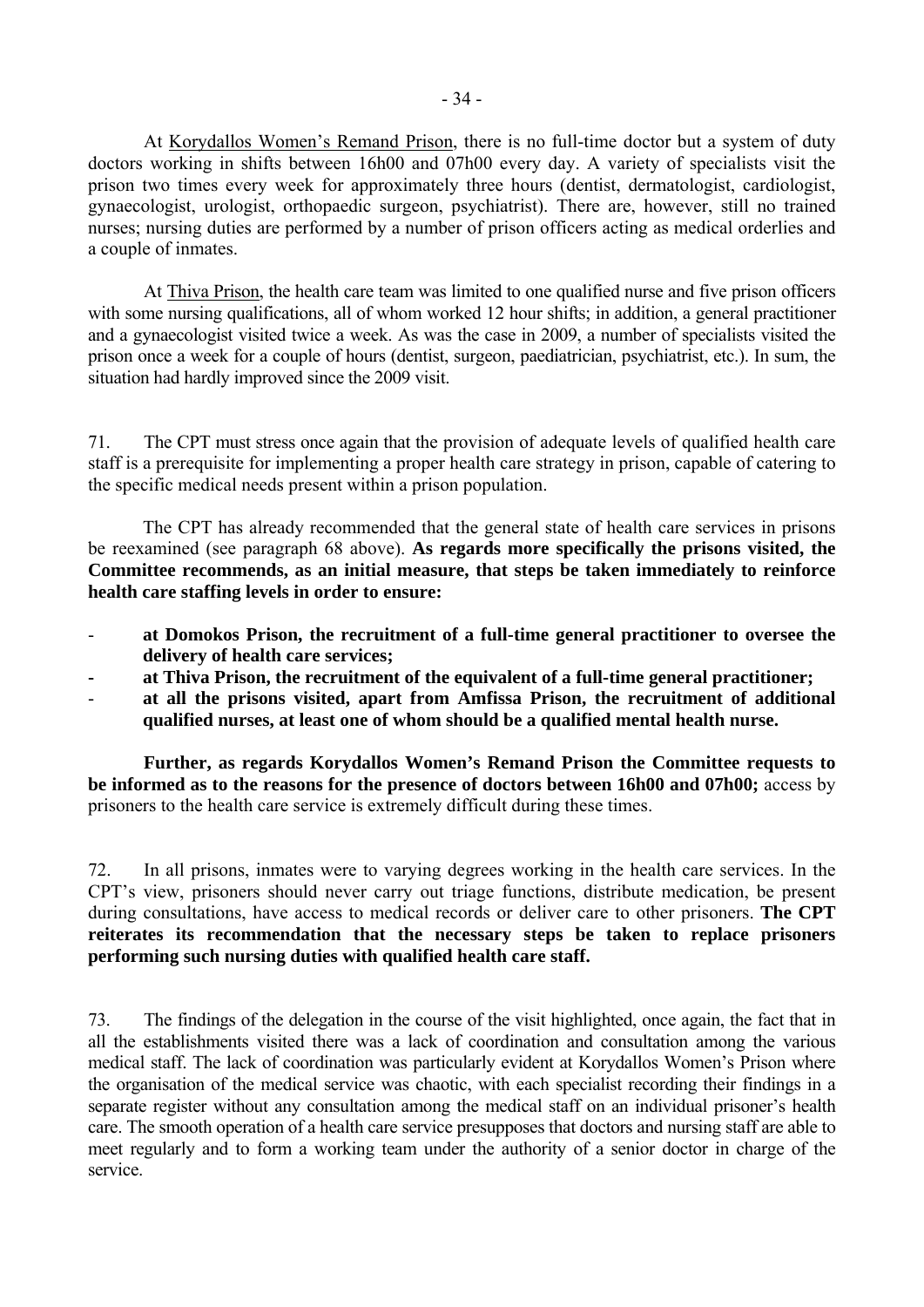**The CPT reiterates its recommendation that in each prison a senior doctor or nurse manager be appointed as the head of health care, with responsibility for managing the health care service and ensuring there is a regular consultation process among the staff.** 

c. medical screening on admission

74. The importance of medical screening of prisoners on admission, especially at establishments which represent points of entry into the prison system, cannot be overstated. Such screening is indispensable, in particular in the interests of identifying those at risk of self harm, screening for communicable diseases and the timely recording of any injuries.

 Prisoners entering the prison system for the first time were generally interviewed on the day of, or day after, their arrival by a nurse and thereafter by a doctor. However, this brief interview (anamnesis) was aimed at discovering whether there were any drug or other medication issues; no physical examination was carried out. Usually a blood test (for HIV, hepatitis, glucose) and an x-ray of the chest would take place at a later date. Further, approximately 25% of newly-admitted inmates apparently "refused" to undergo a medical examination (i.e. did not turn up to be examined at the allotted time); however, the CPT remains concerned that many of these prisoners were not properly informed about the possibility of being medical screened upon admission. As for those inmates transferring from another prison, they would usually have to wait several days or longer before being seen by a doctor.

**The CPT recommends that the Greek authorities pursue their efforts to ensure that every newly-arrived prisoner is properly interviewed and physically examined by a medical doctor or by a fully qualified nurse reporting to a doctor, as soon as possible after his admission.** 

d. drug-related issues and deaths in custody

75. There was still no coherent and comprehensive drugs policy in place. Drugs appeared to be accessible in all the prisons visited and many prisoners admitted openly to using them. The comments made in the reports on the  $2001$ ,  $2005$  and  $2009$  visits remain pertinent.<sup>40</sup> In particular, immediate steps should be taken to introduce a harm-reduction policy in prison. **The CPT calls upon the Greek authorities to draw up a comprehensive strategy for the provision of assistance to prisoners with drug-related problems and to institute a harm-reduction policy.**

76. The Committee remains concerned that, in the wake of serious incidents such as a death, no action or inquiry is undertaken aimed at establishing the cause of death and at identifying possible means to improve the system of prevention in place. The Greek authorities' response to the report on the 2009 visit in which they state that an autopsy is systematically carried out on every death in custody appears to be directed at establishing criminal responsibility only. In the CPT's view, an autopsy into a death in prison should form just one part of an inquiry into whether lessons can be learned to avoid future deaths in custody.

 $40$ 

See CPT/Inf (2002) 31, paragraph 97; CPT/Inf (2006) 41, paragraphs 114 and 115; and CPT/Inf (2010) 33, paragraphs 138 and 139.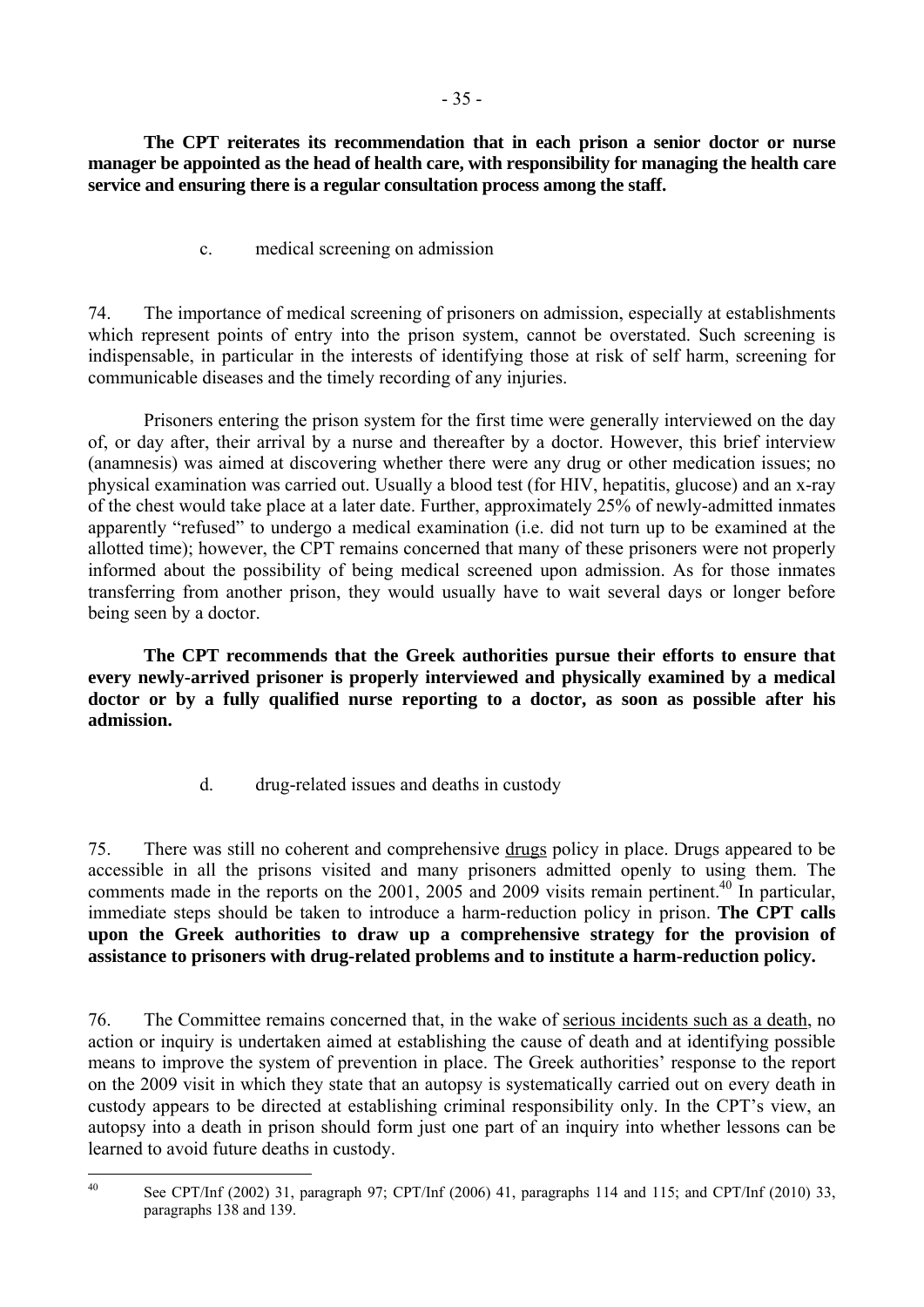**The CPT recommends that the authorities institute a practice of carrying out thorough inquiries into deaths in custody to ascertain,** *inter alia***, the cause of death, the facts leading up to the death, including any contributing factors, and whether the death might have been prevented.** Further, **whenever a person dies in prison (or soon after transfer from prison), an autopsy should be carried out41 and the prison's management and medical services should be informed of the outcome.** 

In addition, **an analysis should be undertaken of each death in prison to consider what general lessons may be learned for the prison in which the death occurred and whether in the case of self-inflicted death there are any systemic, nationwide measures that need to be taken.**

 Further, as regards the three deaths in custody referred to in paragraphs 129 and 140 of the report on the 2009 visit, **the Committee is still waiting to receive the outcome of any inquiries (including the autopsy reports) into these deaths.** 

# **7. Other issues**

77. In addition to medical screening on arrival, the reception and first night procedures as a whole have an important role to play; performed properly, they can identify at least certain of those at risk of self-harm and relieve some of the anxiety experienced by all newly-arrived prisoners. Regrettably, no action had been taken to introduce rigorous admission procedures in the prisons visited further to the CPT's recommendation in the report on the 2009 visit<sup>42</sup>.

**The CPT reiterates its recommendation that the Greek authorities introduce proper reception and first night procedures as well as an induction process for all prisoners being admitted to a prison, with a priority placed on those establishments which are points of entry to the prison system.** 

78. The CPT has repeatedly emphasised the importance for all persons deprived of their liberty to maintain good contact with the outside world. However, despite the Prison Law of 1999 (see Articles 51 to 58) recognising the importance of such contacts, little action appears to have been taken to implement the Committee's recommendations in this area as regards visits. The general rule remains a weekly visit of 30 minutes or less under closed conditions (i.e. allowing no physical contact between the prisoner and the visitor); at Korydallos Men's Prison, inmates were only permitted one visit every month.

 **The CPT calls upon the Greek authorities to review the arrangements for visits, with a view to increasing the amount of visiting time offered to at least one hour every week, and allowing ordinary visits to take place under less restrictive conditions. The use of closed booth-type facilities should be the exception rather than the rule.** 

 $41$ 

The Committee acknowledges that there may be highly exceptional cases in which, as prescribed by law, an independent authority may decide that an autopsy is not required.<br>See CPT/Inf (2010) 33, paragraph 141.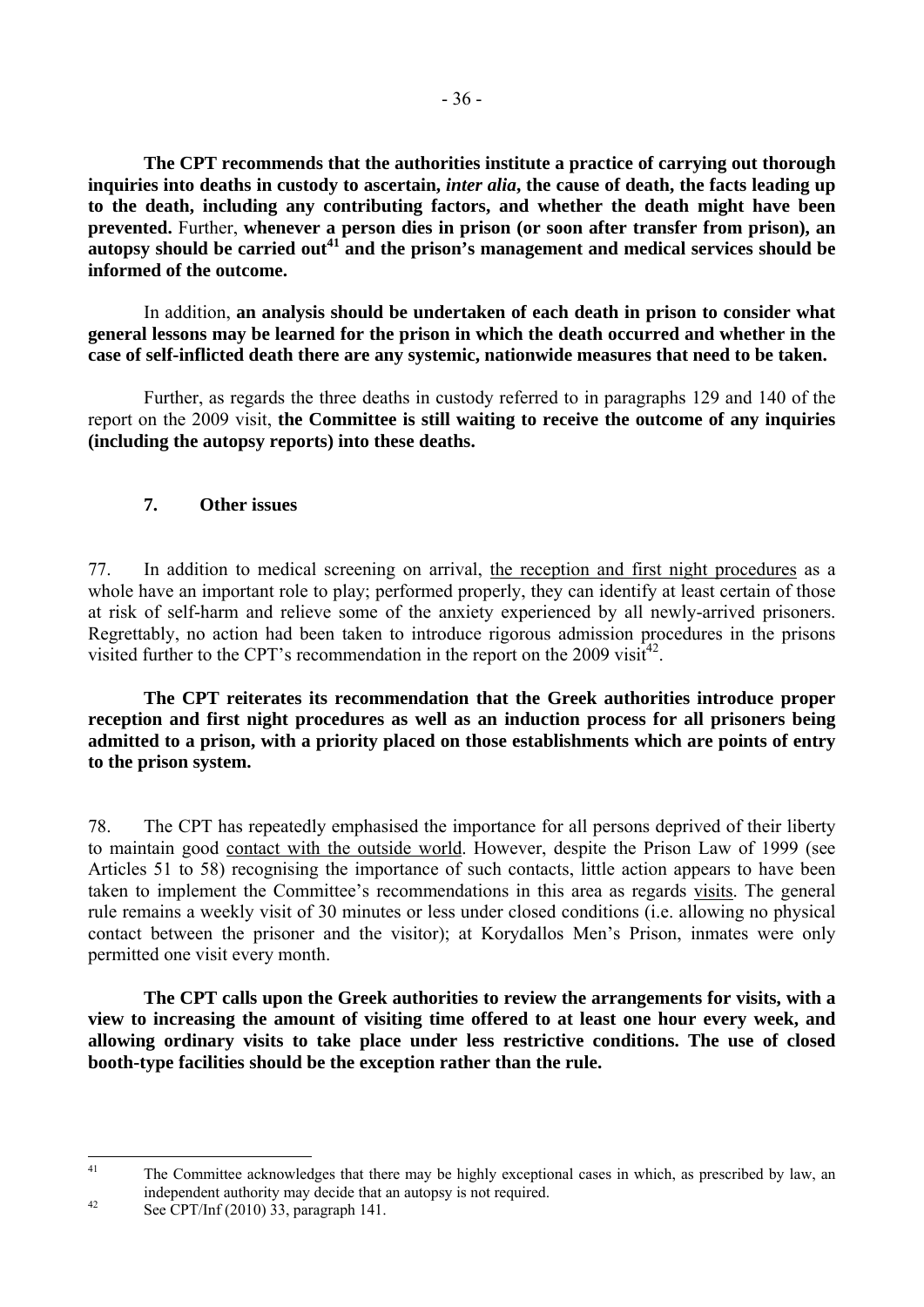79. The CPT has made it clear in its report on the 2009 visit that it is vitally important that the system of home leave be properly managed<sup>43</sup>. The prospect of home leave is a major incentive for good behaviour and remains an important factor in the maintenance of order within Greek prisons. However, the lack of social workers in each prison (in Domokos Prison there was no social worker for 600 prisoners) meant that it was not possible to fully analyse the family arrangements of each applicant nor properly evaluate their behaviour in prison. The CPT's delegation also received complaints that prisoners were not properly informed about the criteria governing home leave.

## **The CPT recommends that prisons be granted the necessary resources to ensure that applications for home leave are evaluated in a rigorous manner.**

80. In most of the prisons visited there was limited resort to the use of segregation for disciplinary reasons, and the segregation units were primarily used to accommodate prisoners seeking protection from other prisoners.

 In *Amfissa Prison*, the segregation unit consisted of two minute cells (2.5m²), a corridor area of 3m² and a toilet. At the time of the visit, the unit was holding four prisoners for protection reasons, one of whom had been there for five months; in the recent past, the unit had held up to eight prisoners. The prisoners had to sleep on blankets placed on the floor. Further, these prisoners had no access to outdoor exercise, and spent 21 hours or more every day locked up in the unit. Such a state of affairs is totally unacceptable both as regards material conditions of detention and regime. As regards the former, the CPT must stress that cells of less than 6m² should be withdrawn from service. **The CPT recommends that alternative facilities be found for prisoners on protection.** 

 In *Domokos Prison*, the segregation unit consisted of ten cells (each measuring approximately 10m²). At the time of the visit, the unit held four prisoners, three of whom were there for their own protection and one for administrative reasons. The inmates had no access outdoor exercise and were not offered any activities (including access to a television).

**The CPT recommends that every prisoner placed in segregation be guaranteed at least one hour of outdoor exercise every day. Further, for prisoners placed in segregation for nondisciplinary reasons, they should also be offered purposeful activities.** 

 $\overline{43}$ See CPT/Inf (2010) 33, paragraph 146.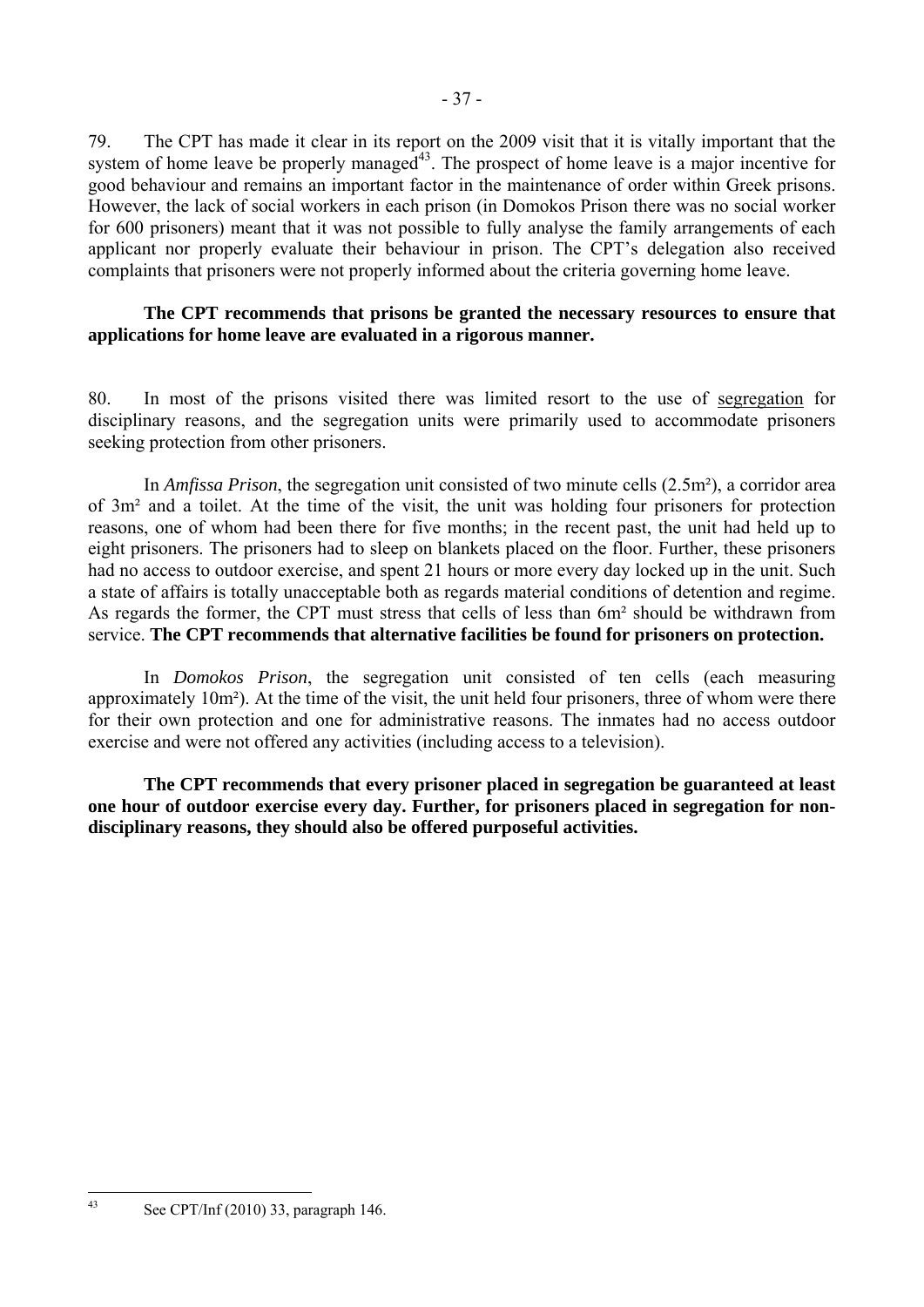# **C. Treatment of criminal suspects detained by the police**

## **1. Preliminary remarks**

81. The CPT reviewed the treatment of criminal suspects detained at the moment of apprehension and subsequently while they were being detained in police stations, including as regards the effectiveness of the safeguards in place to prevent ill-treatment. For this purpose, the CPT's delegation visited a number of police establishments in the regions of Attica, Central Greece, Evros, Macedonia and Peloponnesus and also went to several prisons (such as Thessaloniki and Tripoli) to interview inmates recently remanded in custody (see Appendix II for the list of establishments visited).

# **2. Ill-treatment**

82. The CPT's delegation received many allegations of ill-treatment of criminal suspects detained by the police, particularly in the Thessaloniki area. A few persons alleged that they had been ill-treated at the moment of apprehension after having been brought under control. However, the vast majority of persons met by the delegation alleged that the ill-treatment took place while they were being interrogated by members of the Security Police (i.e. criminal investigation officers). The allegations mostly concerned slaps, kicks and punches and some of them were supported by medical findings. For instance, a man interviewed at Thessaloniki Monasteriou Police Station alleged that he had been punched in the face during an interrogation a few days prior to the delegation's visit; he displayed a dark blue bruise around the right eye.

83. The CPT's delegation also received some allegations of ill-treatment of a particularly severe nature involving blows with sticks, baseball bats and batons to the body including the soles of the feet. Two specific allegations concerned one detained person being struck with a heavy one-metre long metal cutter while being held in Polygiros Police Station a few months before the visit, and of another person receiving shocks from an electric prod during police interrogation at Hania Police Station in 2009. Further, one detained person met by the delegation at Korydallos Prison alleged that he had been asphyxiated by means of a manual hold until he lost consciousness, while being interrogated by police on the 12<sup>th</sup> floor of Athens Alexander Street Police Headquarters, in April 2010. In this connection, the CPT's delegation has been made aware of reports in the Greek media of a similar incident of police ill-treatment, which took place on 13 January 2011 and also concerned police officers based on the12th floor of Athens Alexander Street Police Headquarters.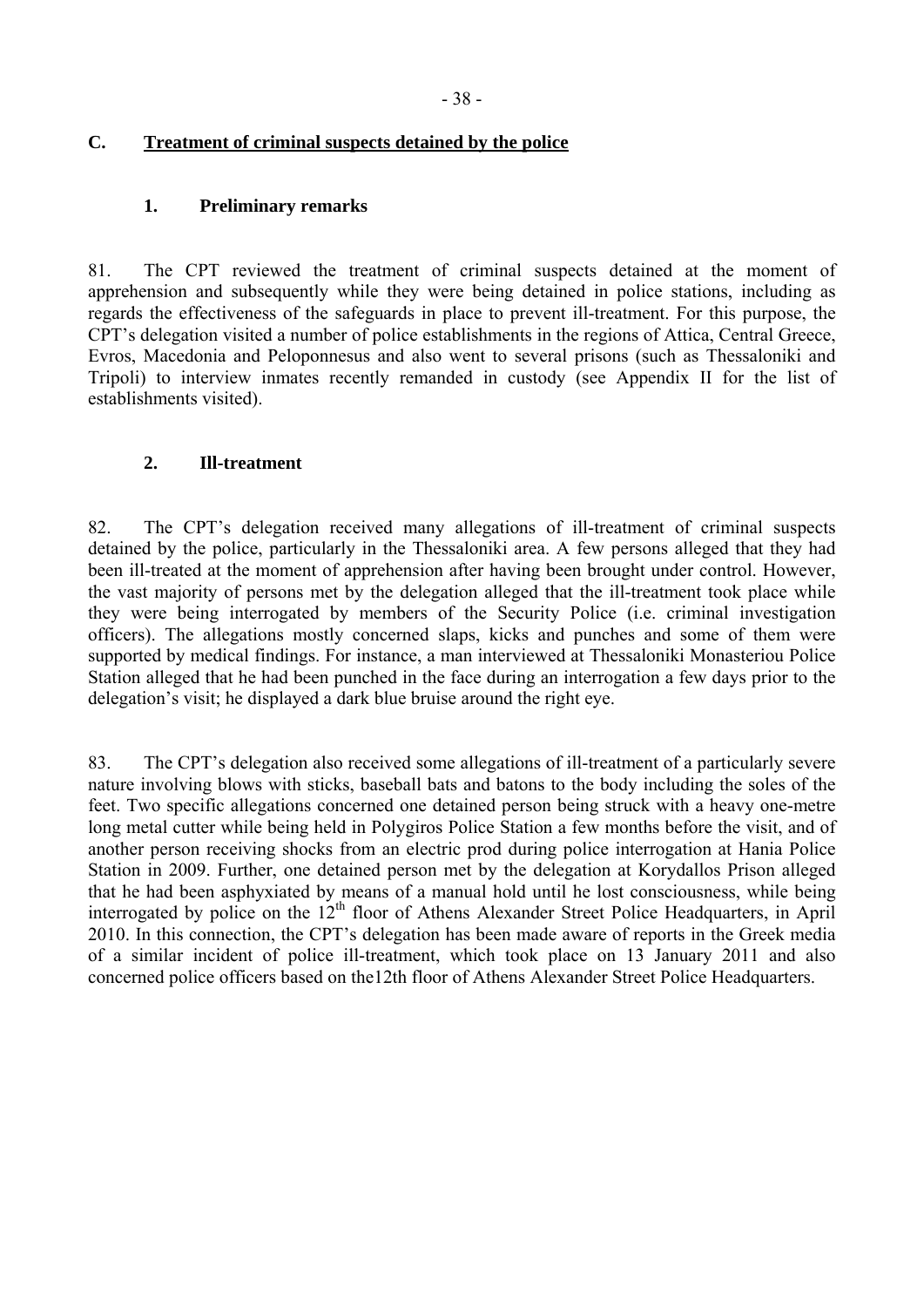In most of the above cases, the alleged victims claimed to have sustained visible injuries. However, the CPT's delegation was unable to substantiate these claims as the time of alleged illtreatment pre-dated the delegation's visit by several weeks or more, and any lesion which might have been caused would almost certainly have healed in the meantime. Further, as the medical screening upon admission to prison is still not being carried out rigorously, the files in the prisons visited were of little value in assessing treatment received at the time of police custody. For example, at Tripoli Prison the record keeping was scant and at Thessaloniki Diavata Prison there was a lack of proper recordings of injuries upon admission to prison. For instance, as concerns the latter prison, in the case referred to in paragraph 85 (1) below, the prisoner's medical file did not contain any reference to injuries upon arrival. However, the photo of the prisoner taken at admission clearly showed a laceration underneath the right eye.

84. In this context, it should be noted that in several of the police stations visited, the CPT's delegation found a large number of non-standard and unlabelled objects in the offices and interview rooms of the security police, such as a crowbar (at Argos Police Station), a rubber baton (at Athens Elefsinas Police Station), large wire cutters and other metal utensils (Athens Acropolis and Omonia Police Stations).

 There is no legitimate reason for such objects to be kept in rooms used for interviewing suspects. Apart from inviting speculation about improper conduct on the part of police officers, objects of this kind are a potential source of danger to staff and criminal suspects alike. All items seized for the purpose of being used as evidence should always be properly labelled, recorded and kept in a dedicated property store, as indicated by the relevant regulation. **The CPT recommends that the Greek authorities ensure that the above precepts are implemented.** 

# **3. Complaints against the police and investigations into allegations of ill treatment**

85. In the course of the visit, the CPT's delegation only came across two detained persons who had filed a complaint of alleged police ill-treatment.

## Case 1

A prisoner interviewed by the delegation at Thessaloniki Diavata Prison claimed to have been severely punched on the head and body during interrogation by members of the Thessaloniki Security Police at Monasteriou Police Station on 7 June 2010. This prisoner further alleged that a cigarette butt was stubbed out on his leg and that his genitals were pulled and squeezed.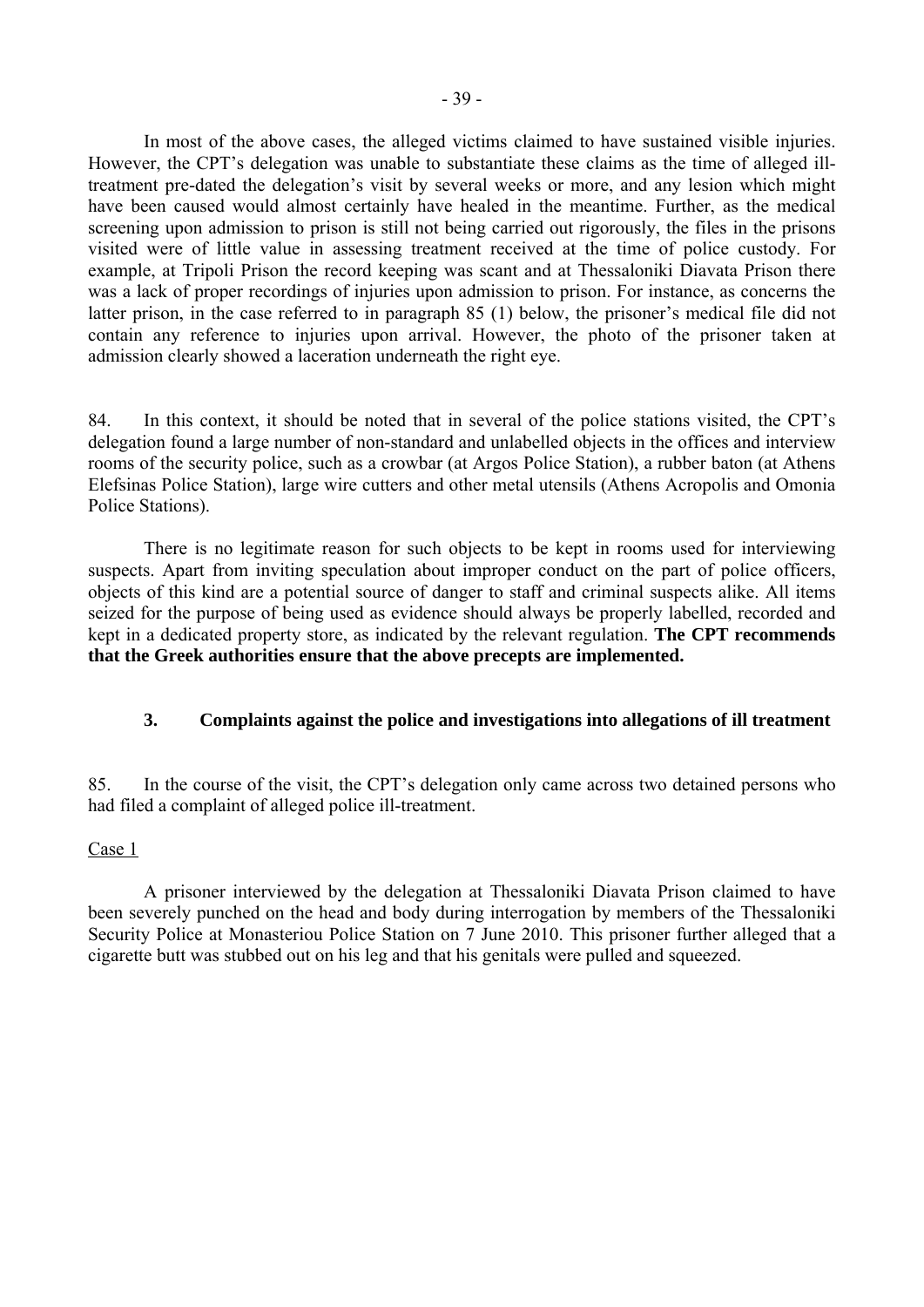He explained that one day after the alleged ill-treatment took place, his lawyer filed a complaint with the internal affairs department of the Thessaloniki Police, and members of this department interviewed the prisoner the following day. Immediately after the interview, the man was taken to a forensic doctor who examined him, the result of which was unknown to him. Apparently, the findings of the internal affairs department have been forwarded to the prosecutor. In parallel, upon the order of the Commander of the Thessaloniki Police Force, a senior police officer belonging to a different administrative entity within the Thessaloniki Police Force was charged with carrying out an internal Sworn Administrative Investigation against three police officers involved in the alleged ill-treatment<sup>44</sup>. However, some seven months after the alleged incident took place both proceedings remained pending.

## **The CPT would like to be informed, in due time, of the outcome of the ongoing criminal and administrative proceedings in respect of this case.**

#### Case 2

During the visit to Korydallos Women's Prison, a 63 year old prisoner told members of the CPT's delegation that she had filed a complaint concerning police ill-treatment with the prosecutor on 18 March 2010, who confirmed its reception on 6 June 2010. This woman claimed to have been beaten on several occasions while being interrogated at Alexander Street Police Headquarters between 2 and 6 March 2010.

Her initial request for a medical forensic examination was said to have been dismissed by Alexander Street police officers and she was only seen by a doctor at Korydallos Women's Prison on 17 March 2010. After complaining of a headache, pain in both of her shoulders and difficulties to walk, she was referred to hospital; between 18 and 30 March 2010, she underwent several medical examinations, all of which proved inconclusive.

From discussions with the prosecutor, the CPT's delegation understands that an investigation into the allegation of ill treatment had been initiated.

## **The CPT would like to be informed, in due time, of the outcome of any proceedings (criminal or administrative) in respect of this case.**

86. The apparent contradiction between the number of allegations of police ill-treatment received by the CPT's delegation and the low number of complaints filed by individuals against the police may well be explained by the barriers which deter persons from making such complaints. In interviews with both alleged victims and criminal lawyers, the CPT's delegation was told that the fear of retribution dissuaded many persons from filing a complaint. In particular, the lawyers stated that they would advise against their clients filing complaints against the police as this might have a negative impact on their client's case (i.e. a harsher prison sentence).

 $\overline{A}$ As the CPT has stated on several occasions, the way in which allegations of police ill-treatment are, at present, investigated in Greece do not satisfy the requirements of an effective investigation as reflected in the case law of the European Court of Human Rights. Nor do they meet the international standards laid down, inter alia, in the 1999 United Nations Manual on Effective Investigation and Documentation of Torture and Other Cruel, Inhuman or Degrading Treatment or Punishment ('Istanbul Protocol'). See in particular CPT/Inf (2010) 33, paragraph 27.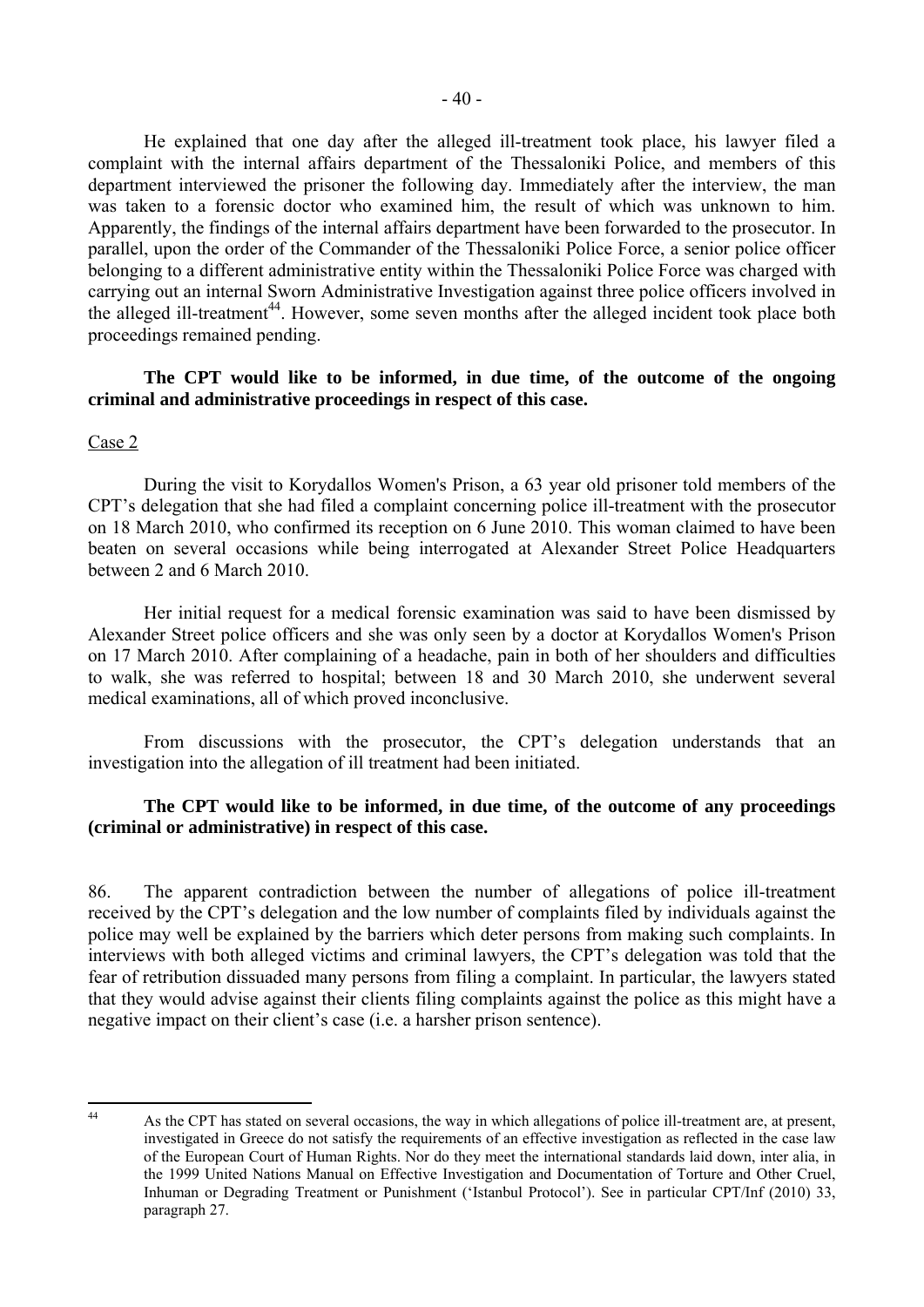Further, foreigners who alleged ill-treatment by the police stated that they were either unaware of the possibility to file a complaint or did not know with whom it should be lodged. In this connection, it was noted that the D-34 complaints form was not given to all detained persons, contrary to the instructions of the Head of the Hellenic Police of 12 October 2010. Also, it should be noted that in Greece, an investigation into allegations of police ill-treatment is a complex legal procedure and difficult to follow, or even to understand, without legal advice; yet, few alleged victims were able to afford a lawyer to assist them during the investigation.

87. In the report on the 2009 visit, the CPT highlighted the flaws in the current system of investigations into allegations of ill-treatment by law enforcement officials. In particular, mention was made of the lack of promptness and expeditiousness in carrying out investigations; the poor quality of the forensic medical examinations; the passive role of prosecutorial or judicial authorities as regards instigating an investigation into allegations of ill-treatment; and the lack of independence of the investigative authorities.

 In their response, the Greek authorities made reference to Circular No 1/10 of 23 March 2010 by the Public Prosecutor to the Supreme Court ordering all complaints of police ill-treatment to be forwarded to the competent prosecutor in order to be investigated by the appropriate body. Further, it was stated that the investigation should not be carried out by a police officer serving in the same police station as the alleged perpetrators of the ill-treatment. However, from the information gathered during the 2011 visit, such as the case referred to in paragraph 85 (1) above, it would appear that the Circular has not been followed in all cases. Further, lawyers interviewed by the delegation claimed that prosecutors who are made aware of allegations of police ill-treatment rarely undertake any follow-up action. It was also said that judges tended to dismiss any allegations of ill-treatment without examining the substance of the claims.

88. Following the persistent criticism by, inter alia, the CPT on the manner in which alleged human rights violations by the Hellenic Police are investigated, the Greek authorities announced the intention to establish the Office for Incidents of Police Misconduct<sup>45</sup>. According to the draft legislation provided to the CPT, the Office will be tasked with the collection, recording and evaluation of complaints against personnel of the Hellenic Police, the Port Police, the Hellenic Coastguard and the Fire Brigade<sup>46</sup>.

 The Office will consist of a decision-making three member Committee (a honorary Supreme Court Judge, the State's Legal Counsel and a honorary Prosecutor at the Supreme Court or Court of Appeal) and supporting staff, seconded from the four services under its mandate.

89. As mentioned above, the Office will be tasked with the collection of complaints against the police and the subsequent assessment whether a complaint is "credible". In case of the affirmative, the complaint will be referred to the relevant service, which will investigate. Surprisingly, it appears that the Office plays no role in monitoring the quality of the investigation; it will only receive the outcome of the investigation.

 $\overline{45}$ In earlier correspondence with the CPT, the Office for Incidents of Police Misconduct was referred to as the Arbitrary Incidents Office.<br>The Office will also be tasked with the investigation of complaints which have led to a decision against Greece

by the European Court of Human Rights.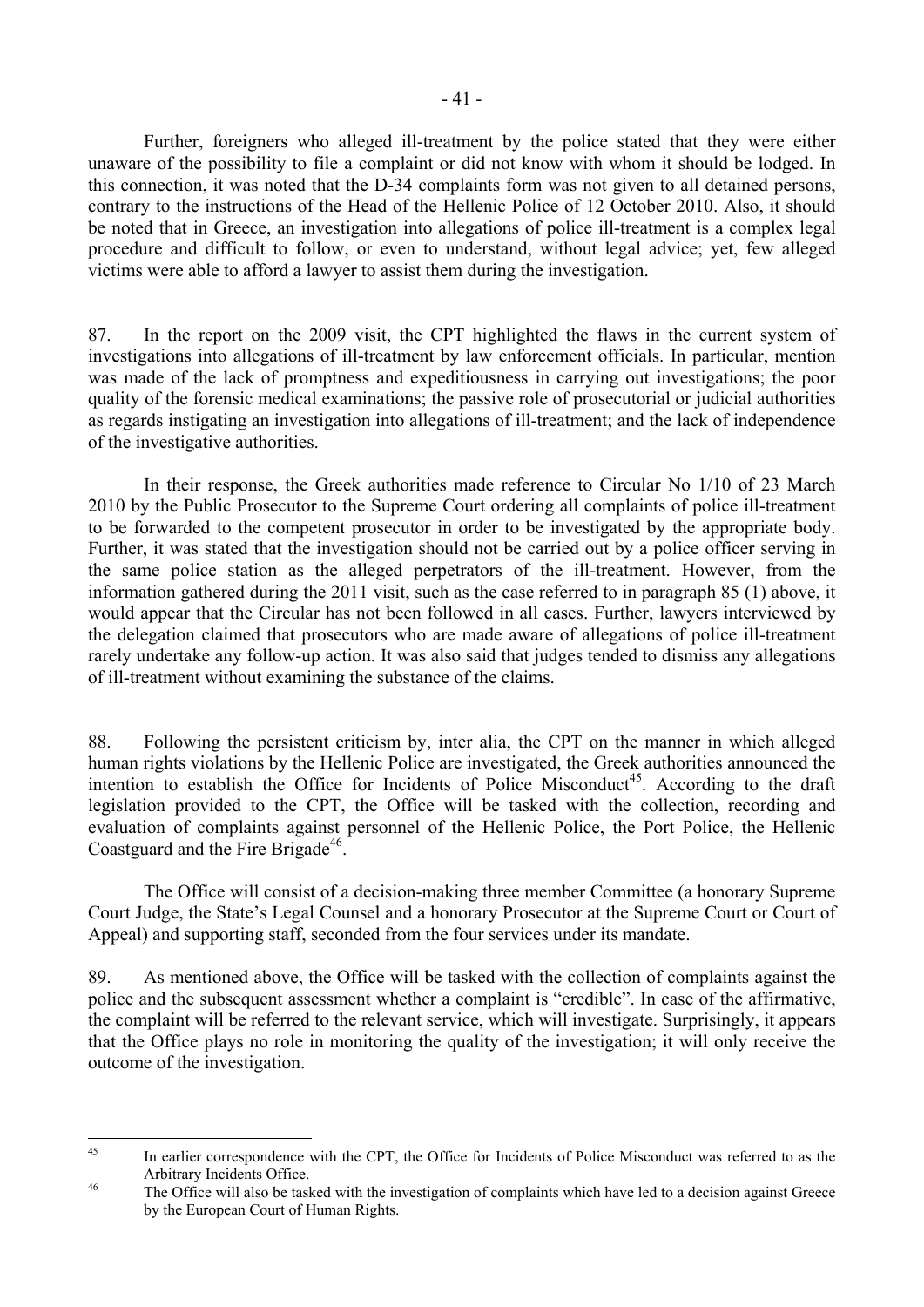**90. The CPT trusts that the Greek authorities will establish a police complaints body, which is fully independent and is sufficiently resourced to carry out effective investigations into allegations of police ill-treatment.** 

## **4. Safeguards against the ill-treatment of detained persons**

91. As regards the safeguards against ill-treatment advocated by the CPT (the rights of detained persons to inform a close relative or another third party of their situation, to have access to a lawyer, and to have access to a doctor), the situation had not changed since the CPT's 2009 visit.

 The CPT's findings suggest that the enjoyment of the right of *notification of the deprivation of liberty to a third party* is dependent of the possession of a telephone card or, alternatively, the money to buy such a card, which was frequently not the case. In this context, it should be noted that so far no legal provisions have been adopted spelling out the circumstances when the exercise of the right to inform a third party of one's custody can be delayed and making any such delay subject to appropriate safeguards (e.g. any delay to be recorded in writing along with the reason, and to require the approval of a prosecutor or judge) and strictly limited in time.

 As regards *access to a lawyer*, many criminal suspects claimed to have met their lawyer for the first time in court, after a few days of detention. This delay in access in many cases appears to be related to the lack of financial means of the detained person. The CPT recommended in its 2009 report that the Greek authorities engage with the Greek Bar Association, in order to extend access to legal aid scheme to the stage of police investigation, which is apparently at present not covered . Only in this way will the right of access to a lawyer during police custody be rendered effective in practice.

*Access to a doctor* outside the context of a medical urgency continues to be looked up on as a favour to a detained person, and not as a right . Access to a doctor remained therefore dependent on police staff.

 In addition, many persons detained by the police claimed that they not received information on the above-mentioned rights or were unable to understand the information provided.

**The CPT calls upon the Greek authorities to make additional efforts to render fully effective in practice the rights of detained persons to inform a close relative or another third party of their situation, to have access to a lawyer, and to have access to a doctor, including by means of the establishment of an adequately empowered police inspectorate.**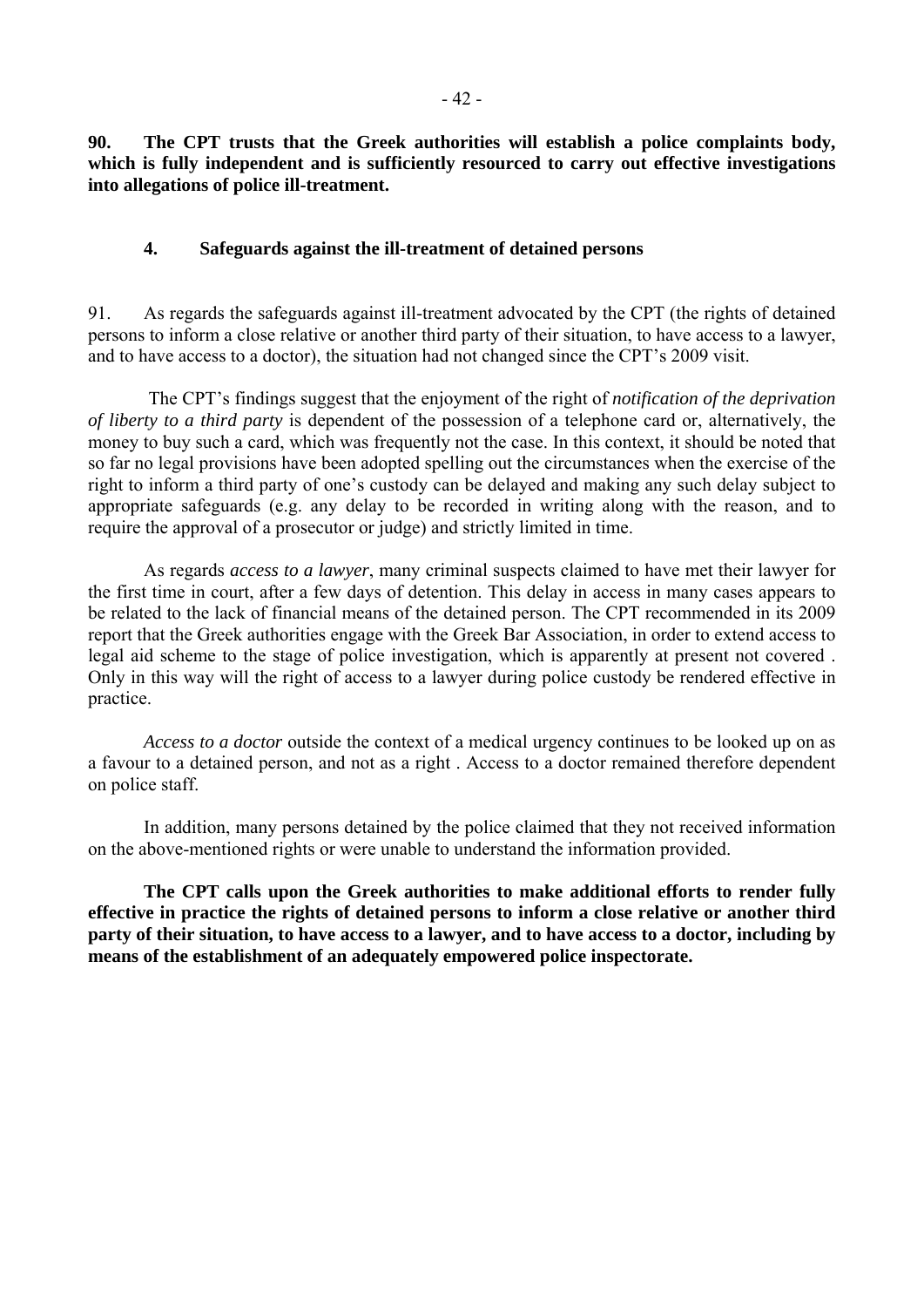# **APPENDIX I**

## **LIST OF THE CPT'S RECOMMENDATIONS, COMMENTS AND REQUESTS FOR INFORMATION**

#### **The detention of irregular migrants**

## **Ill-treatment**

#### recommendations

- the Greek authorities to take rigorous action to counter any acts of ill-treatment being committed; that action should include instigating investigations into all allegations of illtreatment (paragraph 15);
- all police officers to be reminded that any ill-treatment will be the subject of severe penalties (paragraph 15).

## **Conditions of detention**

- the Greek authorities to take the necessary steps to ensure that the specific measures enumerated in the immediate observations referred to in paragraph 9 are implemented in respect of Feres, Soufli and Tychero Police and Border Guard stations (paragraph 21);
- the Greek authorities to take the necessary steps to implement the specific measures enumerated in the immediate observations referred to in paragraph 9 as regards Filakio Special holding facility (paragraph 26);
- the Greek authorities to permit irregular migrants to have access to a change of clothes. Further, the authorities should put in place a clear system for recording the belongings of all detained irregular migrants and should give them a receipt for all items which they hand in before entering the detention areas (paragraph 28);
- the Greek authorities to ensure that irregular migrants are only detained in centres specifically designed to meet the requirements of this population, having due regard to the Committee's criteria for places of detention for irregular migrants, as formulated in its  $7<sup>th</sup>$ and 19th General Reports. Particular care should be taken to cater to the specific needs of minors and other vulnerable groups (paragraph 38);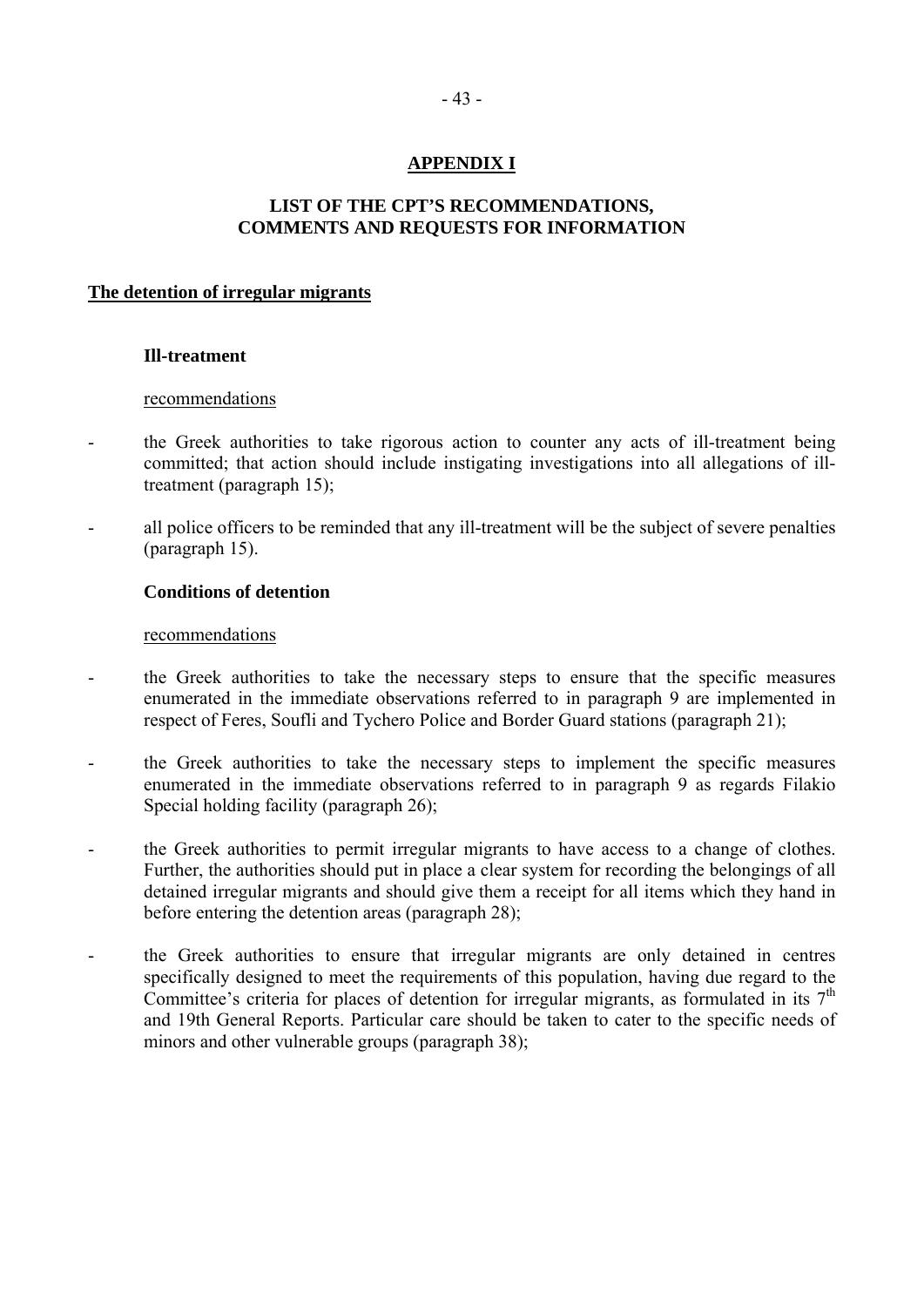- with respect to the facilities visited by the CPT in 2011, the Greek authorities to ensure that:
	- all detainees are offered a bed or plinth, bedding and mattress, all clean;
	- all detainees have ready access to toilet facilities, including at night;
	- all detained persons staving longer than 24 hours are provided, on a regular basis, with a basic sanitary kit (including adequate rations of soap, washing powder, toilet paper, shampoo, shaving utensils and toothpaste, and a toothbrush) free of charge;
	- sufficient quantities of detergent and products for personal hygiene are made available at all times to detainees;
	- all detained persons staying longer than 24 hours have access to a shower and to hot water;
	- detainees are permitted to change their clothes;
	- detention areas (including sanitary facilities) are maintained in an adequate state of repair and cleanliness;
	- family units are kept together;
	- female detainees are held in an area which is separated from that accommodating male detainees, and that their privacy is guaranteed;
	- all detainees are offered at least one hour of outdoor exercise a day;
	- the provision of food for detained persons is adequate and appropriate;
	- call bells are installed in all detention areas where staff are not continuously present;
	- occupancy rates are respected, and where necessary revised, so as to offer a minimum of 4m² of space per detainee in multi-occupancy accommodation.

(paragraph 38).

## comments

- the CPT would like to receive a written response to the immediate observation made in respect of medical screening for persons detained at the Aspropyrgos police holding facility (paragraph 32).

# requests for information

- the action being taken to ensure that families with young children and unaccompanied minors are accommodated in special centres capable of catering to their specific needs (paragraph 26);
- the reasons why it was not possible to transfer some of the persons detained in the facilities in the Evros region visited by the CPT's delegation to special holding centres in other parts of the country (paragraph 27);
- the reasons why the Sparta Special holding facility was not in use despite the overcrowding in other centres (paragraph 36);
- confirmation that the Piraeus centre has been definitively closed, as well as details on the capacity and layout of any facility replacing it (paragraph 38);
- the measures being taken to ensure that police stations are no longer used to hold persons for prolonged periods (paragraph 38).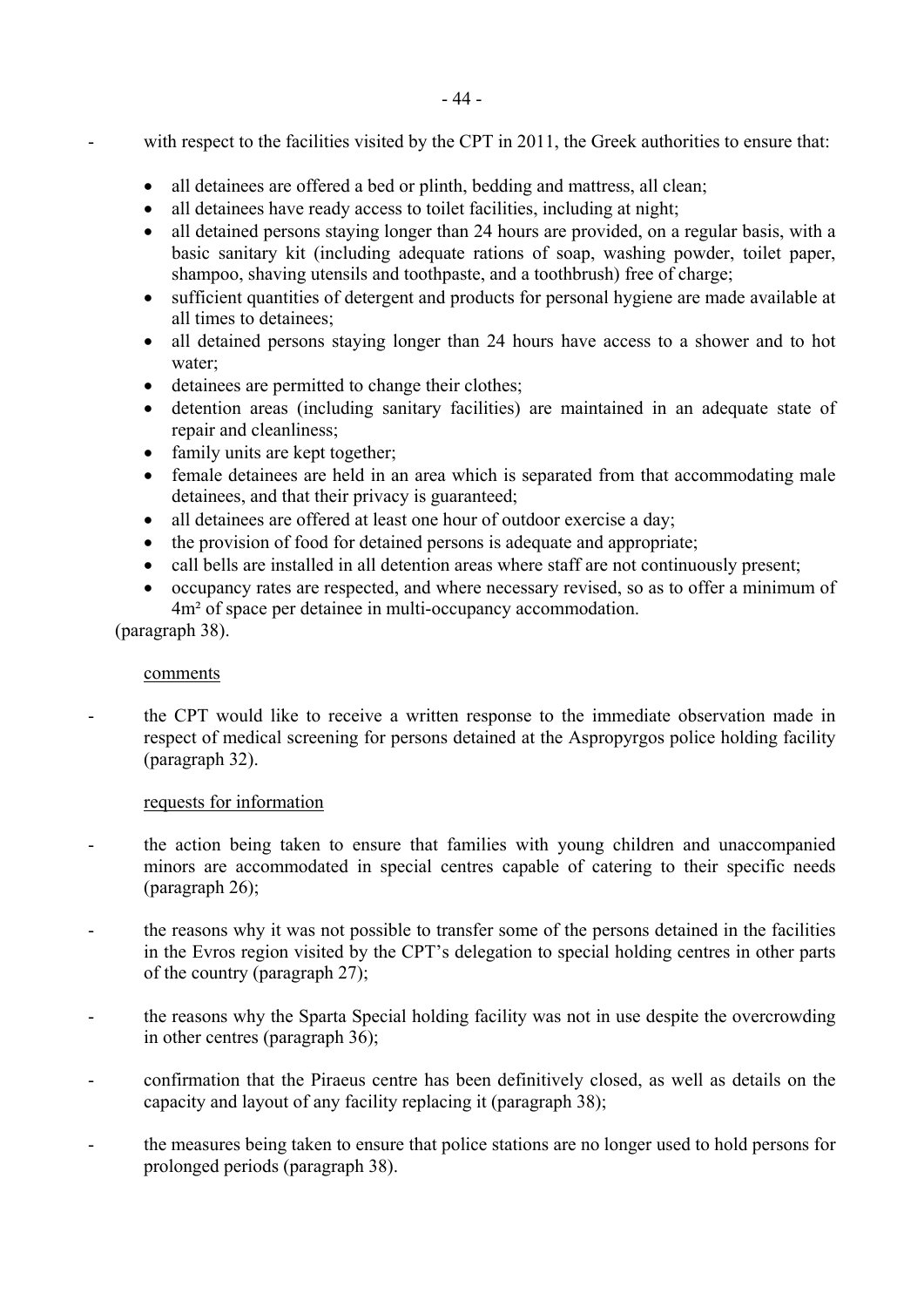# **Regime**

#### recommendations

the Greek authorities to take the necessary steps to draw up and implement, as soon as possible, operating standards for both the special facilities for irregular migrants and police holding facilities, guaranteeing, inter alia, a regime offering activities and recreation (paragraph 39).

## **Health care**

## recommendations

- the Greek authorities to take adequate measures to ensure the provision of medical care on a regular basis at all facilities where irregular migrants are held (paragraph 40).

## **Staffing**

#### recommendations

- the Greek authorities to give due consideration to the proposal to establish posts of specialised custodial staff for persons detained by law enforcement agencies (paragraph 41);
- the Greek authorities to review the staff complement attached to each special facility for irregular migrants and police holding facility (paragraph 42);
- the Greek authorities to provide adequate training for staff working in dedicated detention facilities for irregular migrants (paragraph 42).

## **Other issues**

## recommendations

- all detained persons to be provided with clear information on their situation, in a language that they understand (paragrpah 43);
- an independent inspection system for law enforcement detention facilities to be established (paragraph 44).

#### comments

- the Greek authorities are encouraged to ratify the Optional Protocol to the United Nations Convention Against Torture (OPCAT) (paragraph 44).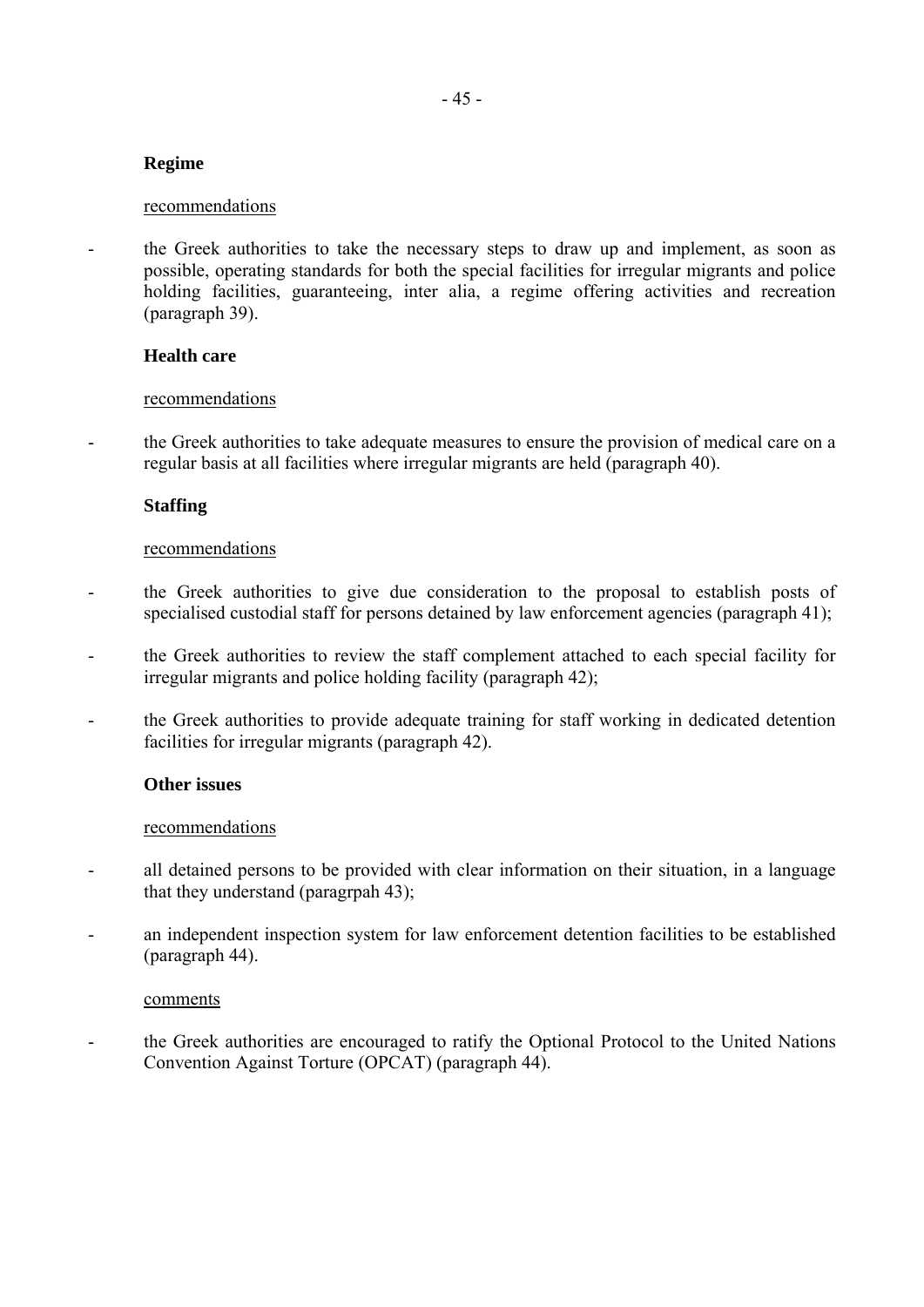## **Prison establishments**

## **Preliminary remarks**

## recommendations

- the Greek authorities to actively pursue their efforts towards eradicating overcrowding as a chronic feature of the prison system (paragraph 47);
- the Ministry of Justice, following a period of in-depth consultations with all interested parties, to produce a strategic plan for the recovery of the prison system that addresses the following areas:
	- the mission of prisons and the values to which prison staff should work;
	- the size of the prison estate and the range of the prison types that it will include;
	- the range of activities that will be provided and the amount of access that persons detained, including those on remand, will have to them;
	- the human resource requirement needed to run the prisons professionally, including competence profiles for the key roles;
	- financial projections over a 5 to 10 year period, showing how the planned provision will be met within the resource levels available;
	- clearly defined short, medium and long term goals (paragraph 48).

## requests for information

- the impact upon the prison population of the measures referred to in paragraph 47 (paragraph 47).

## **Ill-treatment**

- the Greek authorities to ensure that vaginal examinations of female prisoners are only carried out when absolutely necessary and upon the required order of the prosecutor, and that each examination is properly recorded in a special register (paragraph 50);
- the practice of obliging prisoners suspected of smuggling drugs to take laxatives to be ended forthwith (paragraph 51);
- the Greek authorities to put in place procedures to guarantee the systematic recording of injuries and, when appropriate, the provision of information to the relevant authorities, in line with previous CPT recommendations (paragraph 52);
- a register for cases of injuries identified by the medical examination on admission to be introduced at each prison (paragraph 52);
- the Greek authorities to develop a national strategy concerning inter-prisoner violence and intimidation, taking into account the remarks in paragraph 54 (paragraph 54).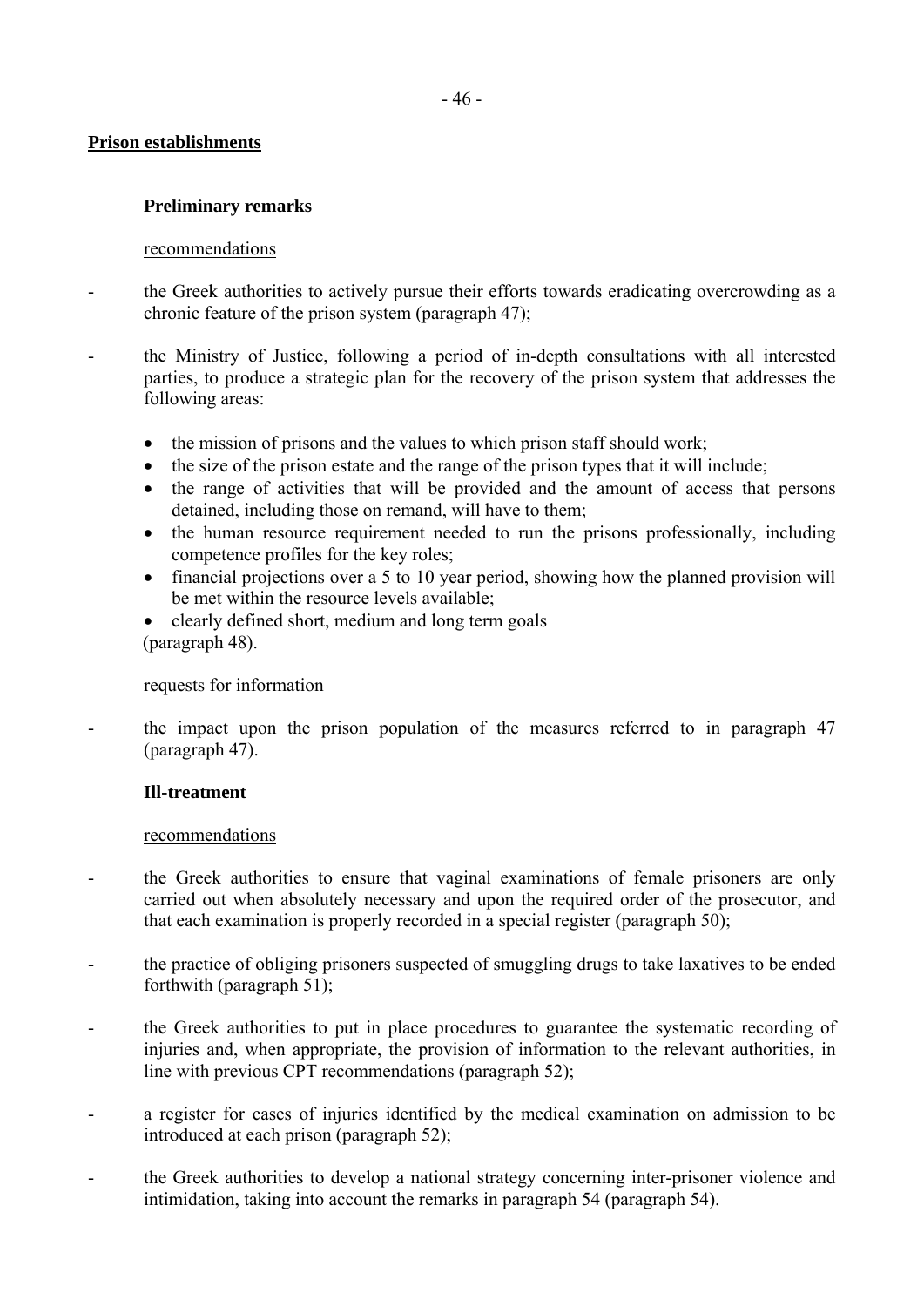#### requests for information

- a copy of any report drawn up into the disturbance of 20 January 2011 at Amfissa Prison (paragraph 49);
- the reasons for the specific prisoner referred to in paragraph 49 being brought to hospital from Amfissa police station (paragraph 49).

## **Conditions of detention**

#### recommendations

- the Greek authorities to:
	- reduce the occupancy levels in the dormitories of Amfissa Prison to ensure that each prisoner is provided with at least 4m² of living space;
	- devise a phased programme to reduce the occupancy levels in Korydallos Men's and Women's Remand Prisons from the current three or more prisoners per 9.5 m<sup>2</sup> cell to no more than two per cell;
	- make concerted efforts to maintain the establishments visited in a good state of repair and to ensure that the accommodation areas in all prisons are kept clean and basic hygiene levels are guaranteed;
	- ensure that inmates in all prisons have access to hot water both for reasons of personal hygiene as well as for washing bedding, clothes and dishes, and that they are allocated lockable space for their personal belongings

(paragraph 57);

- the Greek authorities to improve substantially the programmes of activities on offer to inmates (both remand and sentenced), including educational opportunities, in all the prisons visited (paragraph 61).

## **Female juvenile unit at Thiva Prison**

## recommendations

- the Greek authorities to put in place a properly resourced facility or unit for female juvenile prisoners; it should have a child-centred approach, offer a purposeful regime and be staffed by a multi-disciplinary team of professionals (paragraph 62).

## **Prison staff**

- the Greek authorities to carry out immediately a review of the current staffing levels in the prisons visited and, in the light of that review, make provision to recruit additional staff (paragraph 65);
- the Greek authorities to review the initial training programme for prison officers, in the light of the remarks in paragraph 66. Further, the follow-up training for all prison officers should be developed (paragraph 66).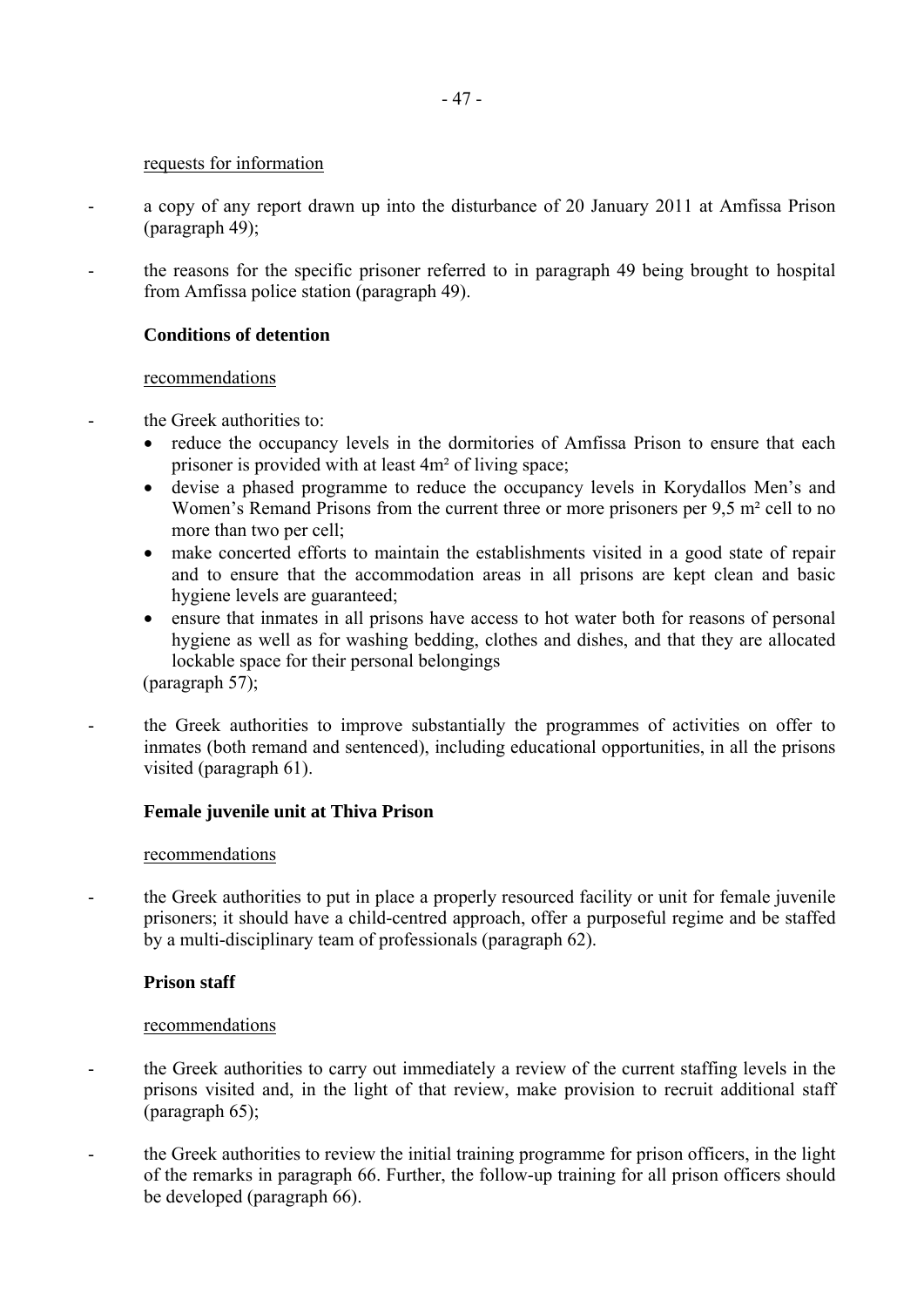#### comments

- the CPT trusts that the message contained in paragraph 67 will also be brought to the attention of the Greek Government, including the Minister of Finance (paragraph 67).

#### **Health care**

- the Greek authorities to urgently re-examine the general state of health care services in prison establishments (paragraph 68);
- steps to be taken immediately to reinforce health care staffing levels in order to ensure:
	- at Domokos Prison, the recruitment of a full-time general practitioner to oversee the delivery of health care services;
	- at Thiva Prison, the recruitment of the equivalent of a full-time general practitioner;
	- at all the prisons visited, apart from Amfissa Prison, the recruitment of additional qualified nurses, at least one of whom should be a qualified mental health nurse (paragraph 71);
- the necessary steps to be taken to replace prisoners performing nursing duties with qualified health care staff (paragraph 72);
- a senior doctor or nurse manager to be appointed in each prison as the head of health care, with responsibility for managing the health care service and ensuring there is a regular consultation process among the staff (paragraph 73);
- the Greek authorities to pursue their efforts to ensure that every newly-arrived prisoner is properly interviewed and physically examined by a medical doctor or by a fully qualified nurse reporting to a doctor, as soon as possible after his admission (paragraph 74);
- the Greek authorities to draw up a comprehensive strategy for the provision of assistance to prisoners with drug-related problems and to institute a harm-reduction policy (paragraph 75);
- the authorities to institute a practice of carrying out thorough inquiries into deaths in custody to ascertain, *inter alia*, the cause of death, the facts leading up to the death, including any contributing factors, and whether the death might have been prevented. Further, whenever a person dies in prison (or soon after transfer from prison), an autopsy should be carried out and the prison's management and medical services should be informed of the outcome (paragraph 76);
- an analysis to be undertaken of each death in prison to consider what general lessons may be learned for the prison in which the death occurred and whether in the case of self-inflicted death there are any systemic, nationwide measures that need to be taken (paragraph 76).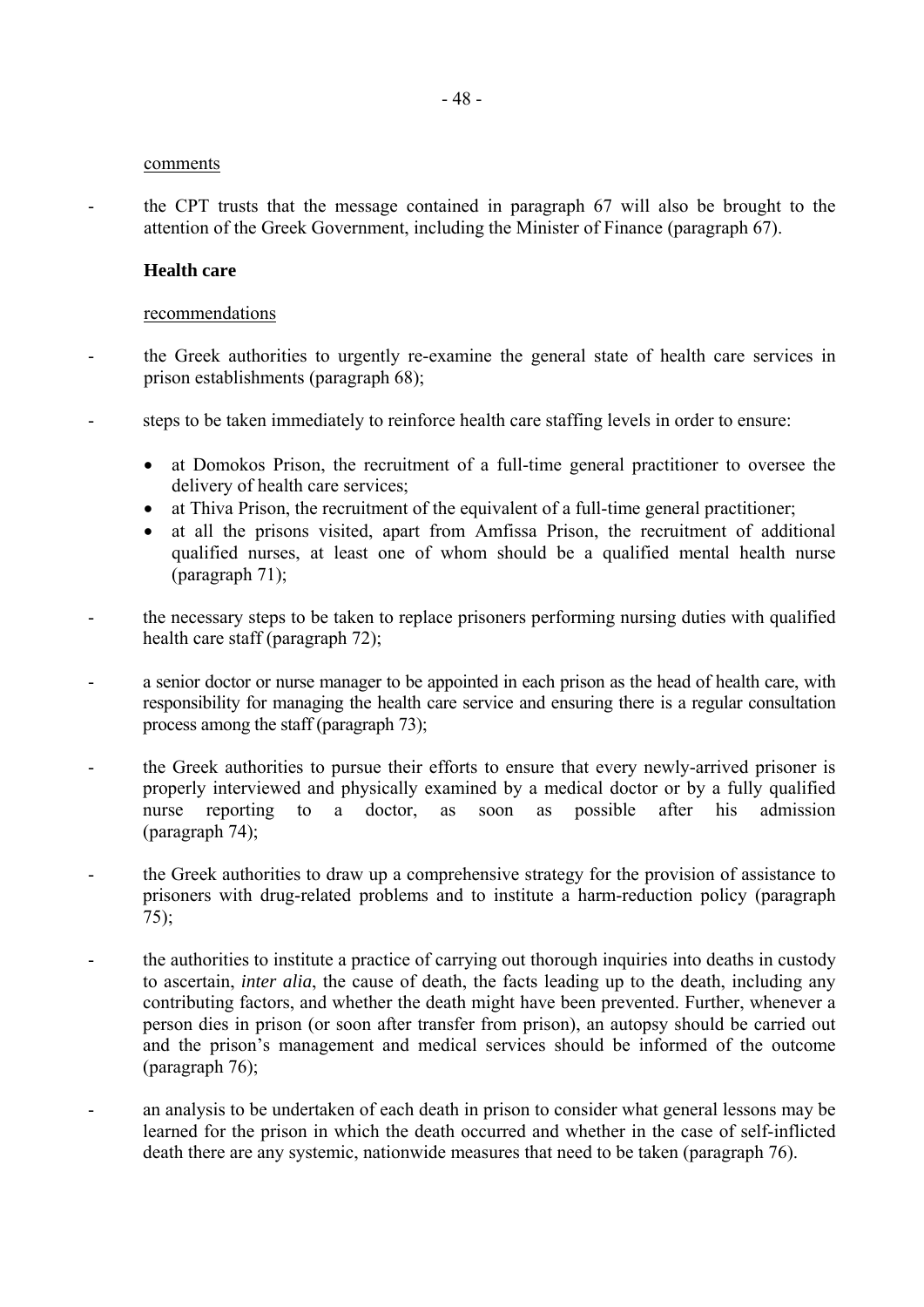#### requests for information

- the reasons, at Korydallos Women's Remand Prison, for the presence of the doctors between 16h00 and 07h00 (paragraph 71);
- the outcome of any inquiries (including the autopsy reports) into the three deaths in custody referred to in paragraphs 129 and 140 of the report on the 2009 visit (paragraph 76).

#### **Other issues**

- the Greek authorities to introduce proper reception and first night procedures as well as an induction process for all prisoners being admitted to a prison, with a priority placed on those establishments which are points of entry to the prison system (paragraph 77);
- the Greek authorities to review the arrangements for visits, with a view to increasing the amount of visiting time offered to at least one hour every week, and allowing ordinary visits to take place under less restrictive conditions. The use of closed booth-type facilities should be the exception rather than the rule (paragraph 78);
- prisons to be granted the necessary resources to ensure that applications for home leave are evaluated in a rigorous manner (paragraph 79);
- alternative facilities to be found for prisoners on protection in Amfissa Prison (paragraph 80);
- every prisoner placed in segregation to be guaranteed at least one hour of outdoor exercise every day (paragraph 80);
- prisoners placed in segregation for non-disciplinary reasons should be offered purposeful activities (paragraph 80).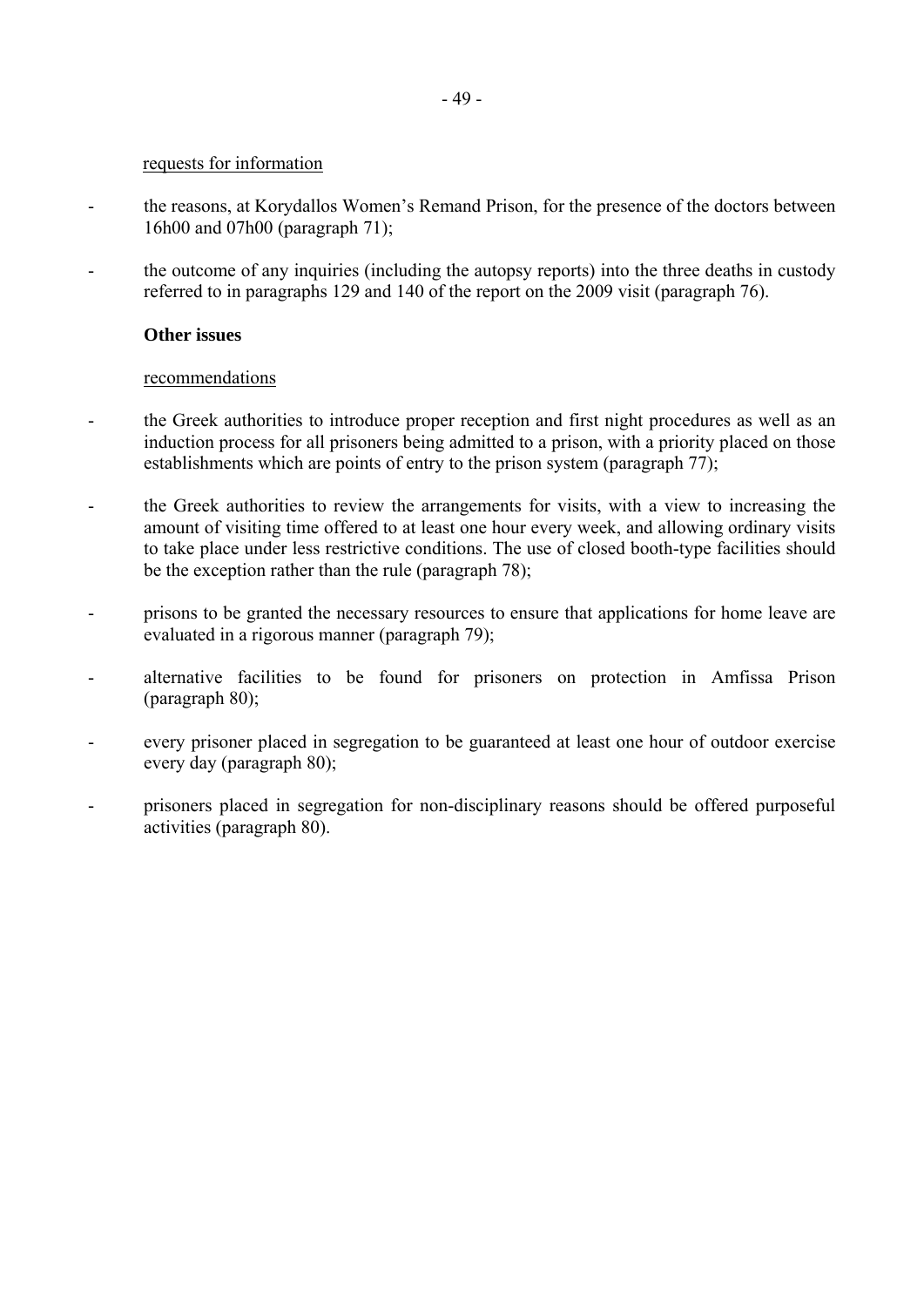# **Treatment of criminal suspects detained by the police**

## **Ill-treatment**

## recommendations

- all items seized for the purpose of being used as evidence always to be properly labelled, recorded and kept in a dedicated property store, as indicated by the relevant regulation (paragraph 84).

## **Complaints against the police and investigations into ill treatment**

#### comments

- the CPT trusts that the Greek authorities will establish a police complaints body, which is fully independent and is sufficiently resourced to carry out effective investigations into allegations of police ill-treatment (paragraph 90).

#### requests for information

- the outcome of the ongoing criminal and administrative proceedings in respect of case 1 referred to in paragraph 85 (paragraph 85);
- the outcome of any proceedings (criminal or administrative) in respect of case 2 referred to in paragraph 85 (paragraph 85).

## **Safeguards against the ill-treatment of detained persons**

#### recommendations

the Greek authorities to make additional efforts to render fully effective in practice the rights of detained persons to inform a close relative or another third party of their situation, to have access to a lawyer, and to have access to a doctor, including by means of the establishment of an adequately empowered police inspectorate (paragraph 91).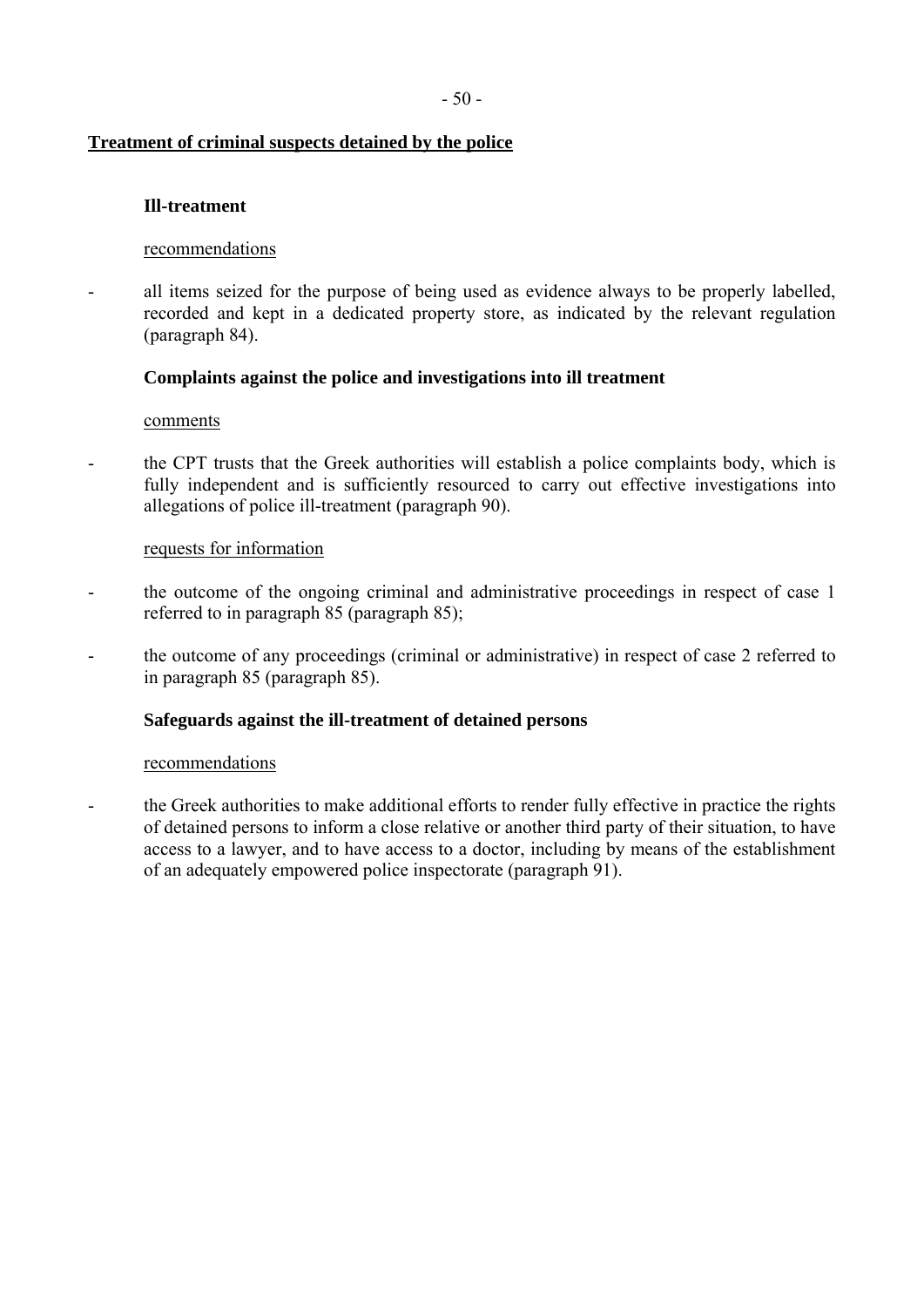# - 51 -

# **APPENDIX II**

# **LIST OF THE ESTABLISHMENTS VISITED BY THE CPT'S DELEGATION**

Establishments under the authority of the Ministry of Citizen's Protection

## *Attica Region*

Agio Pantaleimons Police Station, Athens Acropolis Police Station, Athens Alexander Street Police Headquarters, Athens Aspropyrgos Holding Facility for Irregular Migrants, Athens Athens Airport Holding Areas Elefsinas Police Station, Athens Omonia Police Station, Athens Piraeus Holding Facility for Irregular Migrants

*Central Greece Region* 

Amfissa Police Transfer Centre Lamia Police Transfer Centre

## *Evros Region*

Alexandroupolis Police Station Feres Border Guard Station Filakio Special holding facility for illegal immigrants Neo Himonio Border Guard Station Orestiada Police Station Soufli Police and Border Guard Station Tychero Border Guard Station

## *Macedonia Region*

Dodecanesis Street Police Station, Thessaloniki Monasterou Police Station, Thessaloniki Menemene Police Station, Thessaloniki

## *Peloponnesus Region*

Argos Police Station Sparta Police Station Sparta Special Holding Facility for irregular migrants Tripoli Police Station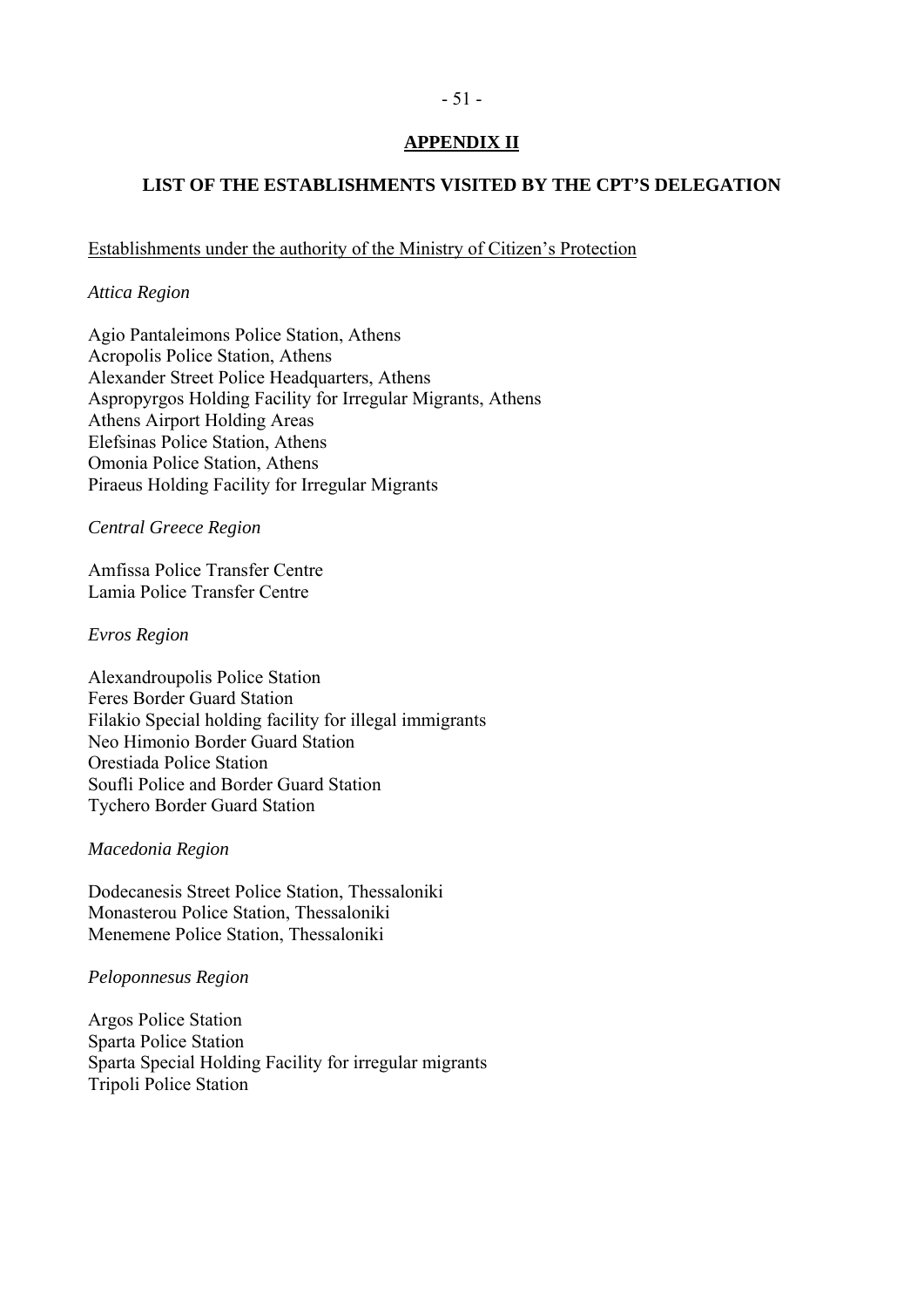# Establishments under the authority of the Ministry of Justice

Amfissa Prison Domokos Prison Korydallos Men's Prison (targeted follow up visit) Korydallos Women's Remand Prison (targeted follow up visit) Thessaloniki Prison (to interview inmates on remand) Thiva Women's Prison (targeted follow up visit) Tripoli Prison (to interview inmates on remand)